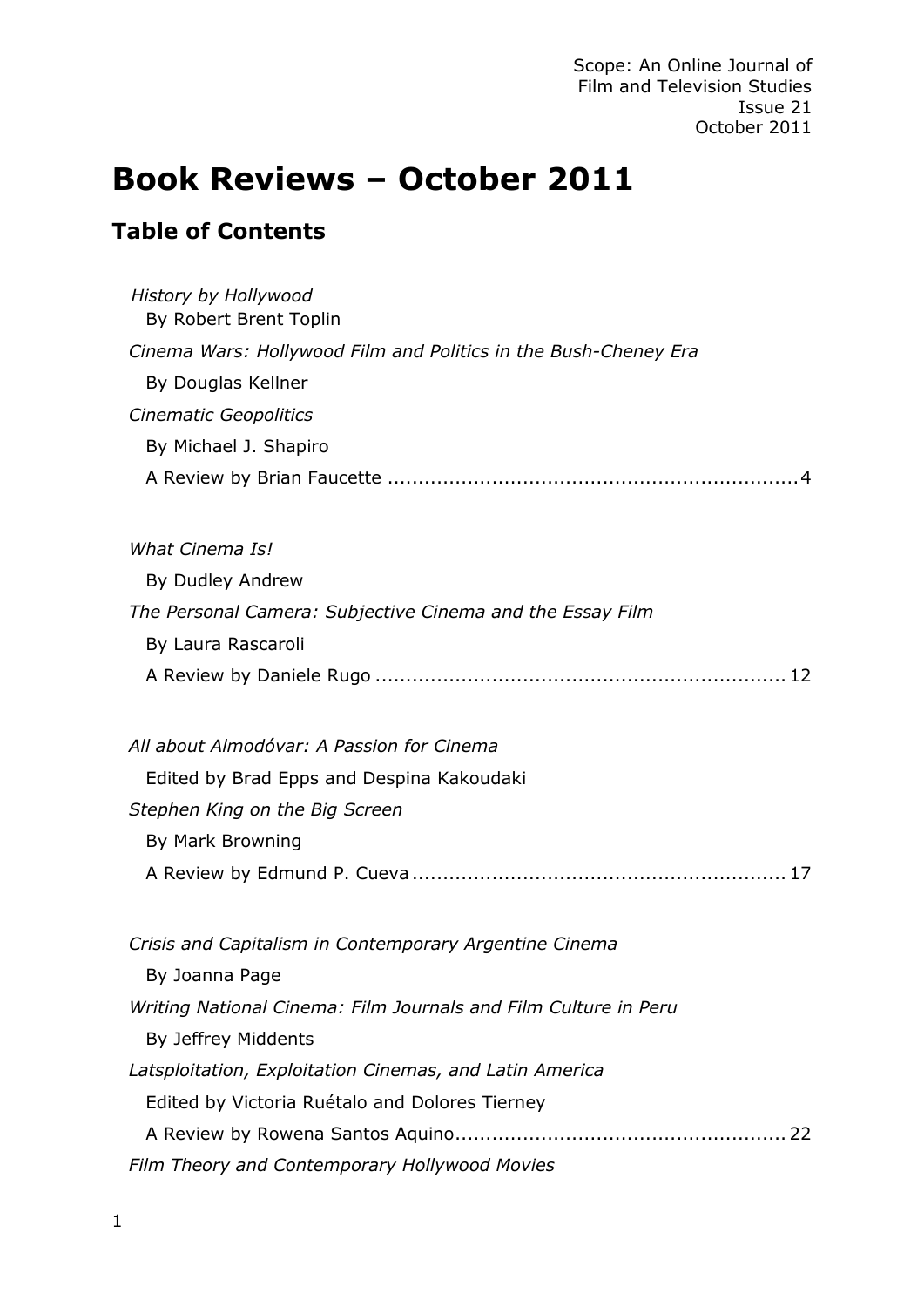

| <b>Book Reviews</b>                                                    | $\sim$ $\sim$ $\sim$ |
|------------------------------------------------------------------------|----------------------|
| Edited by Warren Buckland                                              |                      |
| Post-Classical Hollywood: Film Industry, Style and Ideology Since 1945 |                      |
| By Barry Langford                                                      |                      |
| Hollywood Blockbusters: The Anthropology of Popular Movies             |                      |
| By David Sutton and Peter Wogan                                        |                      |
|                                                                        | 28                   |
|                                                                        |                      |

# *[The British Cinema Book](#page-33-0)* [Edited by Robert Murphy](#page-33-1) *[A Short History of Film](#page-33-2)* [By Wheeler Winston Dixon and Gwendolyn Audrey Foster](#page-33-3) [A Review by Paul Quinn.......................................................................](#page-33-4) 34

| 100 Film Noirs (BFI Screen Guides)                                 |    |
|--------------------------------------------------------------------|----|
| By Jim Hillier and Alastair Phillips                               |    |
| Film Noir: Hard-Boiled Modernity and the Cultures of Globalization |    |
| By Jennifer Fay and Justus Nieland                                 |    |
| Rethinking the Femme Fatale in Film Noir: Ready for Her Close-up   |    |
| By Julie Grossman                                                  |    |
|                                                                    | 39 |

#### *[Fame](#page-45-0)*

| By Mark Rowlands                                               |    |
|----------------------------------------------------------------|----|
| American Idolatry: Celebrity, Commodity and Reality Television |    |
| By Christopher E. Bell                                         |    |
| Makeover TV: Selfhood, Citizenship, and Celebrity              |    |
| By Brenda R. Weber                                             |    |
|                                                                | 46 |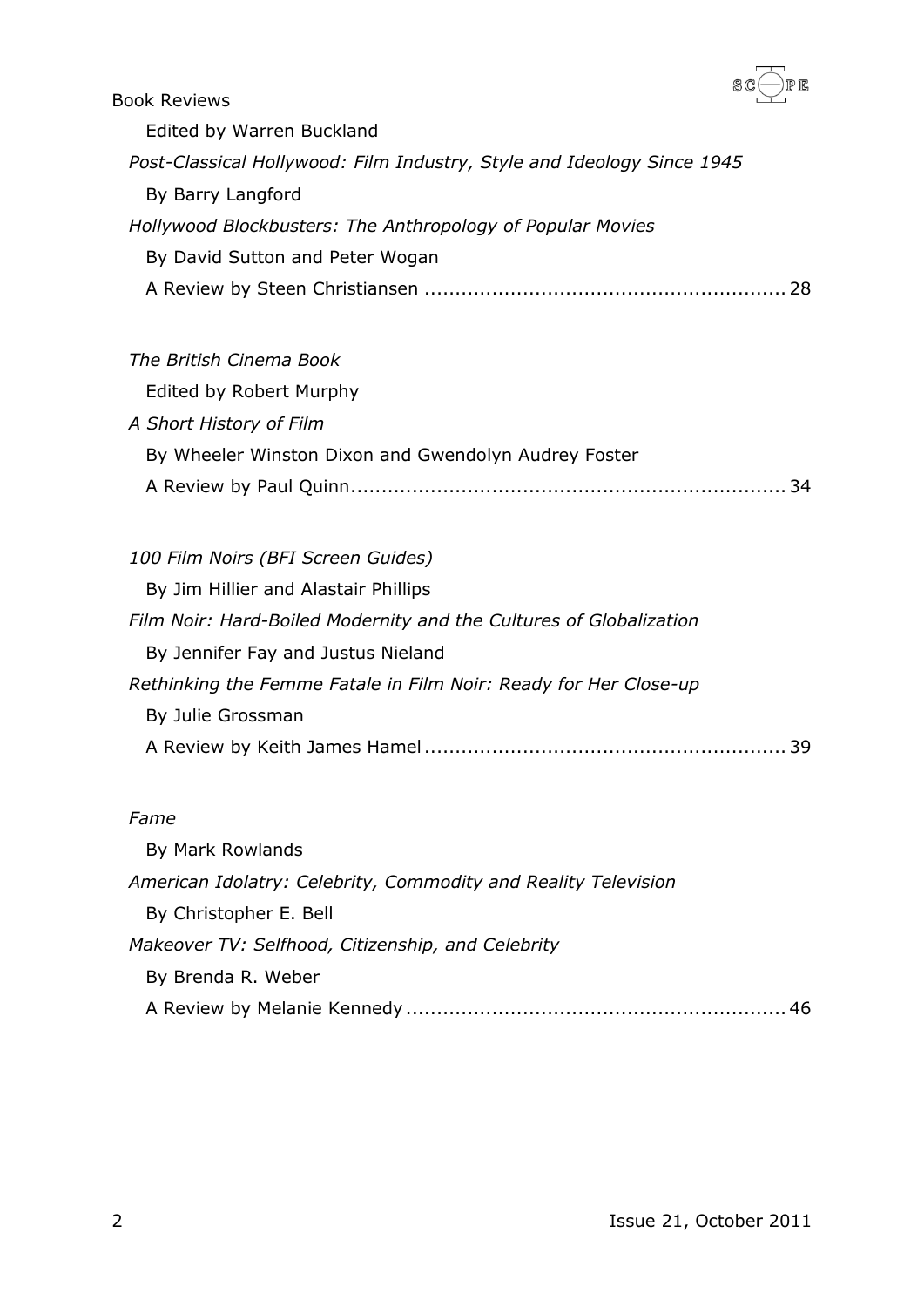

| Second Takes: Critical Approaches to the Film Sequel          |
|---------------------------------------------------------------|
| Edited by Carolyn Jess-Cooke and Constantine Verevis          |
| Film Sequels: Theory and Practice from Hollywood to Bollywood |
| By Carolyn Jess-Cooke                                         |
| -54                                                           |

*[Cinematic Emotion in Horror Films and Thrillers: The Aesthetic Paradox of](#page-59-0)  [Pleasurable Fear](#page-59-0)*

[By Julian Hanich](#page-59-1) *[Tim Burton: The Monster and the Crowd: A Post-Jungian Perspective](#page-59-2)* [By Helena Bassil-Morozow](#page-59-3) [A Review by Flavia Monceri..................................................................](#page-59-4) 60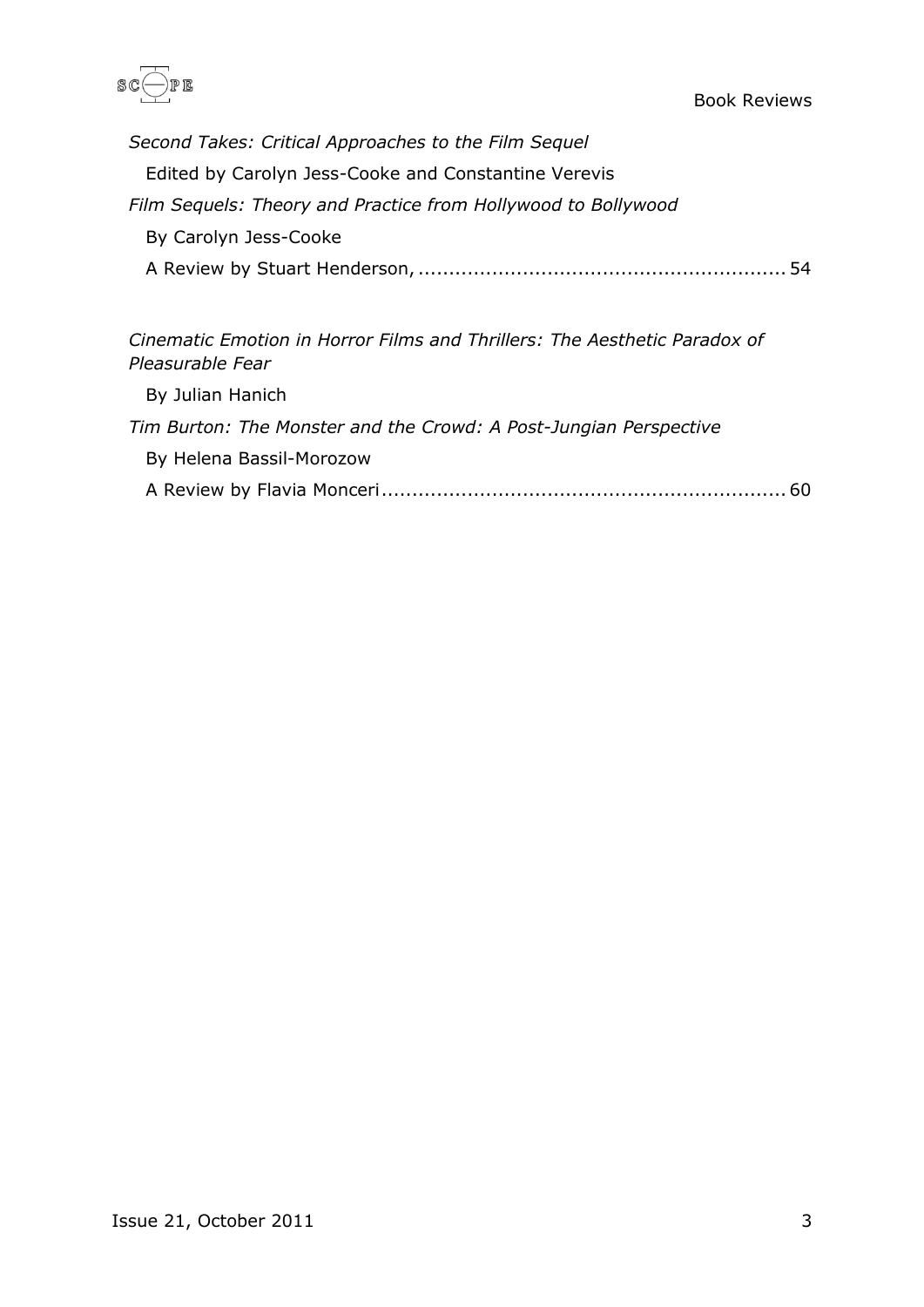

#### <span id="page-3-0"></span>*History by Hollywood*

### <span id="page-3-1"></span>**By Robert Brent Toplin**

Chicago: University of Illinois Press, 2009. ISBN: 978-0-252-07689-3. 280 pp.£16.14

# <span id="page-3-2"></span>*Cinema Wars: Hollywood Film and Politics in the Bush-Cheney Era*

#### <span id="page-3-3"></span>**By Douglas Kellner**

Oxford: Wiley-Blackwell, 2010. ISBN: 978-1-4051-9824-0. 20 illustrations, 279 pp. £18.99

### <span id="page-3-4"></span>*Cinematic Geopolitics*

#### <span id="page-3-5"></span>**By Michael J. Shapiro**

London: Routledge, 2009. ISBN: 978-0-415-77636-3. 37 illustrations, 177 pp. £23.74

### <span id="page-3-6"></span>**A Review by Brian Faucette, Caldwell Community College and Technical Institute, USA**

Within film studies as a discipline and a field perhaps no two methods of analysis are more contested than using that of the role of history and theory in analyzing films. In fact, David Bordwell, in his book *Making Meaning: Inference and Rhetoric in the Interpretation of Cinema* (Harvard University Press, 1989), argues that a more productive method of filmic analysis and interpretation would be to employ "a historical turn" thereby allowing scholars to analyze the genre of a film, its production history, the make-up of the audience, and the historical framework surrounding the release of the film (265). Bordwell argues for a more grounded analysis of cinema that focuses on the form rather than the content or cultural institutions involved in the production and reception of a film. While a grounded analysis is useful, it limits researchers abilities to fully comprehend the meaning of a film. Lee Grieveson notes in the introduction to his volume, *Inventing Film Studies* (Duke University Press, 2008) not only the importance of history as a methodological approach but also its value to the discipline coupled with theory. He writes that, "the study of cinema was born in the early twentieth century as a political problem in conjunction with the social turbulence of the 1910s, 1920s, and 1930s" (xvi). Greiveson's reading of the history of the discipline and its connection to political change as well as technological change courses throughout the history of the medium, the discipline, and in the three books under review for this essay.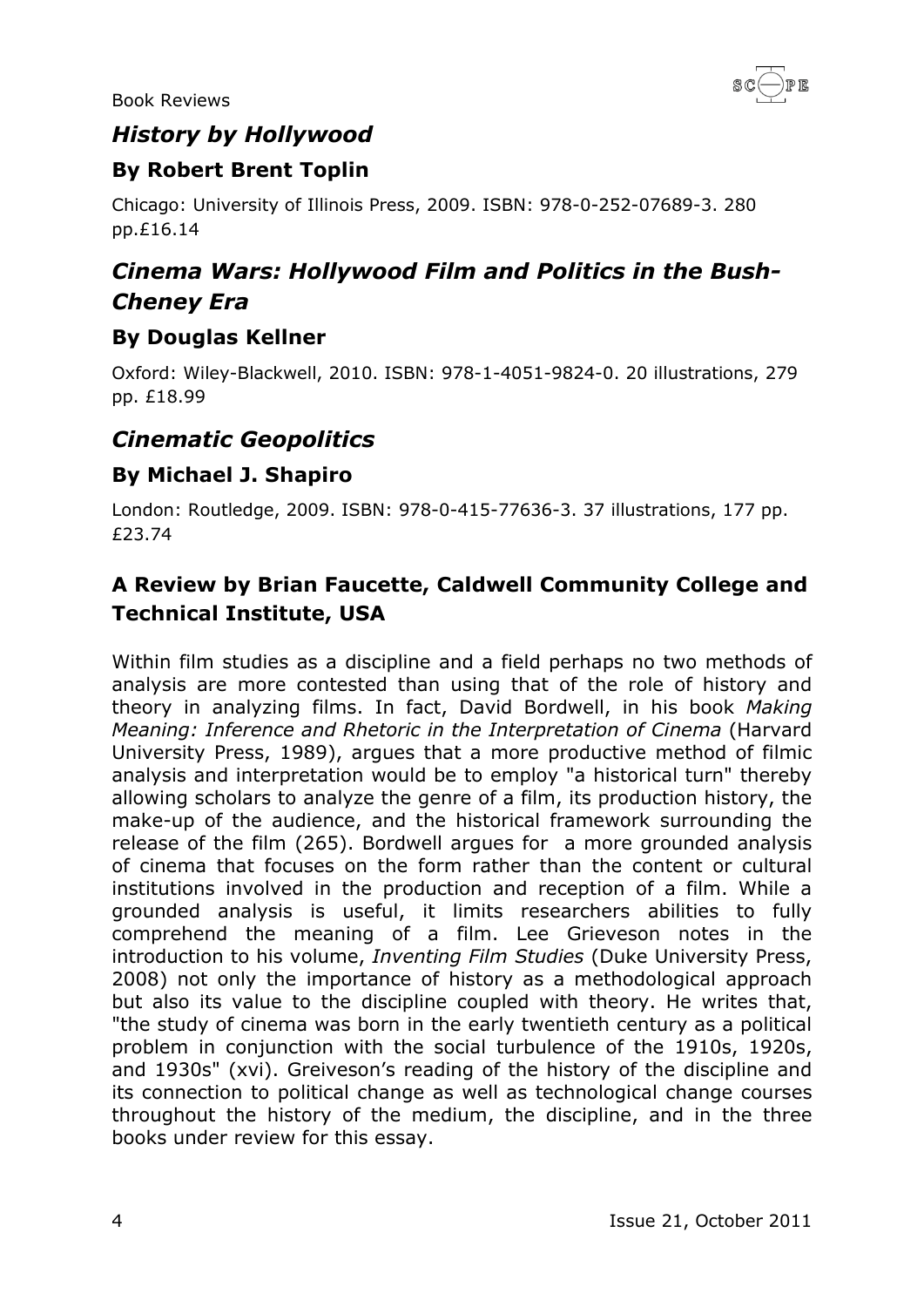

In his book *History by Hollywood,* historian Robert Brent Toplin points out that, "films that portray real people and actual events from American history often excite lively debates" (1). Unlike previous works that have considered how Hollywood transforms the events and lives of real people on screen, Toplin argues that scholars must consider how the films are produced, what the context of the important political and social events of the time of release were, and how the filmmakers respond to actual historical evidence while also trying to tell a "good" story (2). These questions, along with his four approaches of exercising artistic license communicating through fact and fiction; drawing lessons: making the past relevant to the present; opening debate: revealing current controversy in portrayals of the past; and accenting heroism: celebrating the "great person" in a documentary style - structure the book and his argument.

Toplin divides the book into four parts that correspond with his four methodological approaches. In each part, he provides case studies that examine how his selected films correspond with his approaches to the study of the connection between film and history. He analyzes a total of eight films to illustrate his larger point about how Hollywood has struggled with its desires to tell marketable stories and in the process represent history accurately.

In Part One he looks at two controversial films that retell the history of America's chaotic cultural and political progress during the 1960s. In his discussion of *Mississippi Burning* (Alan Parker, 1988) in Chapter One, Toplin shows how the needs of the studio and the filmmakers to ensure the film would appeal to white audiences manifested themselves by making the white agents from the F.B.I. the heroes. In fact Lyndon Johnson ordered J. Edgar Hoover to send agents in to help quell the violence in Mississippi in the summer of 1964, an action that Hoover did not support wholeheartedly. As Toplin points out, the movie angered many critics and African American viewers because of its glossing over of the contributions of African American activists in the state at the time. He notes that, "ultimately *Mississippi Burning* represents a lost opportunity" because the people involved in the production and marketing of the film "lost sight of the message" about the terror imposed on many African Americans in the South from the days of slavery through the era of Civil Rights (44).

In Chapter Two he looks at Oliver Stone's successful and controversial film *JFK* (1991). He argues that, "few movies have made as great an impact on public affairs as *JFK* did" (47). The film ignited a firestorm of controversy along with renewed interest in the facts of Kennedy's assassination in November of 1963. Yet, as Toplin notes, much of the controversy over the film was a result of its liberal creator, Oliver Stone, who decided to focus his story on the possibility of a conspiracy and the efforts of Jim Garrison to use his office to prove to America that Oswald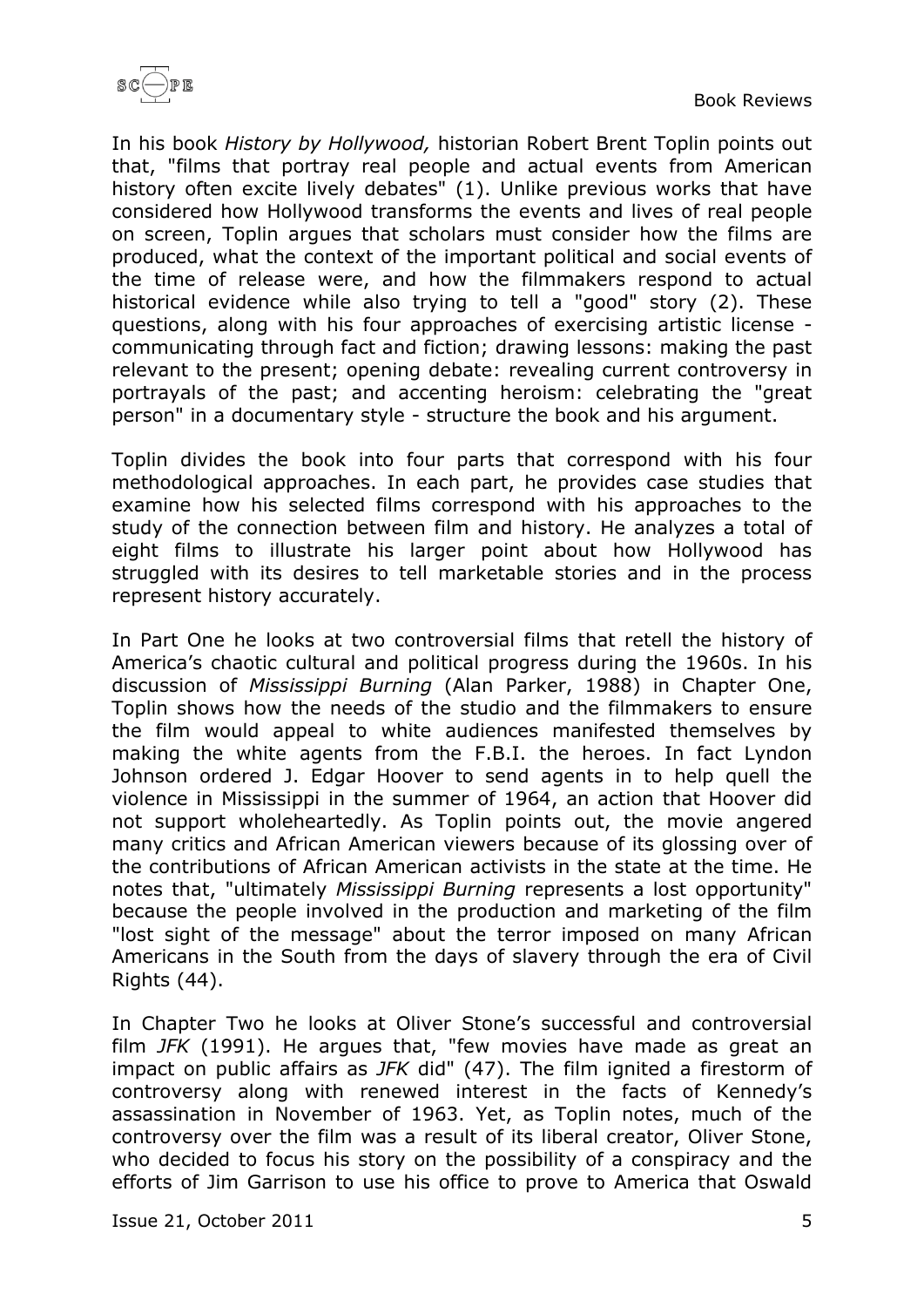had not acted alone. Despite the scholars, historians, and government officials who claimed Garrison's view of the events inaccurate or impossible, Stone based his entire film around Garrison's crusade and the bizarre events he uncovered. Toplin acknowledges that this strategy makes for an exciting film but from a historical angle hinders the film's effectiveness "to win broader applause for finding imaginative ways to stimulate the public's thinking about the past" (78).

The study of how past events depicted in film speak to the present is the subject of Chapters Three and Four where Toplin looks at *Sergeant York* (Howard Hawks, 1941) and *Missing* (Constantin Costa-Gravas, 1982). Both of these films, Toplin suggests, were valuable tools of propaganda. *Sergeant York* he shows served to drum up American support for the need of U.S. military might during World War II even as some within the film industry and the country spoke out against the production of war films. However, where *SergeantYork* depicted American military might in a positive light, Toplin illustrates that the effects of America's military morphed into something extremely negative and dangerous for average American citizens and other nations when he looks at how *Missing* was produced and later received in the United States during Ronald Reagan's first term in office.

By far the strongest section of the book is Part Three: 'Opening Debate', which looks at *Bonnie and Clyde* (Arthur Penn, 1967) and *Patton* (Franklin J. Schaffner, 1970). *Bonnie and Clyde*, now recognized according to Toplin as a landmark film in the development of a "New Hollywood" attuned to the interests of young liberal audiences in the 1960s, was successful during the 1960s because of how the film from its inception was designed to capture the spirit and angst of the 1960s, including the increasing disdain for authority figures and the common place usage of violence (128-129). For Toplin, even more important than these elements within the film are its associations with the public's growing fear of violent crime that was on the rise during the 1960s. Some audiences, he argues, were alarmed that the popularity of the film could spark a crime wave, as young people could be tempted to copy the actions and behaviors displayed in the film. In fact, it was these fears which, he argues, ultimately harmed the film's chance to be taken serious as a new form of artistic endeavor. However, what makes the film so important for film scholars and audiences, claims Toplin, is the way in which a film set in the 1930s elicited wide spread discussion about the nature of the American dream, crime, and youthful anxiety in the 1960s.

Toplin argues that *Patton*, unlike *Bonnie and Clyde*, resonated with conservative audiences and politicians like Richard Nixon, because it depicted American military might as benevolent and resolute at a time when questions over America's involvement in Vietnam dominated the social and political landscape. The importance of the military to the films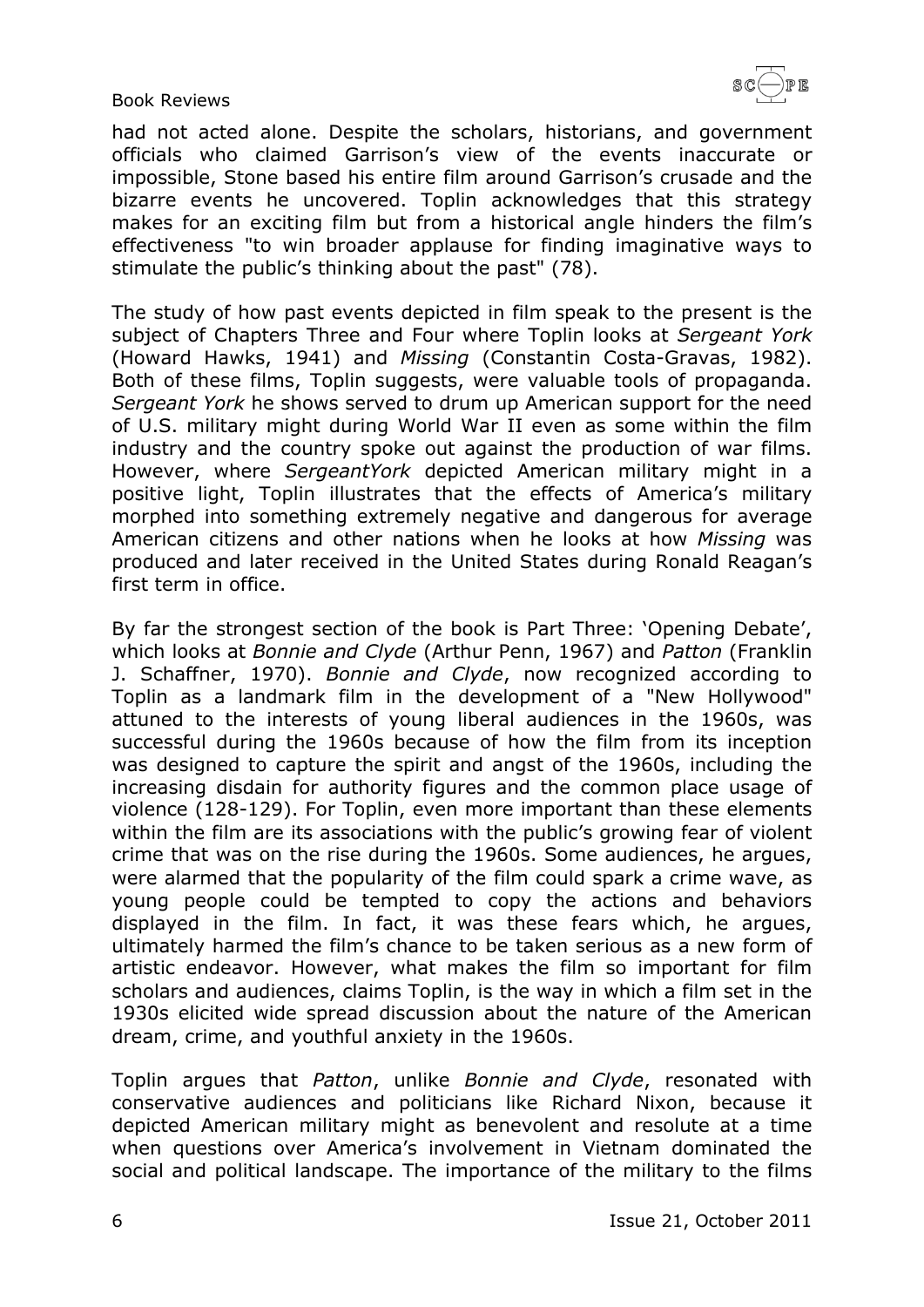

production and reception are discussed by Toplin when he documents how Daryl Zanuck and 20<sup>th</sup>-Century Fox elicited the financial and advisory support of the U.S. military, a strategy that at first was resisted by the military and Patton's family for fear that both would be depicted in a negative light. Yet, with the publication of a new biography of the general that was in-depth and sympathetic, Toplin shows how 20<sup>th</sup>-Century Fox found the necessary story material and support for the film that in turn helped secure the film's financial success. The combination of these elements, along with the support of President Nixon and the winning of Best Picture for 1970, Toplin argues, perfectly demonstrate how a film that portrays past events and people could be used by critics and audiences alike to debate present day concerns.

The last two chapters of the book deconstruct the most common usage of history in Hollywood, namely the idea of the great man in history. Toplin examines how the popular 1970s conspiracy-thriller *All the President's Men* (Alan J. Pakula, 1976) used elements of genre to create an image of Woodward and Bernstein on screen that made them seem heroic and dynamic, despite the historical facts that they were not the only investigative reporters working on the Watergate story and its impact on American government. Despite these shortcomings, Toplin labels the film as "one of Hollywood's better examples of cinematic history" (201). In Chapter Eight, he examines how second wave feminism impacted Hollywood's representation of women on film, especially as agents of change in the film *Norma Rae* (Martin Ritt, 1979). He explains that, "*Norma Rae* was marketed to the American public as a story about a female *Rocky*" and that it was this strategy that ultimately undermined the film's attempt to highlight the struggles of workers in a changing American economy (223).

Toplin's book does provide some useful methodological approaches, which can be used in the teaching of the connection between cinema and history. However, its weakness is that it relies too much on the words and deeds of the producers and financiers and does not spend as much time looking at the role culture played in the formation of scripts and overall marketing. Still, it is a good text designed for classroom use, but it does not challenge or provide new theoretical approaches to the consideration of how history is situated within film studies.

Douglas Kellner's book *Cinema Wars: Hollywood Film and Politics in the Bush-Cheney Era* is representative of Toplin's idea that contemporary films can be utilized to discuss political and historical currents within a given period of time. Kellner states that the goal of his study is "to show that the turbulence of the era is reproduced in the Hollywood films of the 2000s" (1). In order to make this claim, he uses the method of "transcode" to read the films (2), a technique which, he notes, allows him "to describe how specific political discourses like Reaganism or liberalism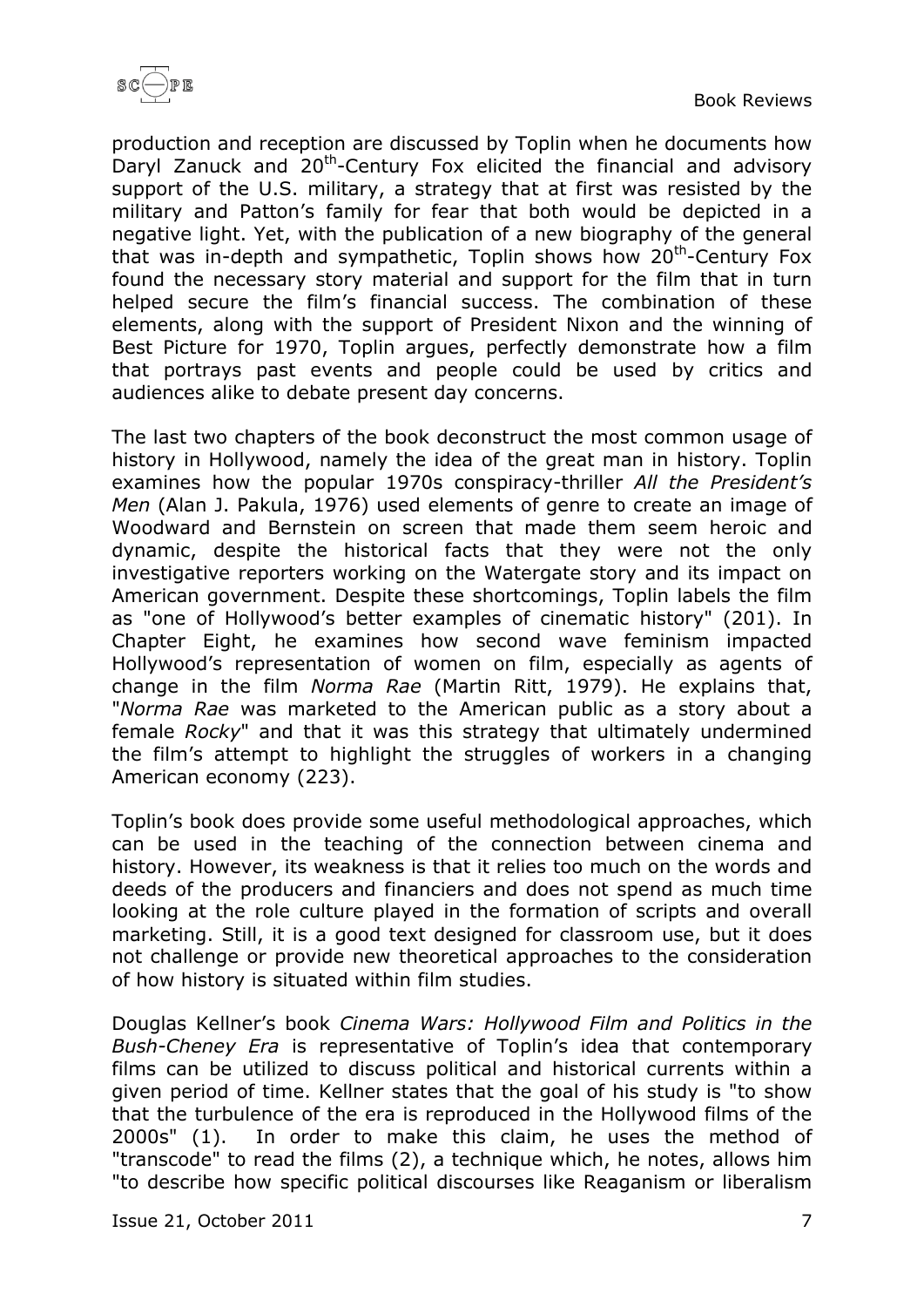

are translated or encoded into media texts" (2). For him this strategy of analysis enables him to see how what he terms "cinema wars" have been intensely fought over by mainstream filmmaking, filmmakers, politicians and audiences, especially during the 2000s as a result of the "war on terror" and increasing efforts to transform the United States into a police state (12).

Underlining the entirety of Kellner's book is a negative reaction to the policies of the Bush administration and a belief that the public's awareness or lack thereof to the real nature of those policies can be located within the films of the period. In Chapter One, entitled 'Confronting the Horrors of the Bush-Cheney Era', Kellner examines how the rise in popularity and production of documentary films was a direct result of the mainstream media's inability or apathy to investigate what was occurring in government and within large multi-national corporations like Walmart. Kellner reads Robert Greenwald's film *Wal-Mart: The High Cost of Low Price* (2005) as an example of how the Bush tax cuts for corporations and millionaires enabled companies like Walmart to increase their profit margins by producing cheap goods in China, which in turn were sold in America. This strategy allowed the company to expand, according to Kellner's reading, and ensured that American workers would continue to see declining wages and buying power (63). Therefore Greenwald's documentary provides a service for American and global audiences that was lacking in news organizations.

In Chapter Two, 'Hollywood's 9/11 and Spectacles of Terror', he examines how Hollywood dealt with the catastrophic events of 9/11. He analyzes films like *United 93* (Paul Greengrass, 2006) and *World Trade Center* (Oliver Stone, 2006) along with the development of television series like *24* (Fox, 2001–2010) and how they attempted to capture the zeitgeist of American fears of the Muslim "Other" and terrorism on the American landscape. Kellner's analysis of these films' narrative and filmic style illustrate the conflicting impressions of the "war on terror" in Hollywood and with filmmakers who struggled to capture "the truth" of the events while also trying to tell marketable stories. In the case of *United 93* and *World Trade Center,* Kellner illustrates why these films failed to attract an audience but genre films like *War of the Worlds* (Stephen Spielberg, 2005) and *Cloverfield* (Matt Reeves, 2008) engaged with the larger issues of terrorism and fear in a format that was identifiable and at the same time enjoyable for audiences.

Kellner's third chapter, 'Michael Moore's Provocations', examines how Moore became the face of opposition to the Bush-Cheney era with his films *Bowling for Columbine* (2002), *Fahrenheit 9/11* (2004) and *Sicko* (2007). He closely examines Moore's usage of the documentary and a new form of aesthetics to show how he transformed himself into one of America's leading partisan and radical filmmakers (133). Kellner places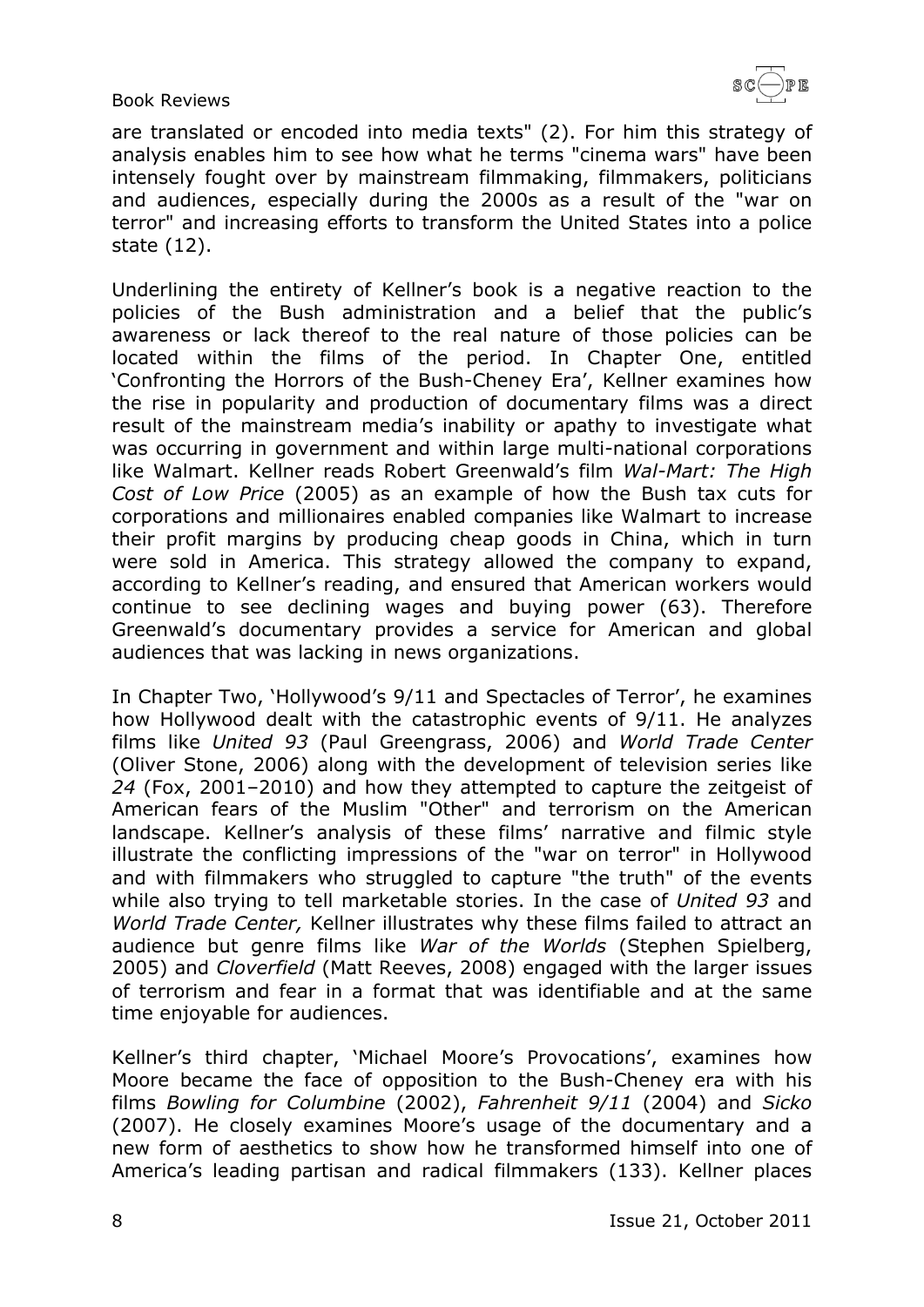

Moore in the context of the leftist tradition in making documentaries and then illustrates how his strategies of personal witnessing, exploratory and confrontational quest dramas, and partisan political interventions in conjunction with his persona as a "man of the people" made Moore a leader in American documentary form.

In Chapter Four, 'Hollywood Political Critiques of the Bush-Cheney Regime From Thrillers to Fantasy and Satire', Kellner explores how Hollywood filmmakers used the form of genre to directly or indirectly criticize the administration and its view of American power. Through an examination of such diverse films as *The Manchurian Candidate* (Jonathan Demme, 2004), the *Bourne Trilogy* (Doug Liman, 2002, Paul Greengrass, 2004 & 2007), *Syriana* (Stephen Gaghan, 2005), *Pirates of the Caribbean 3: At Worlds End* (Gore Verbinski, 2007) and *Transformers* (Michael Bay, 2007), Kellner shows how Hollywood incorporated positive and negative discussions of Bush policies like warrantless wiretapping, suspension of *habeas corpus* for suspected terrorists and the creation of a society based on fear.

The fifth chapter, which looks at the depiction of the Iraq war and "the war on terror" in documentary films like *The Dreams of Sparrows* (Hayder Daffar, 2005), *Control Room* (Jehane Noujaim, 2004), *Taxi to the Dark Side* (Alex Gibney, 2007), and fiction films such as *Home of the Brave* (Irwin Winkler, 2006), *Redacted* (Brian De Palma, 2007) *In the Valley of Elah* (Paul Haggis, 2007), and *Stop Loss* (Kimberly Peirce, 2008) is by far the strongest part of the book. Like other film scholars who have discussed why Hollywood was willing to portray the war on screen as it was occurring, Kellner notes that audiences were not interested in viewing these films. However, as he argues, what makes these films of interest historically and to film scholars is the way in which they illustrate the rapidly shifting nature of film and the exchange of information through blogs, video, and the Internet. The ability to document the war and share its effects, Kellner argues has impacted American audience's feelings about the reasons for war and the way in which it has been conducted. Feelings that he notes have in turn influenced audience's perceptions of their world and the government and resulted in the development of a more cynical and media-savvy citizen.

Kellner's book offers some interesting and controversial readings of Hollywood, its connection to the Bush-Cheney administration and discussion of the changing dynamics of American culture as a result of Bush's election in 2000 and the events of 9/11/01. He not only connects his readings of the films to the politics and culture of the 2000s but also to how "New Media" and the Internet shifted the nature of American political discourse from the mainstream into more "niche" markets. The book is clearly the product of a left-leaning academic whose political and cultural views impact his interpretations of the films he has chosen to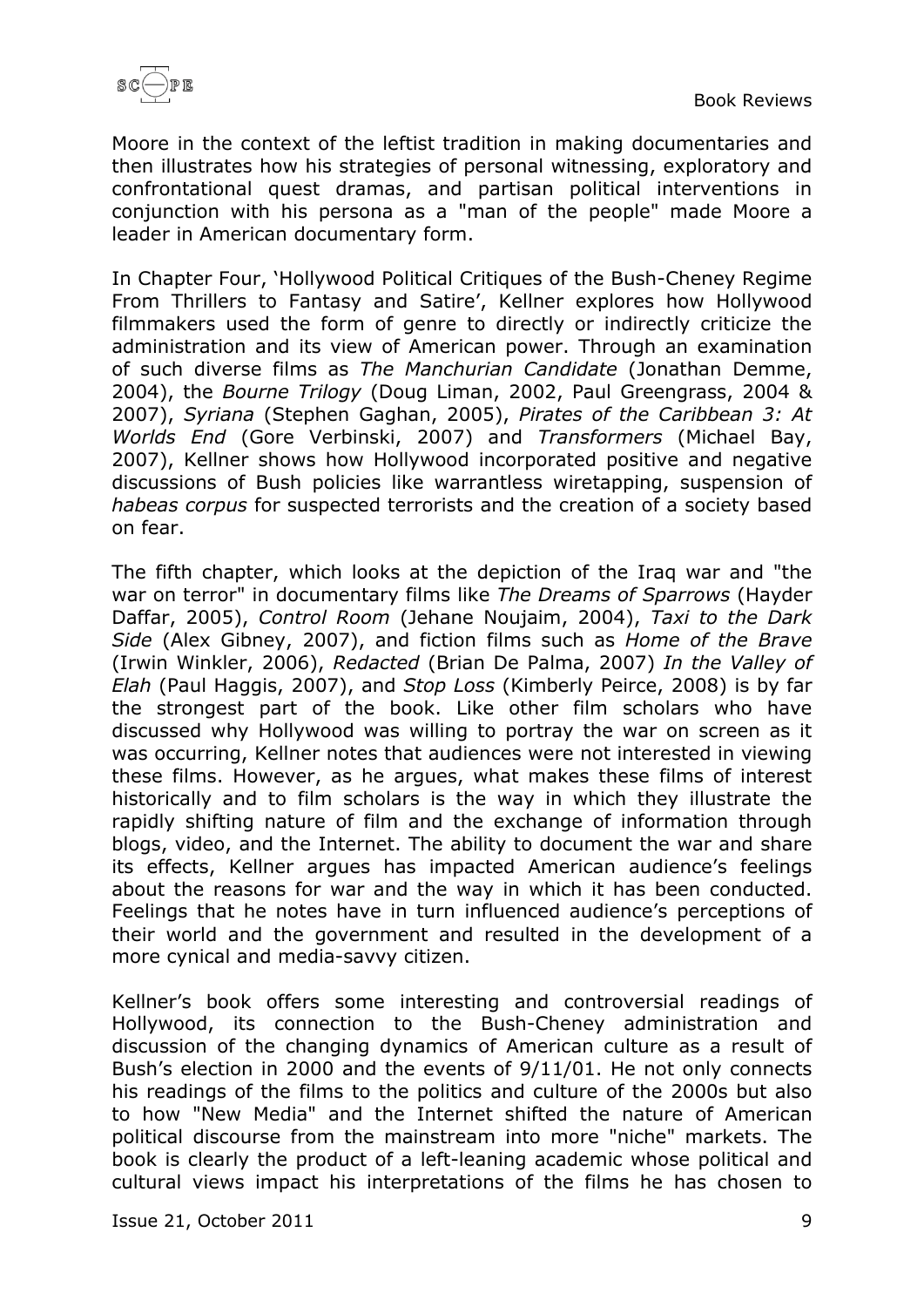

analyze, which may harm the book's overall impact. Also, the book lacks a coherent theoretical framework and instead relies too often on close readings of a select group of films that implicitly support Kellner's overall argument that the Bush-Cheney era and its policies were either embraced or critiqued in Hollywood filmmaking. Still, this is an important study for film scholars that attempts to provide a cohesive narrative about American film and politics during a decade of fragmentation.

Michael J. Shapiro's book *Cinematic Geopolitics* offers an engaging theoretical, political and historical discussion of how film is enabling a "remapping of the world" through the body and technology. Shaprio draws upon the work of Michel Foucault with his usage of the idea of the "cinematic heterotopia" and Gilles Delueze to show how spaces of violence, change, and coercion have been mapped into filmmaking in an attempt to preclude audiences from challenging the status quo of Western neo-liberal democracy.

Shapiro's reliance on a theoretical framework in conjunction with a deep reading of filmic aesthetics allows him to show the changing nature of the world as a result of the "war on terror" and rapid exchange of information is changing human perception. For example in his discussion of "violent cartography" he looks at how photographer Tomas Munita's "photo of a soldier" taken in Afghanistan recalls the camera positioning of John Ford's *The Searchers* (1956) (19). In looking at the camera angles used and the play of light and shadow, Shapiro argues that both the film and the photograph visually represent the United States' brutal history of racial genocide and conquest. Thus the photo becomes more than an indication of the American fight on terrorism; it is emblematic of America's imperial history and racial injustice now perpetuated on a global stage.

In Chapter Two, Shapiro looks at how the cinematic representation of "space" influences filmmakers and audiences understanding of the geopolitics on a day-to-day basis. To illustrate this point, Shapiro closely examines Oliver Stone's controversial film *Salvador* (1986) and looks at how it disrupted American audiences' faith in U.S. foreign affairs, especially as conducted by the Reagan administration. The film, which looks at how the U.S. covertly supported "regime changes" during the 1980s, can be read as indications of the horrors enacted in the name of "democracy"(49).

In Chapter Four, he examines how Hollywood and global filmmakers have attempted to address the dark underbelly of consumer capitalism: the buying and selling of people and body parts. This chapter is the strongest in the book, and his reading of *Dirty Pretty Things* (Stephen Frears, 2002) looks at how the expansion of consumer capitalism into the third world, and the creation of an entire underclass of people, has benefited those with the money to exploit them as sexual and medical objects. Shapiro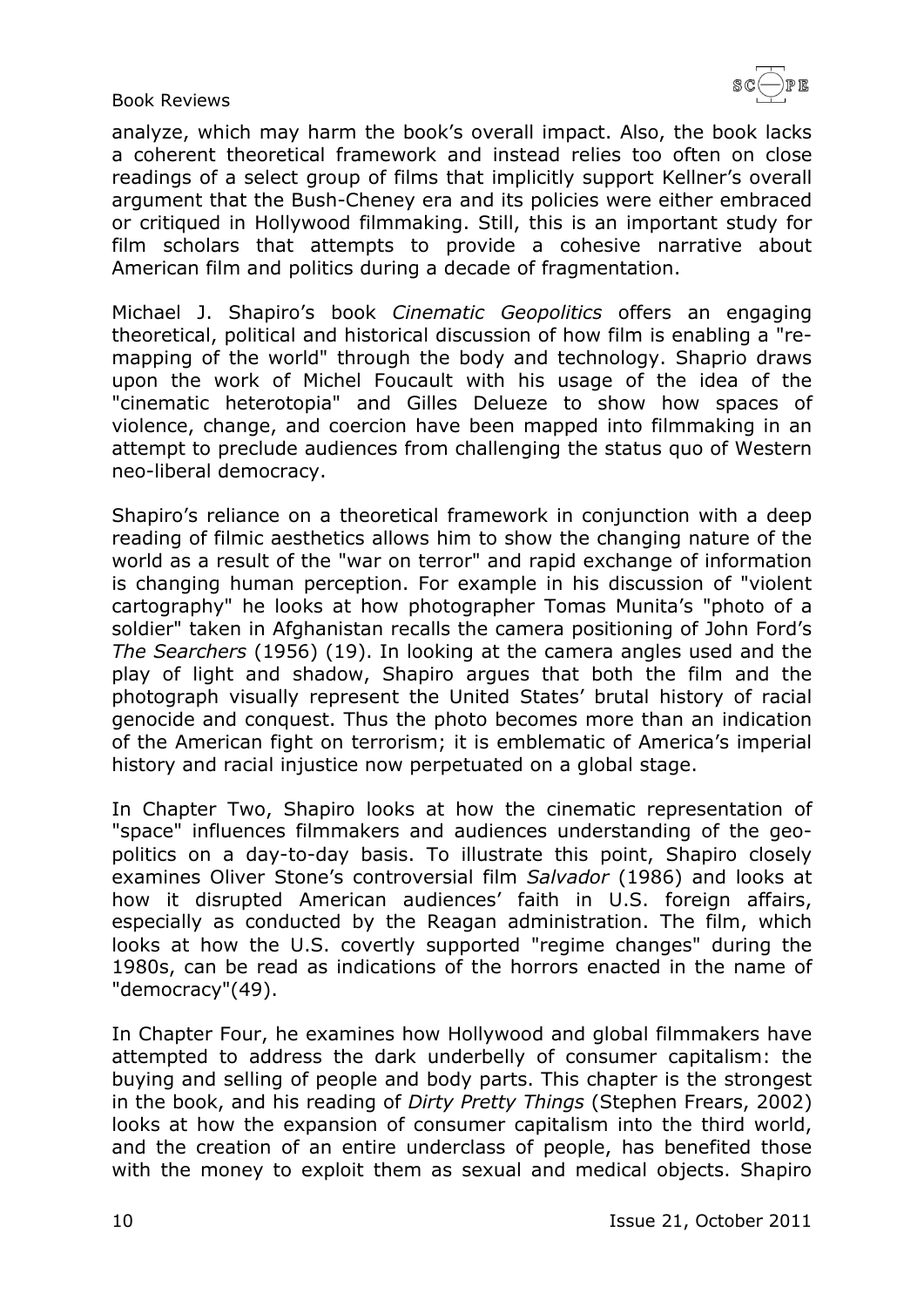

connects the themes of the film to the larger question about the ethics of the "war on terror" and its constant brutalizing of the body politic to ensure security. He argues that, "if we recognize that the tensions between persons as human and persons as citizens are not easily resolved within a state-centric political imaginary" then it is possible to accept the realities of the inequitable nature of humanity in the  $21<sup>st</sup>$ century (112). Throughout the rest of the book Shapiro explores the reality of these tensions and how they are manifest in cultural items like films, which makes his book out of the three reviewed here one of the most interesting and offers us future models to consider when analyzing contemporary cinema and television.

These three books illustrate the shifting nature of the relationship between history as a methodological approach and theory. Where Toplin and Kellner rely on a historical approach in combination with formalism, Shapiro focuses his efforts on looking at cinema as more than historical, political, or entertaining. He views cinema as a representation of the changing nature of the human body in relation to geography, technology, and perception, changes which he argues may lead to the ability of audiences to be more aware of the horrors enacted in the name of democracy.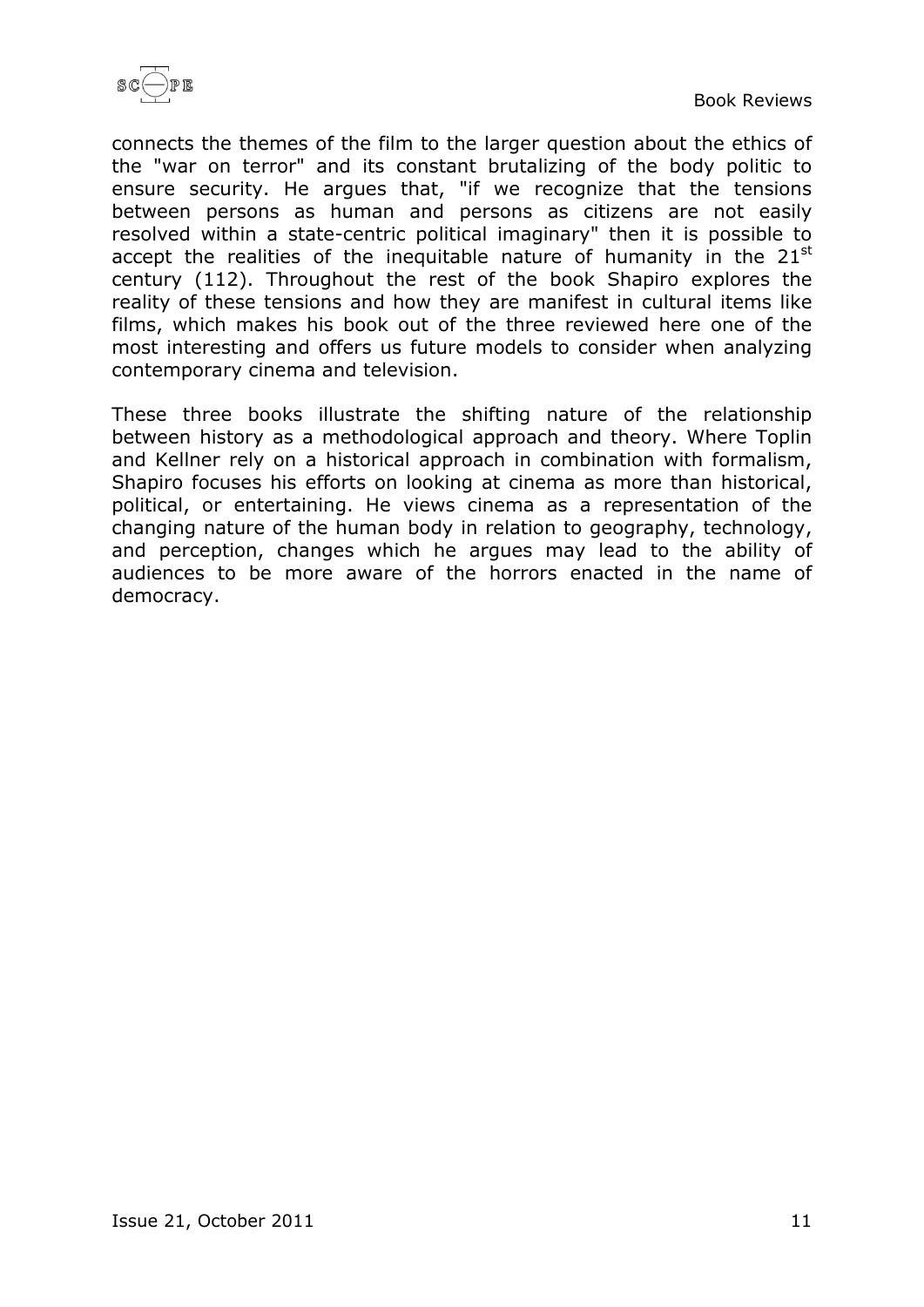

#### <span id="page-11-0"></span>*What Cinema Is!*

#### <span id="page-11-1"></span>**By Dudley Andrew**

Oxford: Wiley-Blackwell, 2010.ISBN: 978-1-4051-0759-4. 184 pp.£17.00(pbk)

# <span id="page-11-2"></span>*The Personal Camera: Subjective Cinema and the Essay Film*

#### <span id="page-11-3"></span>**By Laura Rascaroli**

London: Wallflower, 2009. ISBN: 978-1-906660-12-3. 224 pp. £16.99(pbk)

#### <span id="page-11-4"></span>**A Review by Daniele Rugo, Goldsmiths, University of London, UK**

As the title provocatively announces Dudley Andrew's book *What Cinema is!* engages in the complex task of responding to Andr*é* Bazin's attempt to identify the core of the cinematographic creation. At the outset of Andrew's work lie the questions (and answers) posed by the French critic in a number of essays written between the 1940s and 1960s. What motivates the argument is the possibility to gather Bazin's at times ambiguous positions into a solid and coherent 'idea of cinema'. Around this Andrew develops an inspired and insightful, if perhaps nostalgic, roadmap delineating how cinema should proceed to remain faithful to its origins (or to Bazin's original ideas). Andrew associates the foundation of a discourse on cinema and the development of a proper film theory with the French school, a lineage that goes from Bazin to Truffaut and Rohmer and from Daney to Frodon. In more than one way such focus echoes Jean-Luc Godard's remarks in the *Histoire(s) du Cinema* (Gallimard, 1998) at the point where the director develops his own genealogy of art history, a direct line that runs from Diderot to Truffaut: "only the French have written history, they have doubted they were part of a history, they have wanted to know what kind of history it was, their own history within History, History within their own" (Godard, 1998, 42). In the introductory pages of his volume, Andrew calls this grounding collection of thoughts "the Cahiers Axiom" (4): a normative paradigm that separates one conception of cinema from another. The Cahiers line identifies a cinema that successfully embodies the 'idea of cinema', as opposed to audiovisual entertainment. The expression 'Cahiers Axiom' was coined by Serge Daney to express the fact that "cinema has a fundamental rapport with reality and that the real is not what is represented" (5). While Daney used it in the 1980s against the emerging 'Cinema du Look' (Luc Besson, Jean-Jacques Beneix, Jacques Annaud), Andrew uses this basic distinction against the invasion of computer-generated images and an overconfident digital aesthetics. The target of Andrew's brilliant critique though is not simply the digital, but a general lassitude of contemporary cinema, combined with obsessive pre-planning, an attitude exemplified by films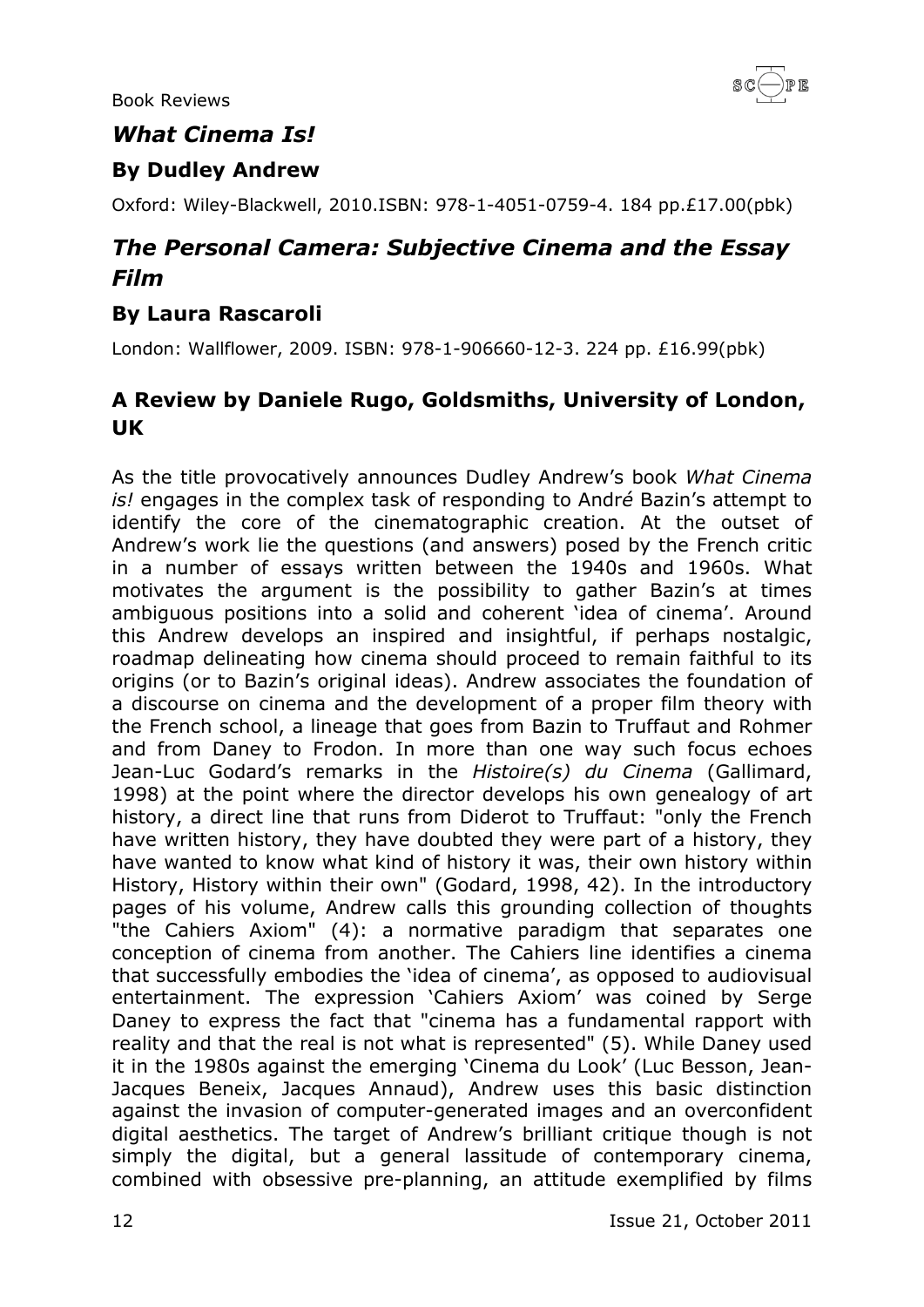

like Jean-Pierre Jeunet's *Le Fabuleux Destin d' Amélie Poulain (2001).* Lassitude and obsession for detail seem to go hand in hand with Andrew's argument. On one hand, a film like *Amélie* is organized for the spectator's convenience -"*Amélie* is there to flatter us", claims Andrew (18). Based, as it is, on the enjoyable visual aspect (first and foremost the hackneyed version of the Parisian landscape) and self-confirming presentation, the charming *Amélie* generates full satisfaction, never asking the viewer to position himself regarding the reality at stake in the film. The spectator is, since the beginning, tuned in with the familiar and can at any time be comforted by the repetition of the obvious (which often takes the form of a dreamlike representation of the everyday). This kind of reassurance can be achieved because the streets have obsessively been pre-emptied and tided up; the fantasy is engineered so to produce the smallest degree of friction. When this cannot be achieved during filming, then it is taken care of in post-production. As a result, in the film, every mystery can be unveiled and the process of truth-making proper to cinema, which takes the spectator through an always duplicitous and ambivalent development, is surpassed at once by dazzling presences, constellations where everything is always in the right place. This erasure of the quest at the heart of the cinematic adventure is for Andrew exactly the opposite of what Bazin had envisaged: "Bazin's idea is to ever keep the subject of the film in view, even as it resists being represented by the image. Fascination comes not through dazzling presence, but through haunting absence, as recorded traces of a subject lead us in search of it" (25). It is clear then that Andrew follows an aesthetic of discovery, one in which authors and spectators engage in a similar exercise. On one hand, cinema triggers a tortuous struggle for recognition: films engender something of a Levinasian substitution (Emmanuel Levinas, *Otherwise than Being or Beyond Essence*, Duquesne University Press, 2006), where the author looks for himself and always finds the Other, while the spectator looking at others undergoes an inner experience. In most cases, such a circle is successful when it is mutilated, namely when the author doesn't completely overwhelm the Other, while the spectator doesn't fully complete the process of identification. On the other hand, the world comes to the fore for both author and spectator in its irreducible and not entirely accountable evidence. The world constantly imposes its conditions of visibility, merging fiction and fact, making it impossible to see everything and at the same time offering the unremarkable and the uneventful in unsuspected splendor. According to Andrew digital creations dismiss and overthrow these very processes, which make up for the genuine cinematic experiences. The aesthetic of new media reworks the world "until it conforms not only to our conditions of viewing but to our convenience and pleasure. The 'cinema effect' aims straight at the spectator's neurological make-up, whereas Bazin's line of thought goes toward a world beyond the screen" (42).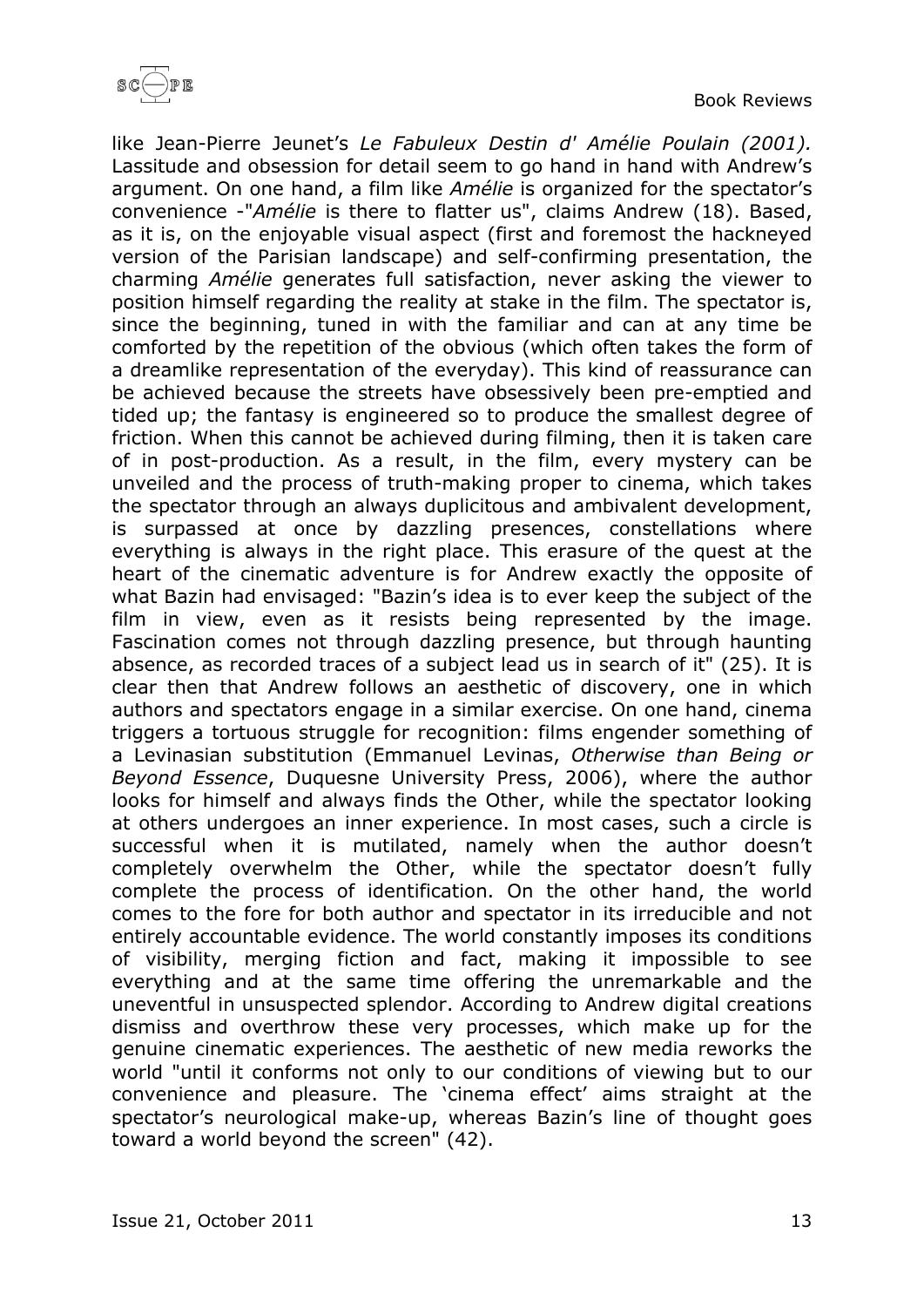

Andrew illustrates his argument with a plethora of examples, drawing on both those filmmakers who directly inspired the writings of Bazin, and contemporary sources. Within the first group Andrew stresses the crucial role played by Rossellini and Bresson. Committed to elaborate a notion of cinematographic realism that could exist independently from literary forms, Rossellini was to develop new narrative structures – elliptical forms within which Bazin individuated the possibility to liberate the idiosyncratic attributes proper to cinema. With *Voyage to Italy* (1954), defined by the Cahiers crew as the first fully modern film, Rossellini had created a cinema of 'facts', passing onto the next generation an ethos that moved from the demand to work beyond the plot and the characters, in order to 'get to things'. Bresson was similarly recognized as a founding figure by Bazin and his colleagues for his ability to create films that "looked back at you, as animals do, from their otherness" (45). Kiarostami, Assayas, Von Trier, Jia Zhangke, and Mungiu are names most frequently cited among contemporary authors still working within and promoting the cinema of discovery. These filmmakers, regardless of whether or not they espouse new technologies and in particular the digital medium, aim at keeping alive the gospel of cinema according to the Cahiers. In a series of concise and effective comparative studies Andrew resolves that films like Mungiu's *4 Months*, *3 Weeks and 2 Days* (2007) and Jia's *Still Life* (2006) manage to convey an idea of cinema as friction between reality and artistic design, "under this flickering illumination, the audience develops the subject that appears before them in suggestive fragments" (61). Enemies of all effects played out for mere entertainment or for virtuoso display, these filmmakers produce unpredictable effects between the seen and the unseen.

Despite being pervaded by a sense of longing for a time when debates around 'what cinema is' were not just more common, but more vigorous, Andrew's volume is a necessary tool for anybody interested in tracing Bazin's project and assessing its legacy. The book has the merit of being agile and easy to read, but at the same time it somehow falls short of its promise, never pushing Bazin's conceptual framework enough to provoke contemporary spectators. The argument against the cinema of manipulation constructed around digitally produced images, constantly retouched to achieve pre-planned effects, is as intelligent and consistent as timely. However, it fails to highlight the importance of digital technologies in advancing the very cinema Bazin had envisaged. Andrew concludes "cinema, essentially nothing in itself, is all about adaptation […] those of us who care enough to take Bazin's charge must be vigilant in our quest for cinema, for it appears in ever new guises, changing only in itself" (141). Among these new guises one can certainly include the essay film, a form that, while respecting the demand for a frictional cinema, benefits greatly from digital technologies.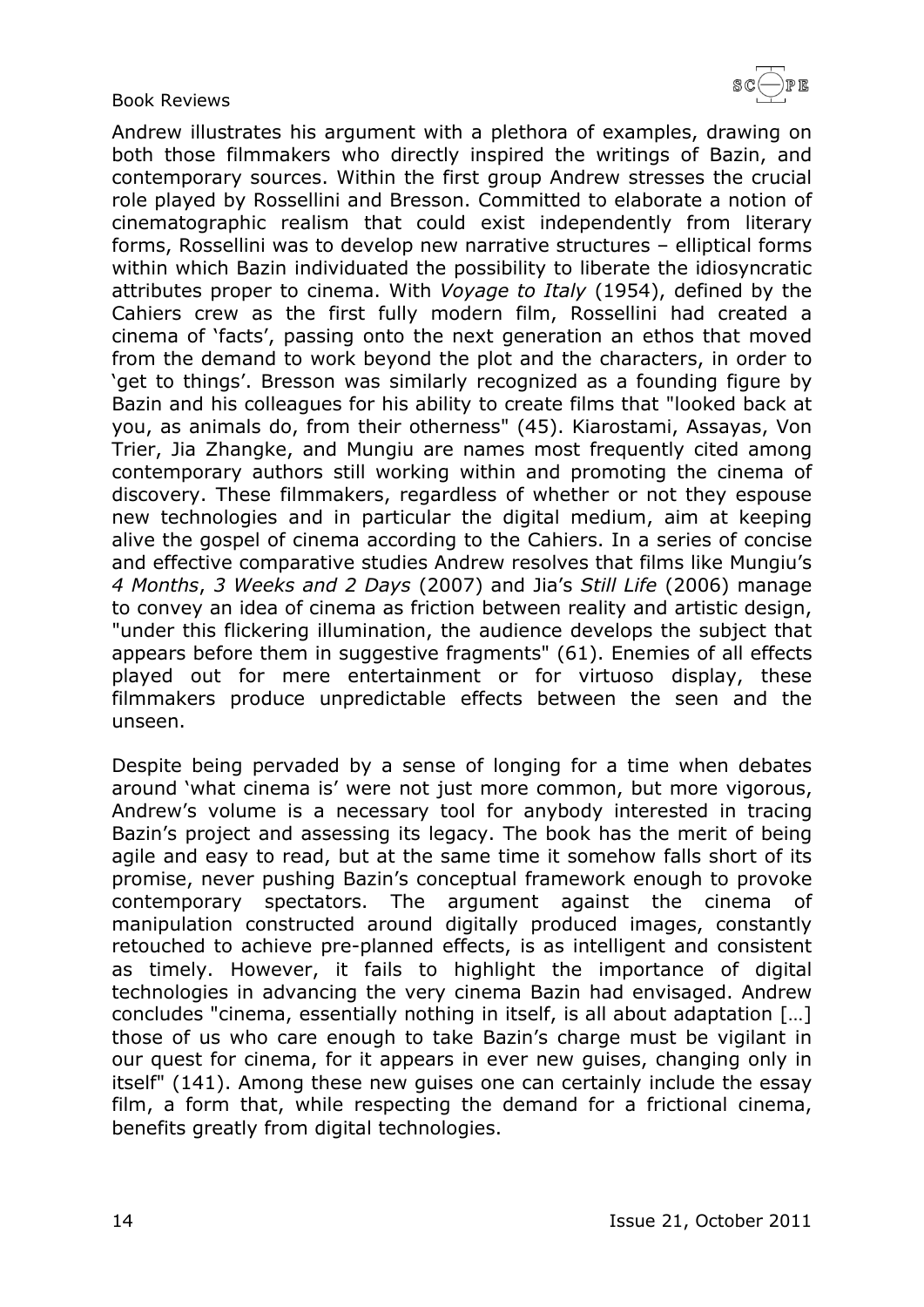

Laura Rascaroli's *The Personal Camera. Subjective Cinema and the Essay Film* is a thorough analysis of a form that has been rapidly changing the horizon of both fictional and documentary filmmaking. Although the models, devices and structures discussed by Rascaroli belong to a long tradition, the first conceptualizations of this form are relatively recent. Under the wider category of subjective cinema, Rascaroli lists a number of diverse forms of cinematographic expressions, which could be traced back sometimes to Vertov and sometimes to the early Buñuel. The volume operates a fourfold distinction: essay film, diary film, notebook film and self-portrait film. The study is committed precisely to shedding some light on a rich and complex set of outputs that sit between documentary filmmaking and experimental or avant-garde exercises. The aim of the volume is thus that of "on the one hand, describing the history of subjective cinema, tracing its theoretical roots, defining its workings, and exploring some of its principal issues and problems, and, on the other hand, respecting its heretical nature" (17). As the author herself repeats throughout the work, the difficulty in identifying the outline of such a miscellaneous group and the problems any definition comes up against constitute for the scholar equally a burden and a resource. Subjective cinema draws its force precisely from the shifts in focus and the oscillations of its results. It is against this itinerant ground that Rascaroli invokes the notion of heresy to describe the essay film. Alike its literary equivalent, essay films make of transgression a constitutive trait, they are necessarily fluctuating and open, since they must establish the conditions of their own existence. Despite this general ambiguity, two features can be identified as specific to this form: the essay film is reflective and subjective. From historically charged films like Chris Marker's *Le Tombeau d'Alexandre* (1993) to Harun Farocki's *[Workers](http://www.sensesofcinema.com/2002/21/farocki_workers/) Leaving the Factory* (1995), all the way to the philosophical musings of Godard's *Notre Musique* (2004), the essay film constantly triggers a negotiation between the authorial or performative component (mainly through the use of voiceover) and the memory of the image, which often seems to comment on itself. This brings Rascaroli to deduce that "the essay film is particularly inclined to explore the relationship between film and document, between audiovisual record and historical event" (64). The diary form, which occupies the second section of the analysis, presents an exacerbation of both above-mentioned categories, by adding to the general reflectiveness of the essay film a component of self-scrutiny and to the subjective one a properly autobiographical dimension. This form of personal filmmaking that prospered mainly in the independent and avantgarde circles of the 1960s and 1970s places the author's voice (and often his life) at the center of every communication, so much so that these works become almost private/home movies. Rascaroli writes that "the author often becomes the true hero of the text, and its focal point; everything is overtly filtered through his or her sensibility and point of view, to the extent that, at times, the film compellingly approximate the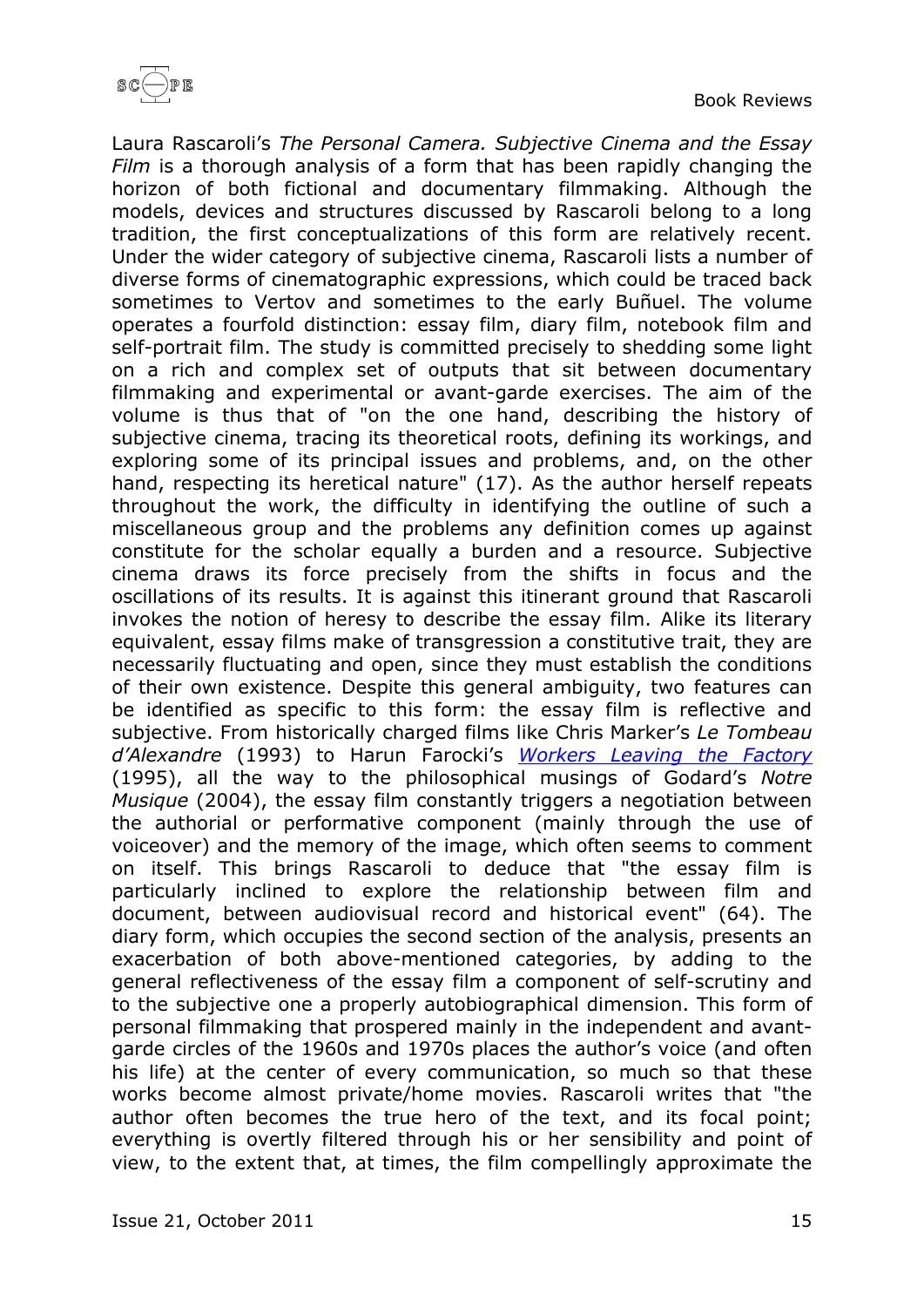confessional style" (106). The authors brought as examples – Mekas, Pasolini, Sokurov, Antonioni – engage in an explicit "rhetoric of the self" (152). It is the relationship to the spectator though that separates the most the essay film from the diary form. While in the first case the spectator is constantly kept vigilant because called to complete, as it were, the symbolic texture of the film, in the personal film, the author is addressing primarily herself. However, while confessing to the camera, the author must have already implied an audience and is asking therefore for some sort of identification. This paradox brings Rascaroli to conclude that both forms share a third decisive attribute: plurality (189). Plurality is a key term here, since it points to a constant interpellation of the meaning of the cinematographic image and of its ontology. Plurality brings into focus the question of authorship and cinema's ambivalent positioning between the real and its presentation. The plural nature of essaystic cinema keeps open the demand placed by Bazin on everyone interested in film-making: not to respond once and for all to the question of what cinema is, but to keep asking it for the sake of cinema itself. As Rascaroli notes, a great number of authors involved in this kind of forms make broad use of digital technologies for filming (DV and HD cameras), editing (non-linear or non-destructive editing software) and distribution (databases and video-streaming). Works like those of Marker (*Level Five,* 1997) and Mekas (*365 Day Project,* 2007) emphasize how, while CGI and 3D dominate the market with products destined for quick consumption, digital technologies can also help to serve an idea of cinema based on discovery, responsiveness and engagement. Rascaroli's analysis of essaystic cinema shows that there is still room for a cinema of "thought, of investigation, of intellectual searching and of self-reflection" (189) in which the spectator can play a part, not "as an empty, abstract position, as a general audience to be persuaded or entertained, but as an embodied subject who goes to the cinema to establish a relationship with a text and to enter into communication and negotiation with another embodied subject" (191).

Rascaroli's text is one of impressive intellectual rigor and of utter importance to the study of an ever-changing form – subjective cinema – and of filmmaking at large.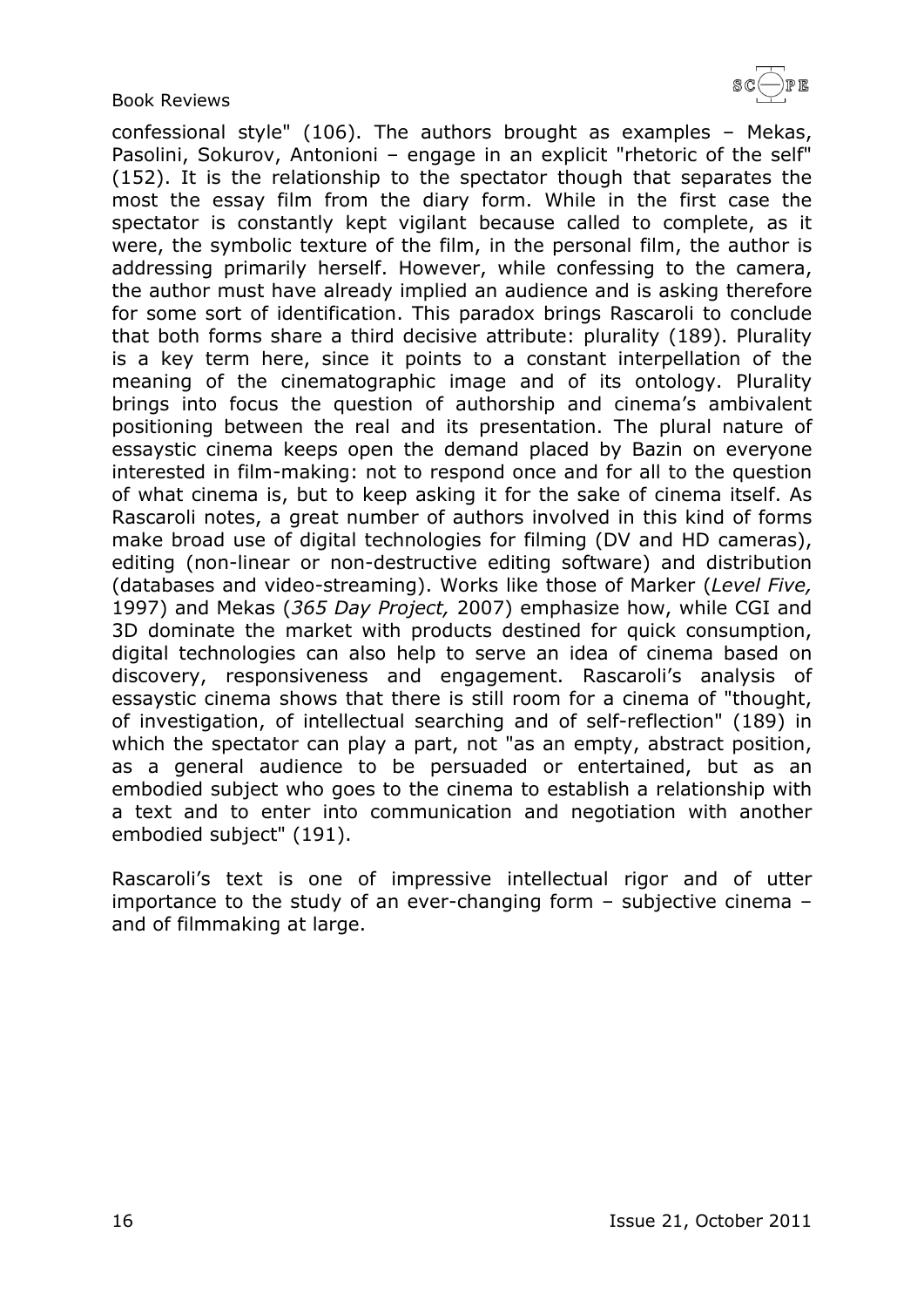

# <span id="page-16-0"></span>*All about Almodóvar: A Passion for Cinema*

#### <span id="page-16-1"></span>**Edited by Brad Epps and Despina Kakoudaki**

Minneapolis and London: University of Minnesota Press, 2009. ISBN: 978-0- 8166-4961-7. 57 b/w illustrations, 491 pp. \$24.95 (pbk)

# <span id="page-16-2"></span>*Stephen King on the Big Screen*

#### <span id="page-16-3"></span>**By Mark Browning**

Bristol and Chicago: Intellect Books, 2009. ISBN: 978-1-84150-245-8. 256 pp. £14.95 (pbk)

### <span id="page-16-4"></span>**A Review by Edmund P. Cueva, University of Houston-Downtown, USA**

Mark Browning's *Stephen King on the Big Screen* and *All about Almodóvar: A Passion for Cinema* by Brad Epps and Despina Kakoudaki offer two different approaches to the works of two very influential directors. The back cover of *Stephen King on the Big Screen* notes that this text is the first work by a film specialist "to consider every Stephen King film given a theatrical release". Moreover, the "style, whilst critically rigorous, is designed to be accessible to discerning readers of King and fans of films based on his work". In addition, Mark Browning writes that this is the first academic work to cover all of the literature-to-screen adaptations (22). The author includes in his analysis the following movies in eight chapters. Chapter One – 'Mind Over Matter: Telekinesis' – analyses *Carrie* (Brian De Palma, 1976), *The Rage: Carrie II* (Katt Shea, 1999), *The Dead Zone* (David Cronenberg, 1983), *Firestarter* (Mark L. Lester, 1984). Chapter Two – 'Tales from the Darkside: The Portmanteau film' - considers *Creepshow* (George A. Romero, 1982), *Creepshow II* (Michael Gornick, 1987), *Cat's Eye* (Lewis Teague, 1985), *Tales from the Darkside: The Movie* (John Harrison, 1990). Chapter Three –'Sometimes Dead is Better: The Body Under the Sheet' - includes analyses of *Silver Bullet* (Daniel Attias, 1985), *Pet Sematary* (Mary Lambert, 1989), *Pet Sematary II* (Mary Lambert, 1992), *Sleepwalkers* (Mick Garris, 1992). Chapter Four - 'Boys to Men: Rites-of-Passage' – considers *Stand by Me* (Rob Reiner, 1986), *Apt Pupil* (Bryan Singer, 1998), *Hearts in Atlantis* (Scott Hicks, 2001). Chapter Five – 'The Rise of the Machines: 1950s Science-Fiction B-Movie' - talks about *Christine* (John Carpenter, 1983), *Maximum Overdrive* (Stephen King, 1986), *Graveyard Shift* (Ralph S. Singleton, 1990), *The Lawnmower Man* (Brett Leonard, 1992), *Dreamcatcher* (Lawrence Kasdan, 2003). Chapter Six – 'The Great Escape: Prison Drama' - scrutinizes *The Shawshank Redemption*(Frank Darabont, 1994), *The Green Mile* (Frank Darabont, 1999), *The Running Man* (Paul Michael Glaser, 1987). Chapter Seven – 'Books of Blood: The Writer' - investigates *Misery* (Rob Reiner, 1990), *The Dark Half* (George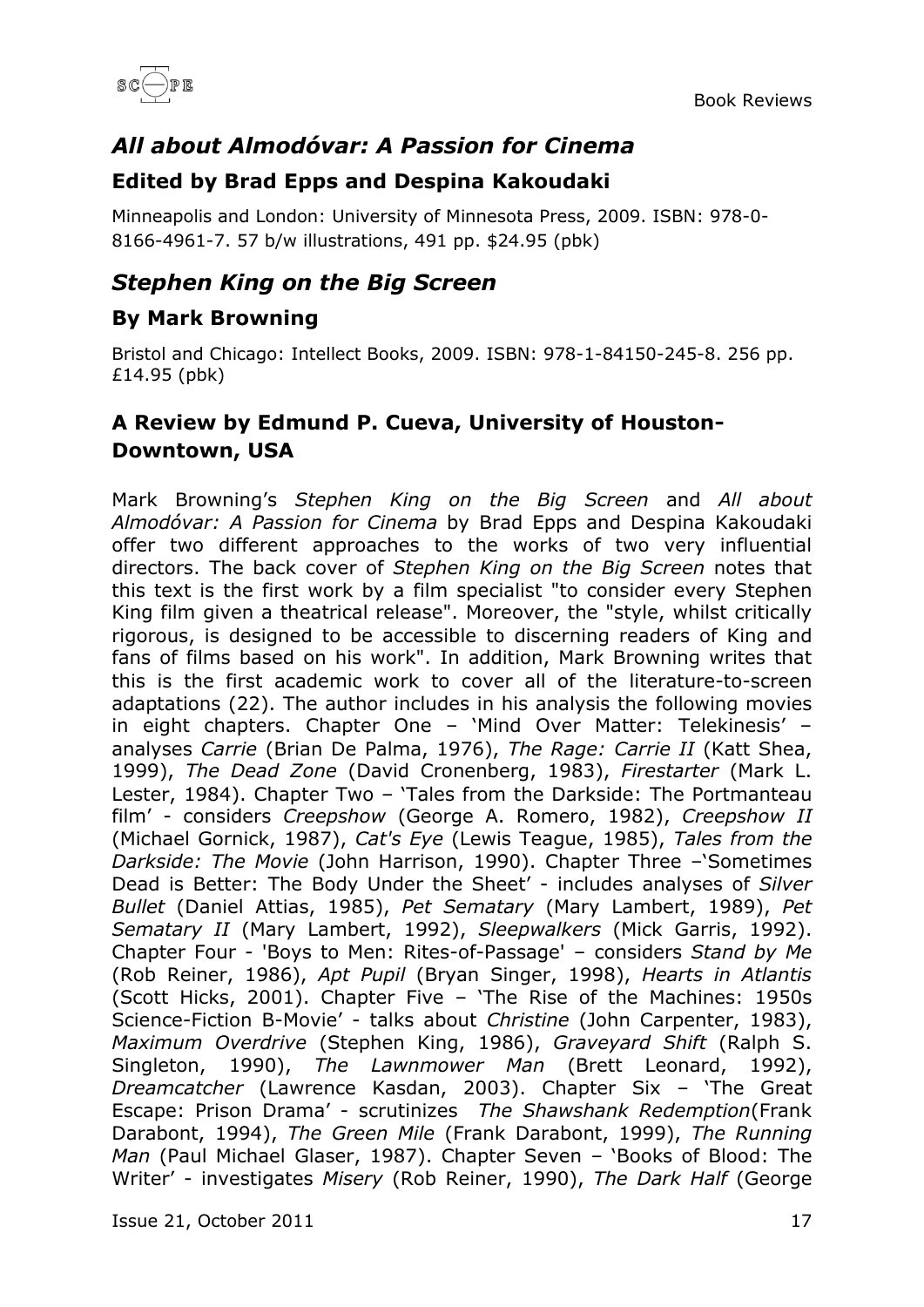A. Romero, 1993), *Secret Window* (David Koepp, 2004). Chapter Eight – 'The Terror of Everyday Life and Final Girls' - talks about *Cujo* (Lewis Teague, 1983), *Dolores Claiborne* (Taylor Hackford, 1995), *The Shining* (Stanley Kubrick, 1980), *The Shining* (ABC, 1997), *1408* (Mikael Håfström, 2007). The book also includes an introduction, concluding chapter, and references.

It is somewhat difficult to write a review of Browning's *Stephen King on the Big Screen* without coming to two conclusions. First of all, Browning is very conversant with film and its associated genres. There is no doubt that the author can find connections and parallels in every type of textual permutation that he enumerates in his introduction: intertextual, metatextual, paratextual, architextual, and hypertextual (10) - especially the intertextual. Indeed, the enormous amount of correlations and equivalencies that Browning includes in his narrative is clear evidence of his erudition. Secondly, and somewhat disappointing to this reviewer, is the tendency towards harshness in some of the statements made regarding Stephen King and his work or the films adapted from King's works. Browning suggests that the film adaptations of the King's work should perhaps be studied, intertextually, in their own right as a "unique body of work" (9) and in terms of the genre(s) to which they belong. He posits that his book will examine King's work on basis that the genre develops from "interwoven parasitical processes of borrowing, plagiarism, pastiche - in short, the business of intertextuality" (12).

Intrinsic to this study is the relationship, expected or not, that forms between the audience and the genre. In other words, the audience expects certain things from a genre. If the genre (or film adaptation) fails to deliver on the generic promises, the audience will not receive well the adaptation. When one thinks of King and his oeuvre, one thinks, it is imagined, of the "horror" genre. The question is whether or not the motion picture versions deliver what the audience would associate with "horror". Browning argues that the majority of the adaptations do not meet generic expectations: "it is a contention of this book that some films are judged to be weaker because they fail on generic grounds to offer the kinds of pleasures that audiences expect" (17).

Browning tends to be somewhat confused regarding myths and traditional narratives. He writes: "Since horror is a genre where many sub-genres deal in myths, rather than directly referencing the everyday world in which we live, films often refer in their first instance to other, previous narratives of the genre" (86). Myth, by nature, directly reflects our everyday experiences and is not limited to a static text that needs to be imitated or reflected upon in order for the myth to function. In fact, if a myth becomes tied to one text or medium it will quickly cease to be effective. Perhaps, the author meant clichés, common themes, or expected generic elements.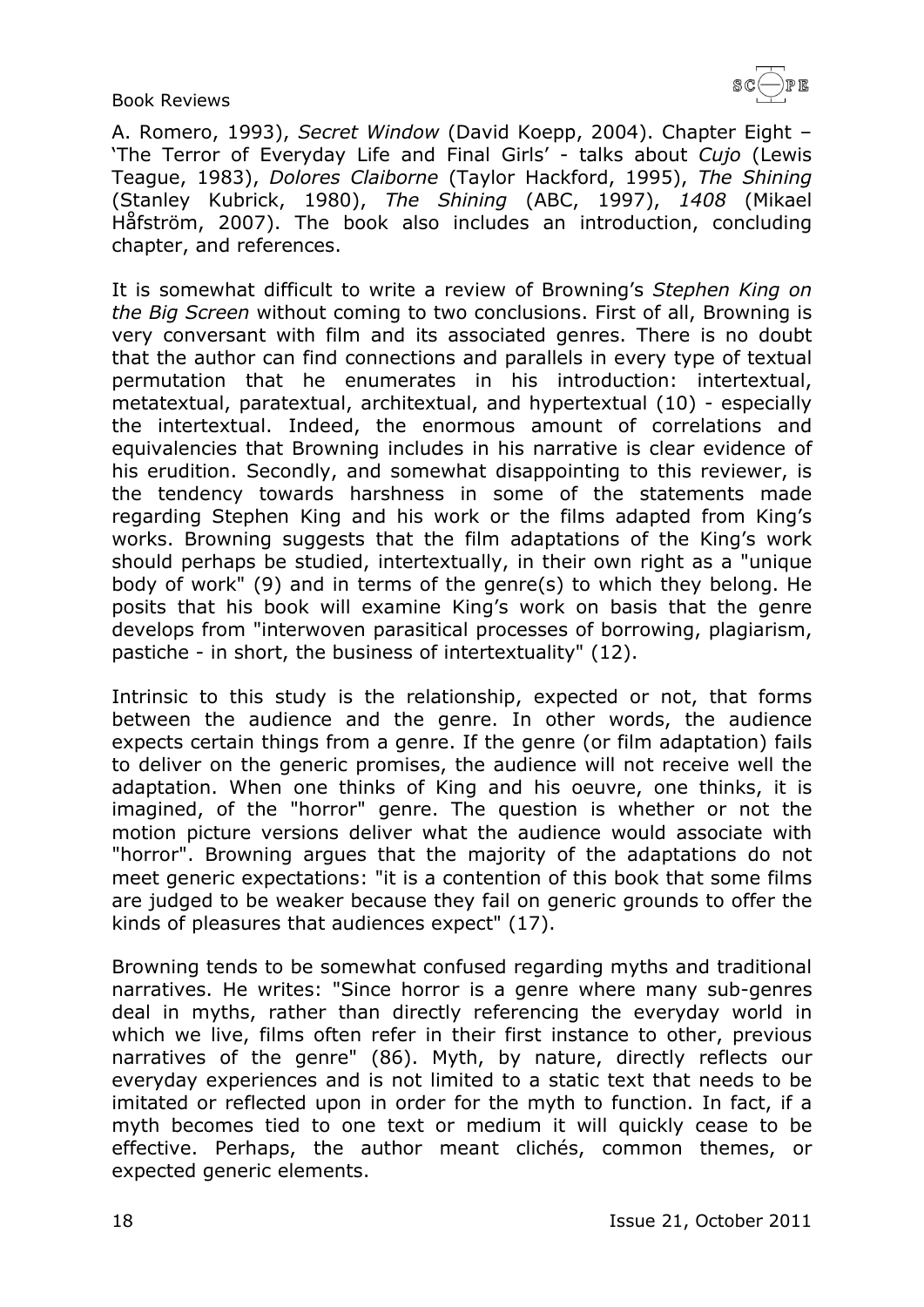

Browning's purpose is praiseworthy because it does fill in an obvious gap in the research done on King and his literary texts and their filmic adaptations. As mentioned, the author is able to make connections (most of them are valid and work out) with a variety of texts and films. This is not to say that all of the parallels or intertexts that Browning puts forward work. In his discussion of *Carrie* (Brian De Palma, 1976), the author states that there exists a less-widely noted cinematic parallel: "Dario Argento's *Suspiria* [1977], released around the same time as *Carrie*, also features surreal, nightmarish dream sequences, fluid camerawork, operatic violence, dark gothic houses and flying knives as a method of dispatching stalked and tortured heroines. Furthermore, Argento uses a school setting [a ballet centre rather than a high school], all-female changing room scenes, a focus on the paranormal [witchcraft rather than telekinesis]; an ending in which a house is destroyed by fire due to unspecified supernatural means; and Argento's whole set, especially corridors, are bathed in blood-red light [from the outset, not just the climax as in De Palma's film]" (42-43). It is not clear to this reviewer why the parallel was drawn since it does not fit the argument that Browning is making. Nor is it clear if one film borrowed from the other, if the genre demands these elements, if it is pure serendipity that both films and directors chose to include these elements, and what, if anything, Browning's observation has to do with the work of King or the film adaptations of his texts.

It should be noted that Browning is correct in pointing out that any work such as his *Stephen King on the Big Screen* cannot be the final word on someone who is still alive, writing, and participating (in one way or another) in the adaptation of his literary work to the silver screen. The 'almost built-in-obsolescence' of *Stephen King on the Big Screen* and the overly critical opinions expressed by Browning take away from the important contribution that this book makes to understanding the relationship that develops when a literary text is transferred to another medium. If the reader can avoid becoming part of the anti-King sentiment that permeates the text, the reader will find an in-depth and mostly balanced analysis. The word 'mostly' is used because, unfortunately, the author ends his text with fourteen reasons for why Kings' texts resist adaptation.

*All about Almodóvar: A Passion for Cinema*, edited by Brad Epps and Despina Kakoudaki, is a wonderful book on the movies of the Spanish director. It is full of interesting and thought provoking essays, but, as often happens in most collections, there exists some unevenness in the work. The text includes an Introduction - 'Approaching Almodóvar: Thirty Years of Reinvention' - written by the editors, a Conclusion - '*Volver*: A Filmmaker's Diary' - which is written by Pedro Almodóvar, a list of contributors, index, and four chapters that include sixteen essays in total. The broad variety of themes and topics contained in this volume are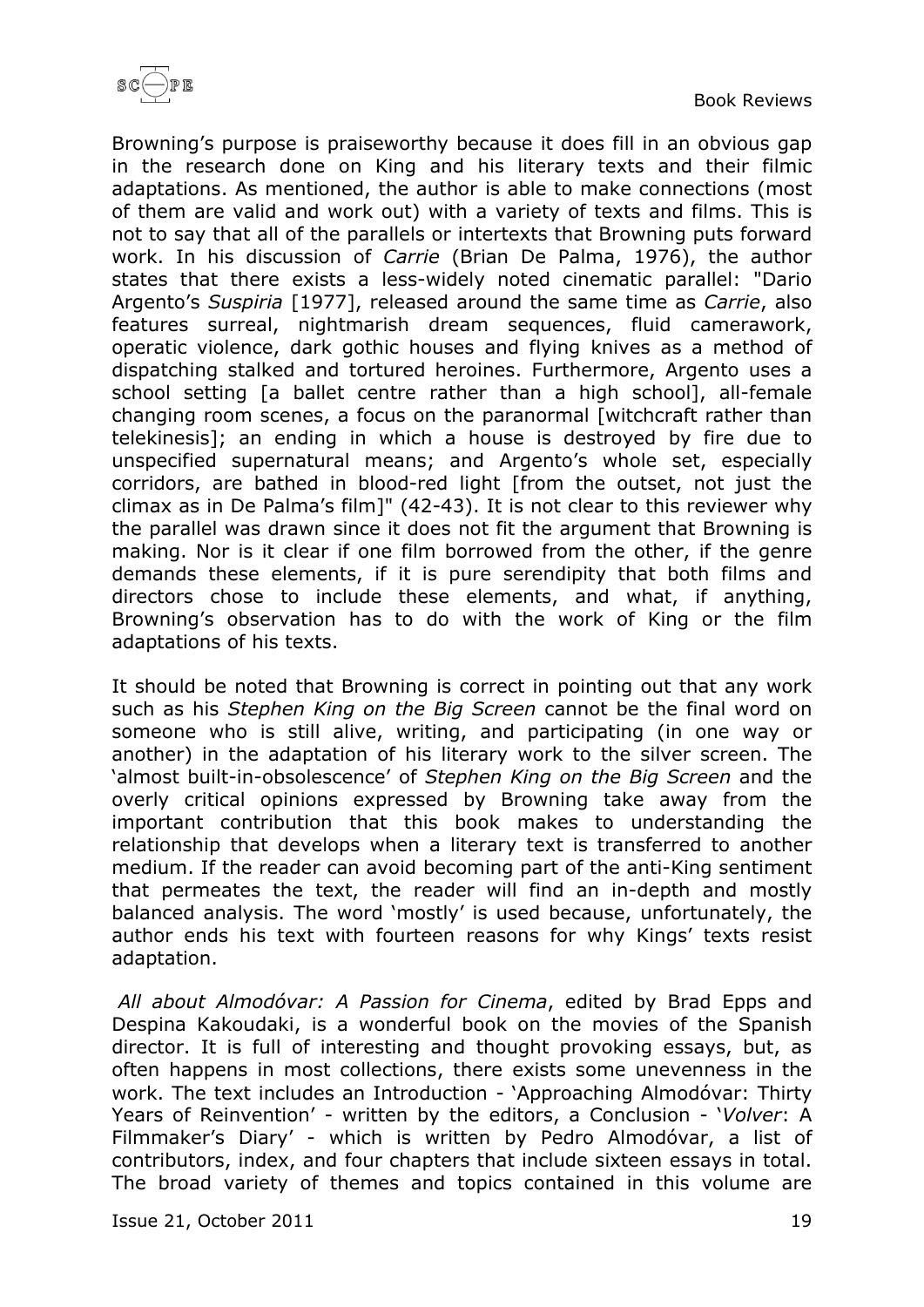indicative of the many areas that the work of Almodóvar has touched. The shared goal of these essays, according to the editors, is to "explore Almodóvar's artistic and cinematic accomplishments in ways that attend to the wide range of styles and subjects that the director has employed, as well as the wide range of spectatorial, critical, and theoretical questions that his films present for our consideration" (2-3).

An enormous contribution that this collection makes is to place Almodóvar into a historical setting and context. This is not to say that the editors and authors rehash the correspondence between the rise of Almodóvar as author and director with the end of Francoism and the genesis of the *Movida*, but rather some of the articles place Almodóvar into a framework constructed by the oeuvre of such cinematographic, literary, and artistic talents as Warhol, Cocteau, Lacan, and Hitchcock (this list is not an exhaustive one).

It is true that some authors do focus on the evitable Francoism/*Movida*/Almodóvar combination, but this well-trod approach is not the dominant theme of the collection as a whole. Rather, the compilation examines difference and diversity in Almodóvar's opera as detailed by his inclusion of "strung-out nuns, sadomasochistic lesbians, queer terrorists, pill-popping housewives, incestuous dry cleaners, garrulous Argentinean psychoanalysts, impotent detectives, sassy preops, troubled porn starts, paraplegic ex-cops, murderous ex-matadors, and erstwhile telephone repairmen" (11) among the other unique, troubled, and distressed individuals that populate Almodóvar's films. Yet, the question remains for why there should be another work on someone who is already the subject of numerous "commentaries, overviews, and approaches" (15). The editors suggest that the scholarly critique aimed at Almodóvar, like his work, should perhaps be taken as an "ongoing experiment" (29) to which the essays in *All about Almodóvar: A Passion for Cinema* will contribute.

As mentioned above, it often occurs that collections may be uneven in their presentations. However, it would be best not to focus on the essays that, for one reason or another, do not rise to the top of the list of those that are most appealing and worthy of discussion. That any one essay is not mentioned in the brief commentary that follows should not be interpreted to mean that it is not a "good" essay, rather the lack of time and space for a detailed discussion on each and every essay in this collection do not exist. In fact, this eclectic collection by Epps and Kakoudaki is a good one and has much to contribute to our understanding of Almodóvar. Moreover, this is a volume that should be read by all those who are attracted to Almodóvar and his work. I shall briefly discuss the two essays that I found most interesting.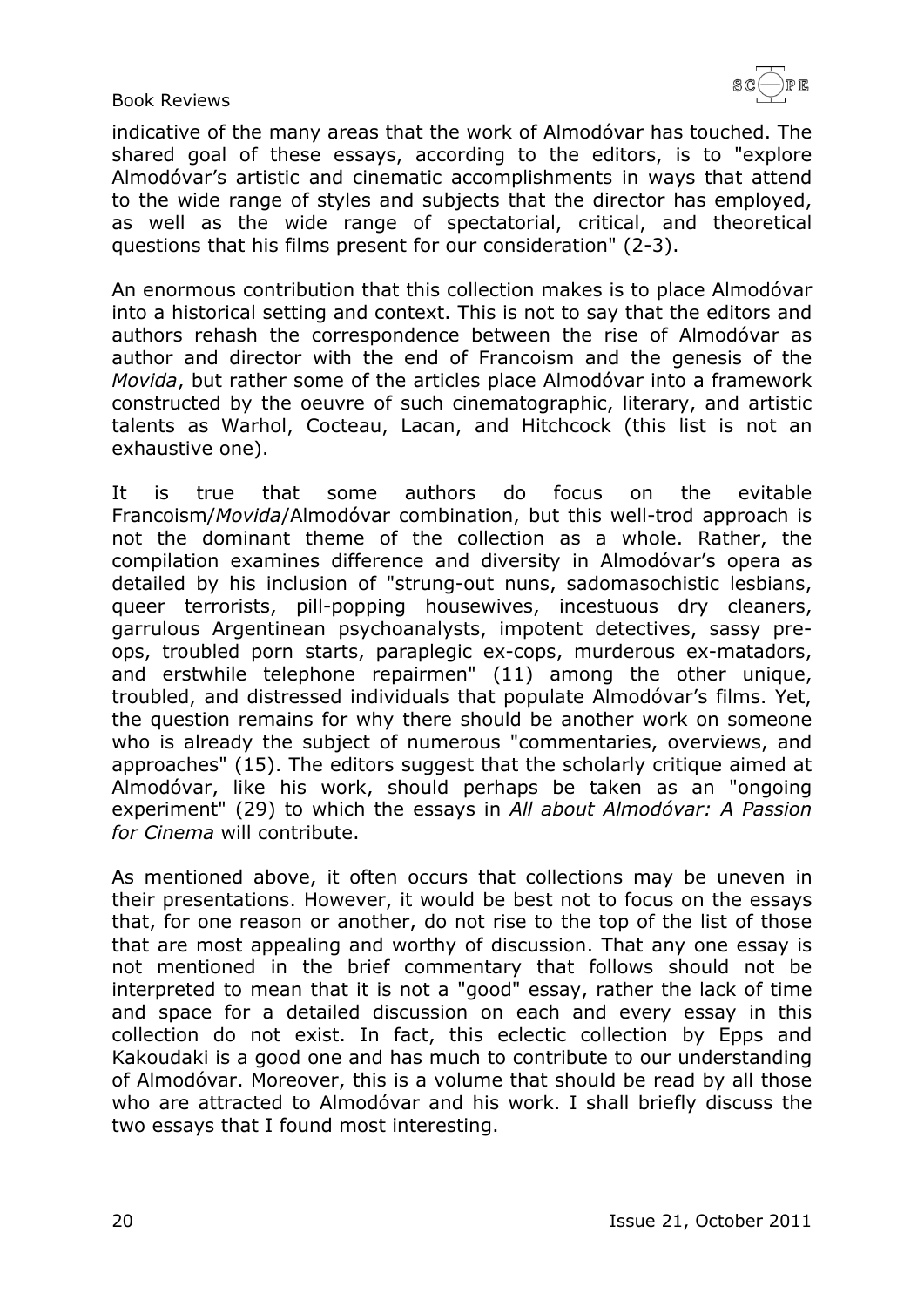

Marsha Kinder's 'All about the Brothers: Retroseriality in Almodóvar's Cinema' clearly demonstrates that one need not focus solely on the Almodóvar's country of origin and his cultural/historical background in order to appreciate and understand his films. There are numerous approaches that can be taken in considering the director's work: Kinder chooses retroseriality as her mechanism. Kinder defines retroseriality as Almodóvar's increasing "evocation of earlier works (both his own and intertexts of others) that leads us to read them as ongoing saga and to regroup them into network clusters […] his films remind us that new works influence old works just as old works influence new ones, for variations lead us to reread older works in new ways" (269). Kinder focuses on *What Have I Done to Deserve This?* (1984), *Law of Desire* (1987), and *Bad Education* (2004).

Linda Williams's 'Melancholy Melodrama: Almodovarian Grief and Lost Homosexual Attachments' is the strongest of all of the articles. Williams offers the reader a thorough and detailed theoretical analysis of *Talk to Her* (2002) and *High Heels* (1991) using the research of Adrienne Rich and Judith Butler. Modalities of desire that are considered clearly heterosexual in melodramatic films are outlined. These modalities are changed by Almodóvar in his films.

*Stephen King on the Big Screen* and *All about Almodóvar: A Passion for Cinema* take two very different approaches in their discussions of the directors. The former tends to be overly critical and unjustifiably harsh at times. The latter to some extent tends to be too flattering of Almodóvar (perhaps too reverential). However, *All about Almodóvar: A Passion for Cinema* must be considered by all who want to get a glimpse into the mind of Almodóvar.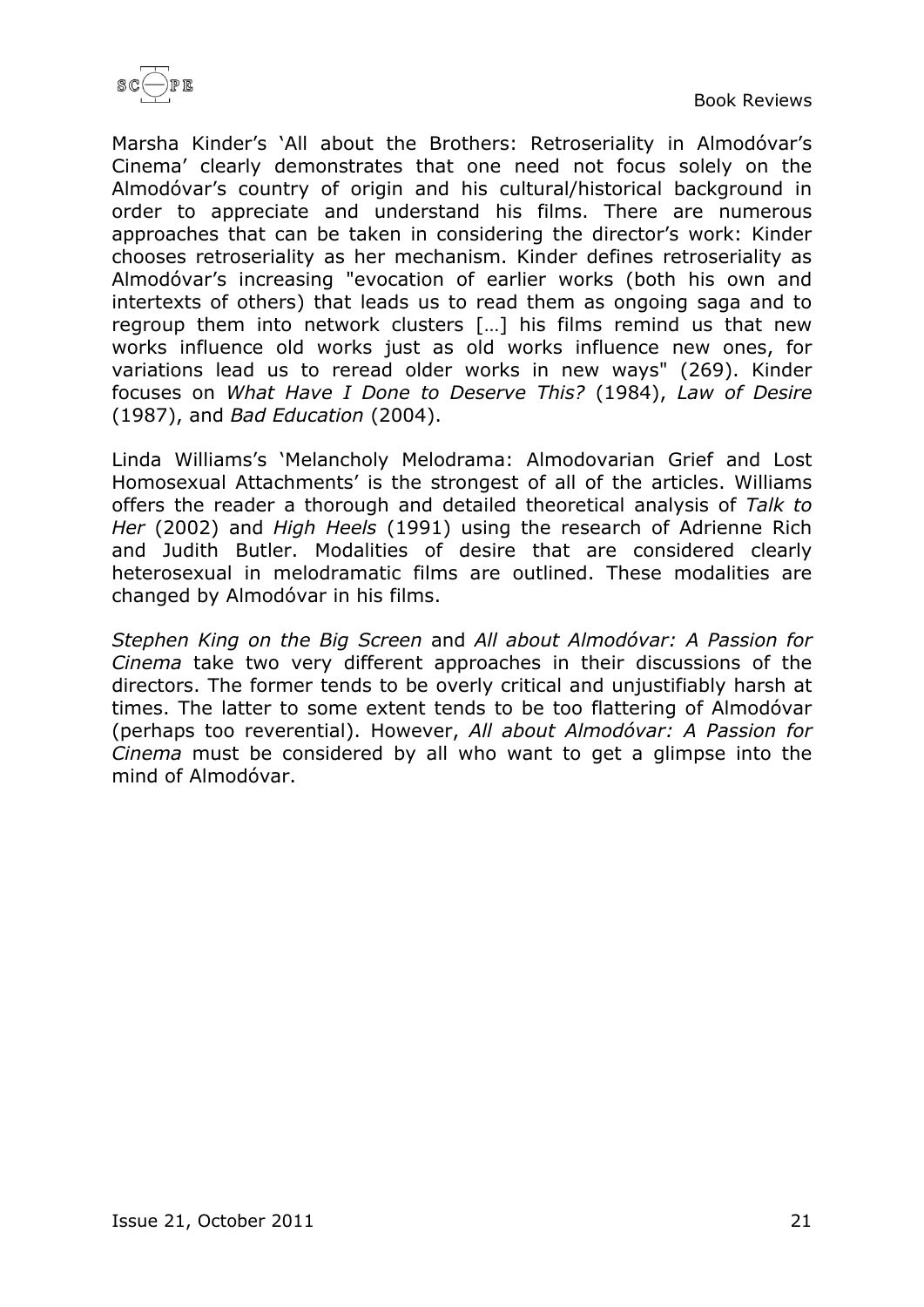

# <span id="page-21-0"></span>*Crisis and Capitalism in Contemporary Argentine Cinema* **By Joanna Page**

<span id="page-21-1"></span>Durham and London: Duke University Press, 2009. ISBN: 978-0-8223-4472-8. 39 illustrations, xii+233pp. £14.99(pbk)

# <span id="page-21-2"></span>*Writing National Cinema: Film Journals and Film Culture in Peru*

# <span id="page-21-3"></span>**By Jeffrey Middents**

Hanover and London: Dartmouth College Press/University Press of New England, 2009. ISBN: 978-1-58465-776-7. 20 illustrations, viii+276pp. £44.50(hbk)

# <span id="page-21-4"></span>*Latsploitation, Exploitation Cinemas, and Latin America*

### <span id="page-21-5"></span>**Edited by Victoria Ruétalo and Dolores Tierney**

New York and London: Routledge, 2009. ISBN: 978-0-415-99386-9. 22 illustrations, xiii+328pp. £90.00(hbk)

### <span id="page-21-6"></span>**A Review by Rowena Santos Aquino, Independent Researcher**

The urgency of attending to transnational film cultures, circuits, and fandom in response to globalisation produces the caveat of overlooking, or even dismissing, the study of national cinemas in the strictest sense. But, of course, underlining this urgency are the very national film cultures, circuits, and fandom that constitute such global, transnational frameworks in the first place. Ultimately, underwriting such binaries of the national/transnational, or local/global, is the question of the social role of film in culture and society. Its various guises operate according to not just local or national, but also intra-national and regional levels of film production, dissemination, and consumption.

Art house cinemas, print film journals, and exploitation cinemas are the range of such guises that constitute these three recent works on Latin American cinemas. These three works present the undeniable depth of recent Latin American cinemas and film historiographies. Individually and collectively, they take on the issues of the establishment, history, and re/imagining of a national cinema; transnational connections and influences that negotiate the national, which in turn also challenge transnational film studies; and different modes of cinephilia that enable the dynamic tension between the transnational and the national. One situates film both as creative mirroring and critical analysis of the socioeconomic state of the country. Another uses and examines alternative film texts, in this case, the film journal, for a historical inquiry and critical re/imagining of a national cinema. Yet another challenges the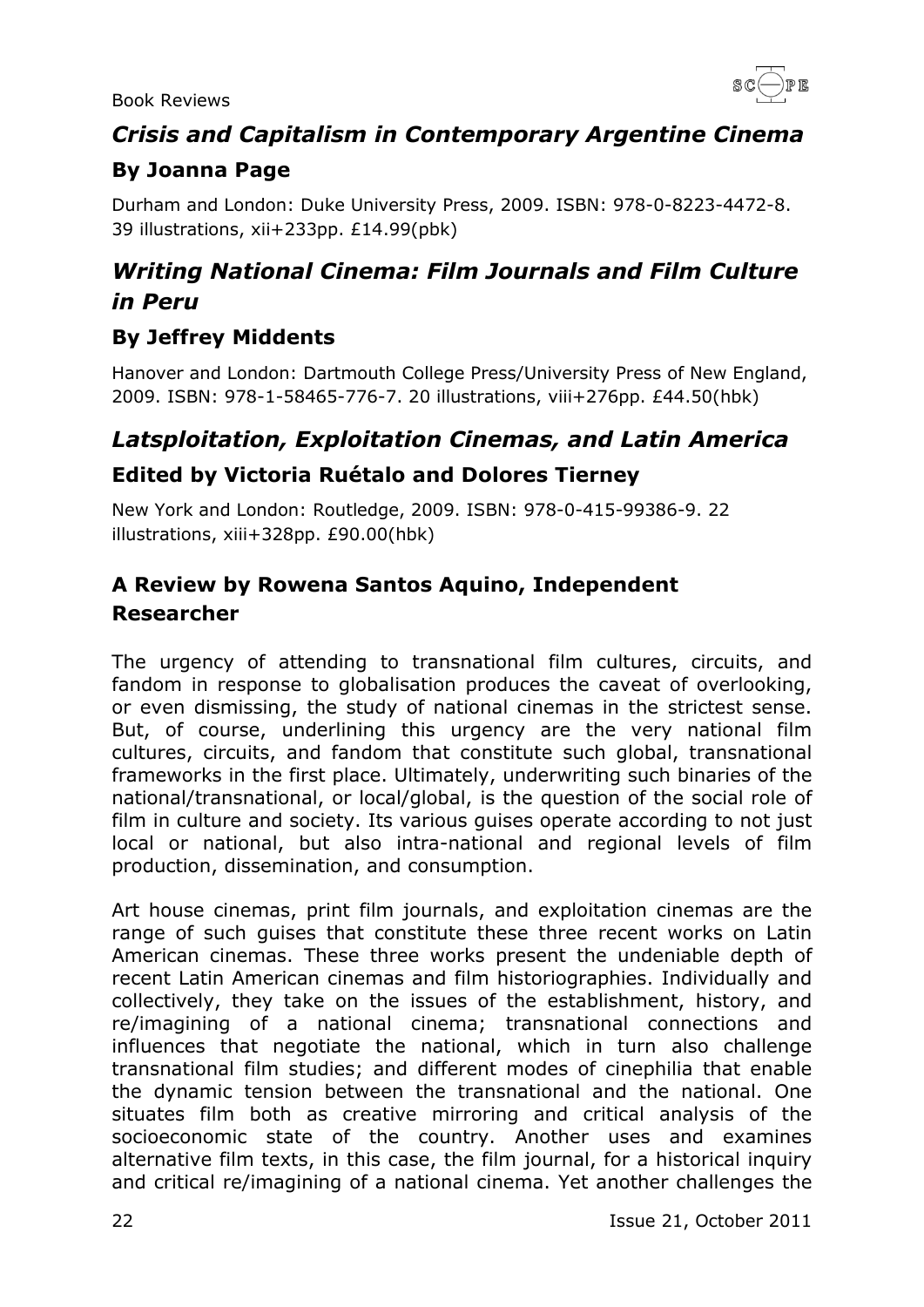

general understanding of what constitutes a national cinema, national themes, and national subjects through a look at exploitation films. Taken together, they generate a productive, dynamic dialogue that illuminates the current state of Latin American film studies in the English language. At the same time, the order in which I examine these works individually indicate the measure in which I consider them to stretch the parameters of writing about the tension between the transnational and the national and provide pleasurable and erudite scholarship on not only Latin American film studies in particular, but film studies in general.

In *Crisis and Capitalism in Contemporary Argentine Cinema*, Joanna Page examines contemporary Argentine films, filmmakers, modes of filmmaking, themes, and their direct, complex relationship to the socioeconomic state of the Argentine society. It is a work that, firstly, responds to the resurgence of national film production that significantly coincided with the severe economic crisis that hit Argentina in 2001. As such, Page's overall argument is that contemporary Argentine cinema engages with and registers various perspective and positionalities, theoretical and physical, related to the crisis. Such argument makes these films significant for Latin American scholarship, and film studies in particular, emphasizing the national and these films' role in negotiating the nation's meaning both domestically and internationally. Page writes, "What unites all of the films examined […] is their attention to shifts in subjectivity and representation provoked by specific political or economic structures and events", precisely because cinema constitutes "part of the economic system, the social relations, and the cultural milieu it might be supposed to depict" (4).

Secondly, Page's work is a critical reassertion of the invocation of the nation, against the climate of global culture and transnational film studies. She rightly finds constraints to transnational film studies, which can overlook, or consciously ignore, the uneven global capital development in film industries in particular, and the nation in general. She contends with and resists the neoliberal discourse of inevitability that impacts and is overdetermining the constitution of critical film studies and objects of study. But where Page departs from simply reiterating the national vs. transnational debate is through the specificity of this critical reassertion. Argentina's severe economic crisis of 2001 was a period in which "rearticulation of the national became a contestatory exercise, both denouncing the failure of the state and resisting the rhetoric of globalization" (6). These "crisis" films thus form a part of the "radical critique of neoliberalism" that "involves a reassertion of the nation as a strategy of resistance" (6). Page seeks to persuade the reader how much new Argentine cinema "is as much about the renewal of a cinematic language as it is about a response to shifting social realities" (63), where the crime genre, for instance, is a significant lens through which to gauge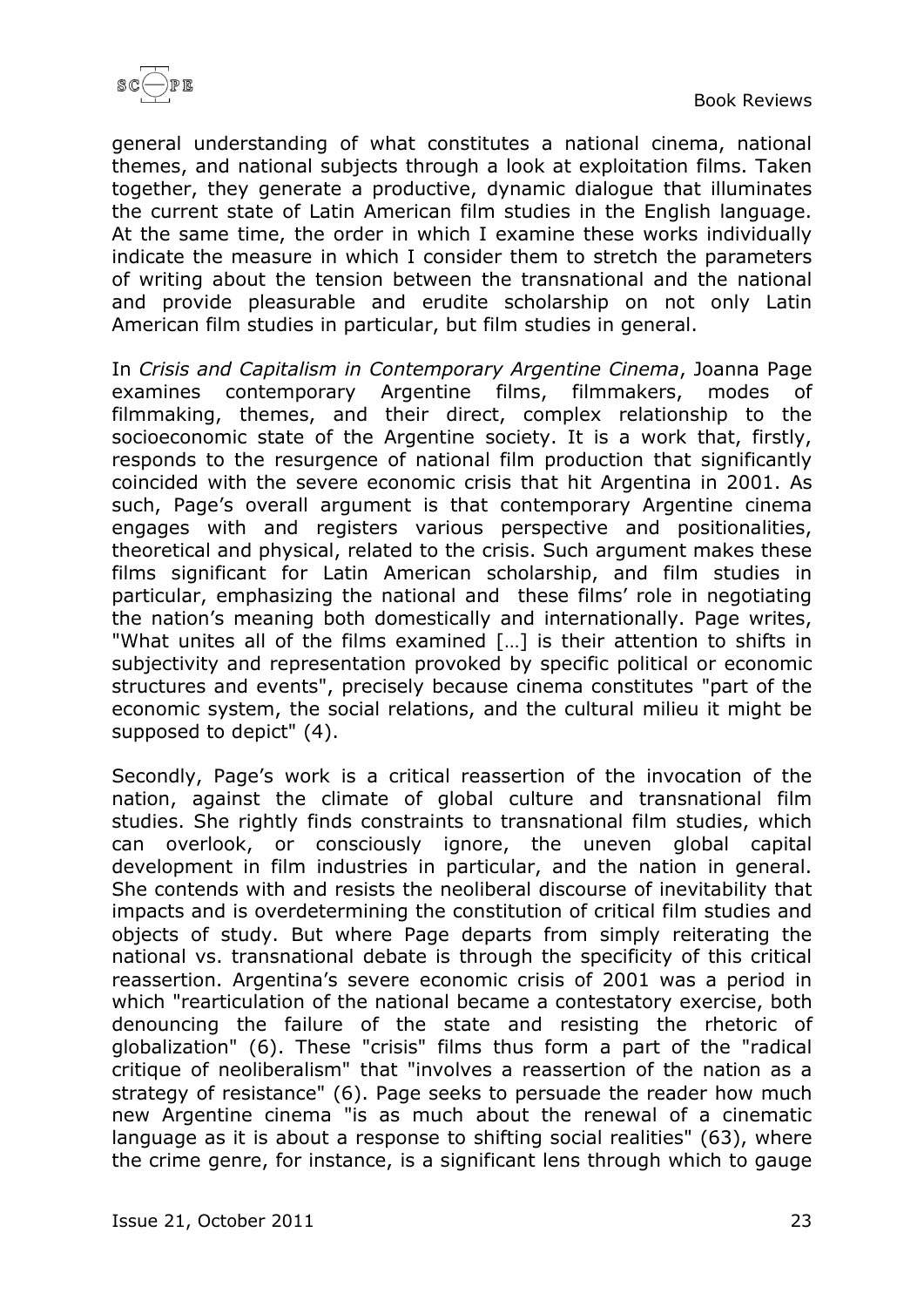

Argentina's precarious, liminal position between Third World socioeconomic crises and First World genealogy and aspirations.

Though the aforementioned crime chapter is one of her less effective chapters, Page's work is generally engaging. She systematically asserts that contemporary Argentine cinema operates as a reflection and articulation of post-crisis subjectivities and a sociological tool and framework with which to examine post-crisis society. As such, she addresses issues of migration, labour, and memory and history. Aside from presenting films that are little known outside of the art house and film festival circuits, Page's critical readings are also generally illuminating and instructional as tools with which to understand subjectivities and representations vis-à-vis the crisis. Her analyses are most effective and interesting when she pairs her critical readings with the material, social details of production, as in Chapter Three, where she looks at the films of Lisandro Alonso and Martín Rejtman and the way they present insights on the circulation of labour, bodies, objects, and capital. In such analyses, she affirms clearly how contemporary Argentine cinema is materially engaging with the country's socioeconomic residual, emergent, and dominant states, to borrow Raymond Williams's terms (*Marxism and Literature*, Oxford University Press, 1977). Page's significant critical intervention is thus to politicize new Argentine cinema in a way that challenges claims to its ahistoricality. The way Page positions Argentine cinema raises questions of the nation and national cinema that has surged in Argentina during and after the crisis.

Page's study of contemporary Argentine cinema, distinct from previous generations of national film output, is ultimately a luxury. That is, in stating "Argentine cinema", there is an assurance of an established film history and historiography in the country, and actual, material films to which "national cinema" refers, however contested. Other Latin American national industries and histories, as Jeffrey Middents demonstrates in *Writing National Cinema*, do not have such a history of filmmaking and scholarship to firmly constitute the "national". In the case of Peruvian film history and cinema, though domestic film production occurred as early as the 1930s, an actual filmmaking industry – or semblance of one – emerged only in the 1950s. Even then, however, film output was rather low, such that to speak of a self-sustaining national film industry would be an exaggeration: before 1940 and 1960, Middents shares, only seven narrative feature films were made.

But the aforementioned dearth does not mean that film-going was equally intermittent. Alternative ways to examine national film culture exist, aside from close readings of film texts. In the absence of a substantial body of work on which to base an examination of film culture, Middents taps into popular, public history, in short, the material of film journals. He examines Peruvian cultural production and a history of film through the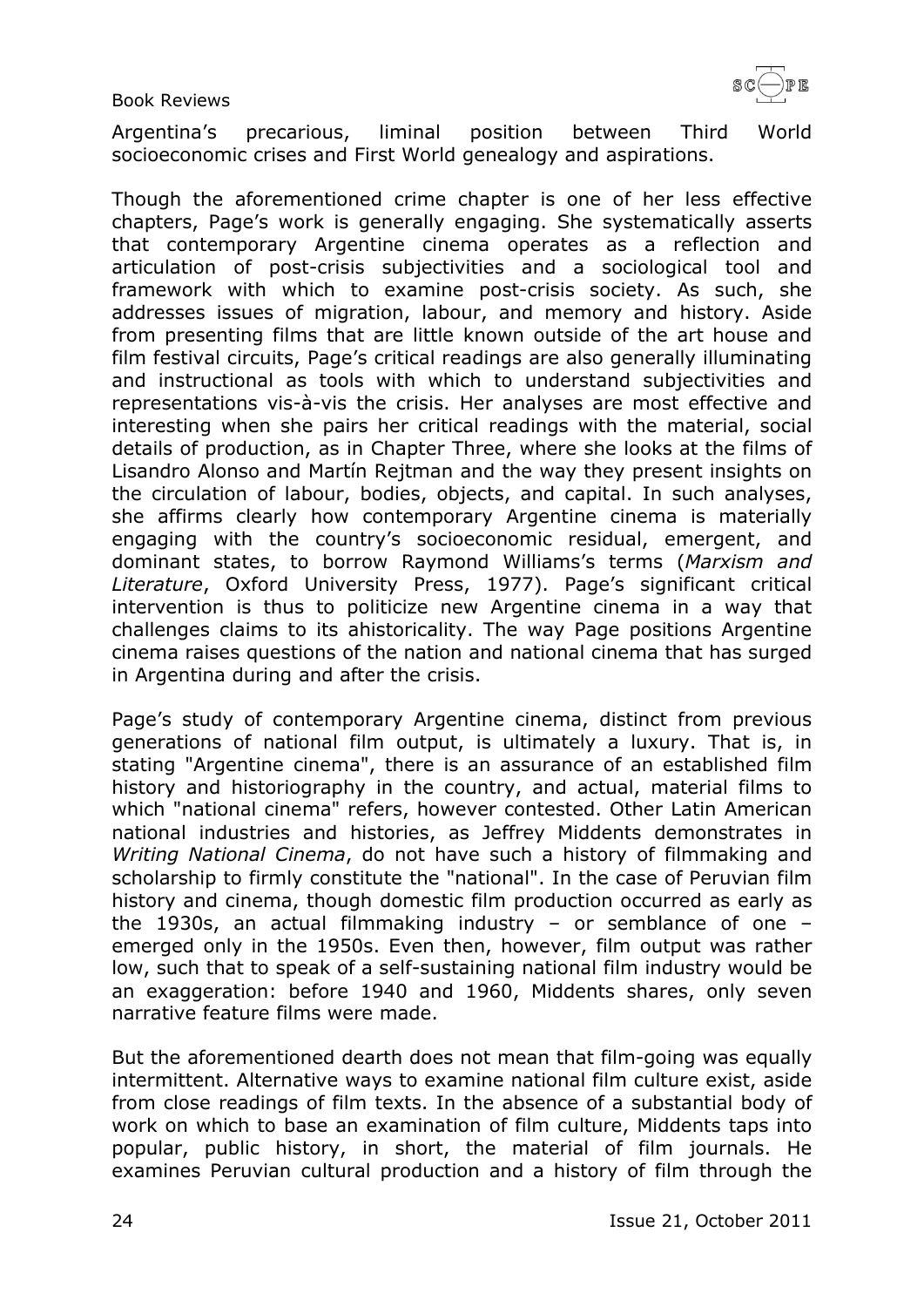

major film journals that appeared beginning in the mid- to late 1960s. In doing so, he opens up different routes of historical inquiry, especially the "community-building roles and connections of cinematic written discourse" (48). Middents argues creatively and persuasively that film culture, in the form of journals and cine-clubs in the capital city of Lima, was active, collaborative, contestatory, and prolific, however short-lived. In a word, beginning in the mid-1960s, *limeño* film culture – along with a few other key cities – was rather dynamic and expressed itself beyond the page to constitute a different kind of film output. Where Argentine cinema was made and necessarily written about for Page, for Middents Peruvian cinema is not just about the resulting films but also the process of articulating how one imagined Peruvian cinema to be, which can then speak to and shape actual filmmaking practices and subsequent productions.

That is, Middents's work on Peruvian film journals elaborates the "historical trajectory of a developing cinema and the influence" (2) of the journals/writers on the processes of filmmaking, film-going, and film criticism. He positions such processes as active socio-cultural/political practices in a country where film output has been limited. Middents thus also looks at the conditions of the emergence of active critical film writing and the founding of film journals in Peru, which brings the rather isolated space, practice, and consumption of filmmaking in Peru into contact with an international network of other critical film making/writing cultures, writers, and filmmakers. Unsurprisingly, the French journal *Cahiers du cinéma* was a major source of inspiration for Peruvian film writers. But such inspiration was directed less towards international productions as objects of study than the elaboration of Peruvian national cinema: what it has been, what it could be, and what it will be. But perhaps surprisingly, unlike *Cahiers du cinéma* critics who eventually became filmmakers in their own right, the founders and writers of the main journal that Middents examines, *Hablemos de cine*, did not feel the need to transition from writing to filmmaking (which would have been a difficult financial transition). Yet the absence of this transition positions the founders and writers of *Hablemos de cine* as film auteurs in their own way, who followed a kind of apprenticeship as would a filmmaker, with film critics and film professors of older generations as mentors. They may not have produced films themselves, but as "arbiters of taste" (69), they cultivated a sense of what should be (national) cinema, which they then instilled in their readers. In turn, their readers literally acted upon such a critical influence through their cinephilia.

On this note, Middents's most important critical contribution to his reading of the national that is absent in Page's work is his "tracing of the role of cinephilia in film criticism" (12). He mobilizes cinephilia as a crucial social and material act that exercises a theoretical power. Such theoretical power can translate directly into economic and social power of the writers,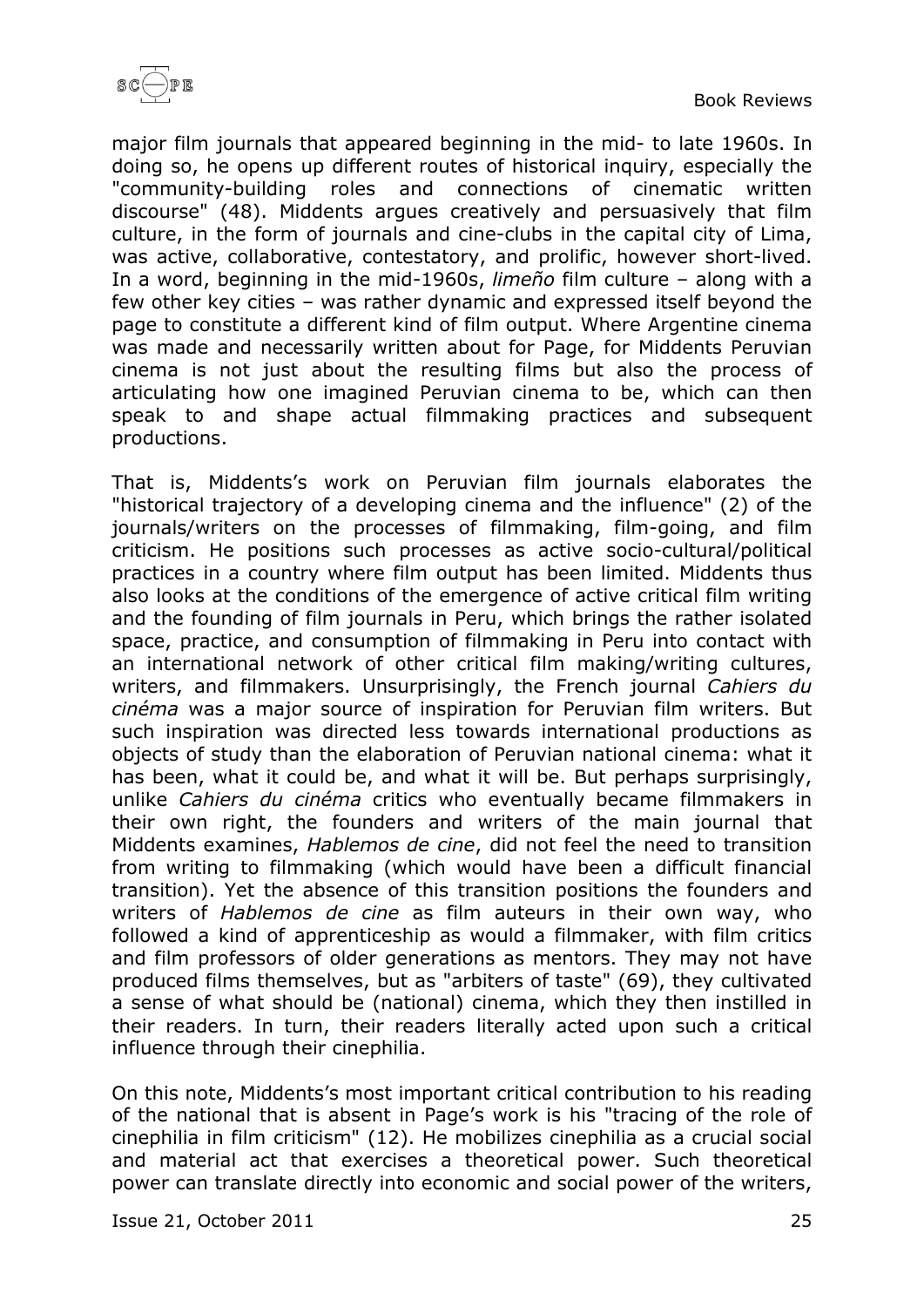

readers, and filmmakers to hold sway over a specific notion of a national cinema.

If Middents's book directly addressed cinephilic criticism in Peru, he did so within the context of high culture, influenced as *Hablemos de cine* was by continental European film criticism and dominated by aesthetic concerns. Victoria Ruétalo and Dolores Tierney's anthology, *Latsploitation, Exploitation Cinemas, and Latin America* also explicitly addresses cinephilia and film criticism. But their anthology breaks the low culture stigma of exploitation cinemas and their consumption being shoved under the national table, as it were. The anthology deals with exploitation cinemas in Latin America, or "latsploitation," a term and practice that negotiates the national and transnational in its own way through what Linda Williams ('Film Bodies: Gender, Genre, and Excess', *Film Quarterly*, 1991) terms "body genres," but often overlooked precisely for their popular, low-brow, even vulgar characteristics. Rather than debate aspirational notions of the national, the seventeen essays that constitute this anthology do not want their objects of study to aspire to anything else than what they are, and as such, articulate more strongly than Page's own work her prescription of transnational film studies overlooking other aspects of national cultural production.

The key term "latsploitation", however, goes beyond specifying the distinct national exploitation cinemas of Latin America. The anthology proposes and mobilizes this term to invest it with a sociopolitical charge specific to the geopolitical context of Latin America in its distinct countries and as a whole. The term also draws out elements of such cinemas that signify reassertions of the national, even as it delineates their deep sense and transgression of "geospatial boundaries" (6) at the same time. Though Ruétalo and Tierney are careful about not making latsploitation films automatically subversive, as demonstrated by several contributions on the reactionary politics in the cinemas of José Mojia Marins (Tierney) and León Limovsky (Andrew Willis), on the whole, they situate latsploitation films as challenges to standard conceptions of the national, while affirming a different dynamic of what constitutes the national to begin with. In fact, all of Ruétalo and Tierney's essay selections navigate through the thematic of exploitation cinemas as always already transnational and global, which I group together through the following three reasons. One: the migrating, cross-media platforms and circuits in which they often circulate. Two: the layers of borrowings and reborrowings between national exploitation cinemas that constitute the local foundation, international transformation, and global perpetuation of their content. Gerard Dapena's essay on Argentine filmmaker Emilio Vieyra's work and their permutations that reach Spanish language-speaking communities in New York wonderfully articulates this point. Three: the migratory bodies that work behind and before the cameras. Jeffrey Middents's contribution, on Hollywood producer Roger Corman's co-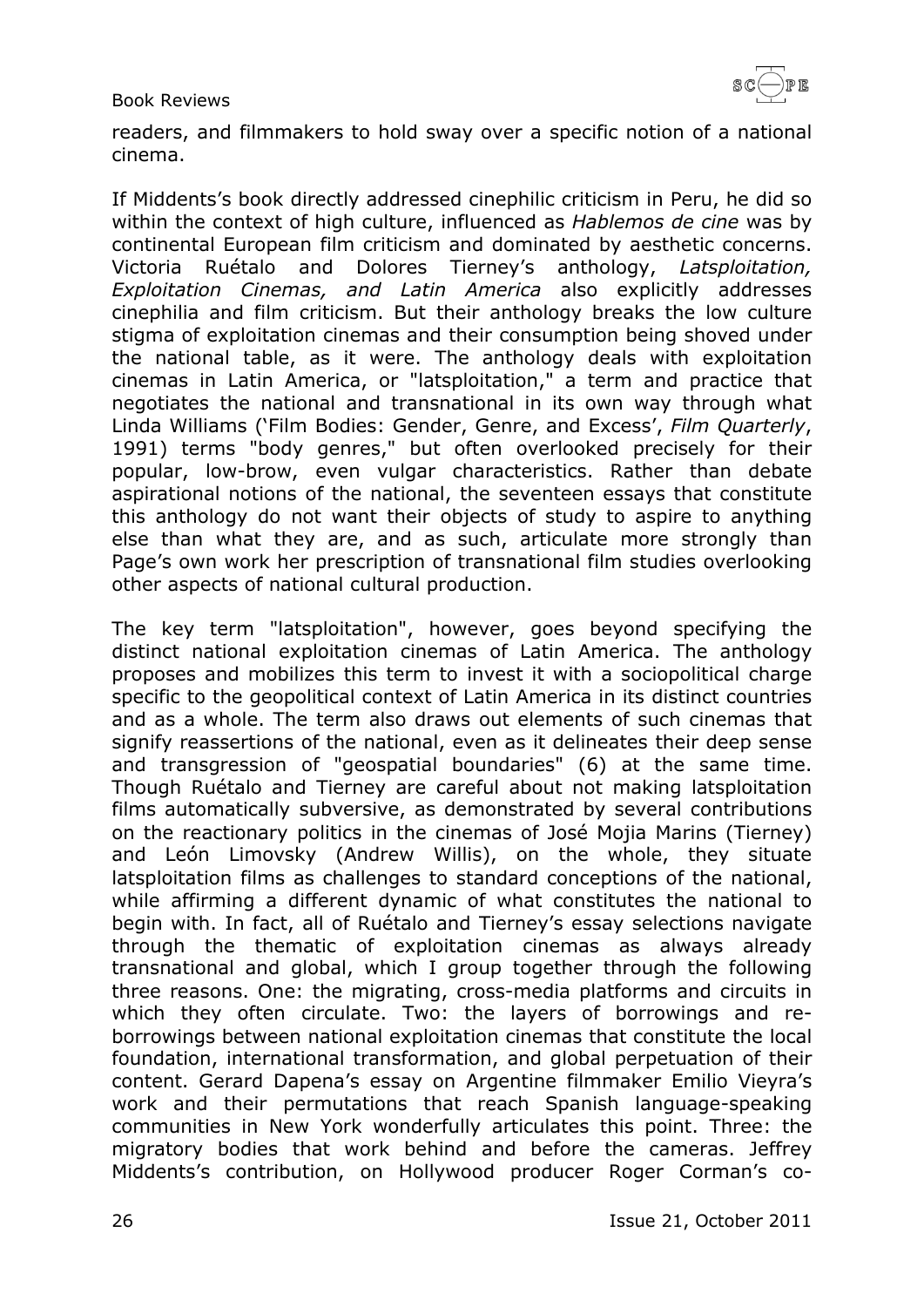

productions with Peru; the above-mentioned contributions on the works of Marins and Klimosky; and Sergio de la Mora's examination of Isela Vega's transnational body and body of work all extend this specific discussion.

This anthology thus attributes to latsploitation great movement, mobility, and migration. Another example of this kind of movement is intranational, as in the case of Ecuadorian docufiction, pirated films of recent violent events, which have found incredible local audiences. As Gabriela Alemán argues, such low-budget, gore fare and its local piracy can operate as weapons against the "coloniality of knowledge" (263), not to mention as modes of everyday meaning-making of contemporary crises and one's position within them for local persons who see themselves in such works. Yet another example of the different forms of movement found in latsploitation is very specific and pertinent in talking about Latin American cinemas, exploitation or otherwise: *cine fronterizo*, or Mexican border cinema, to which two essays are devoted. Catherine L. Benamou's contribution is of interest in looking at the gendering of border cinema through the serial character of Lola the truck driver. Unfortunately, she bogs down her essay in such convoluted, nearly run-on sentences that her argument and points are all but drowned. In contrast, Adán Avalos's own contribution on the *naco* (a pejorative term for Mexican border cinema) is moving and revealing. The social actuality and immediacy of such mobile cinemas emerges from Avalos' mixing of theoretical and personal perspectives, which account for his own spectatorial experiences of border cinema as a member of the migrant audiences that have become so taken with such films. For these films target Mexican migrant communities as their principal audience and, in turn, speak directly to the migrants' current lives and experiences. Avalos thus takes *naco* out of its negative context to propose an empowered border cinema he calls *naco* cinema, a "transnational cinema that reflects and creates the identity of recent Latino immigrants into the United States" (187).

Despite the term's unpleasant sound, latsploitation is a powerful signifier and practice, whose ever shifting coordinates attest to the breadth and depth of Latin American exploitation cinemas and their study. In turn, these three books altogether convincingly attest to the breadth and depth of Latin American cinemas and the current state of Latin American film studies.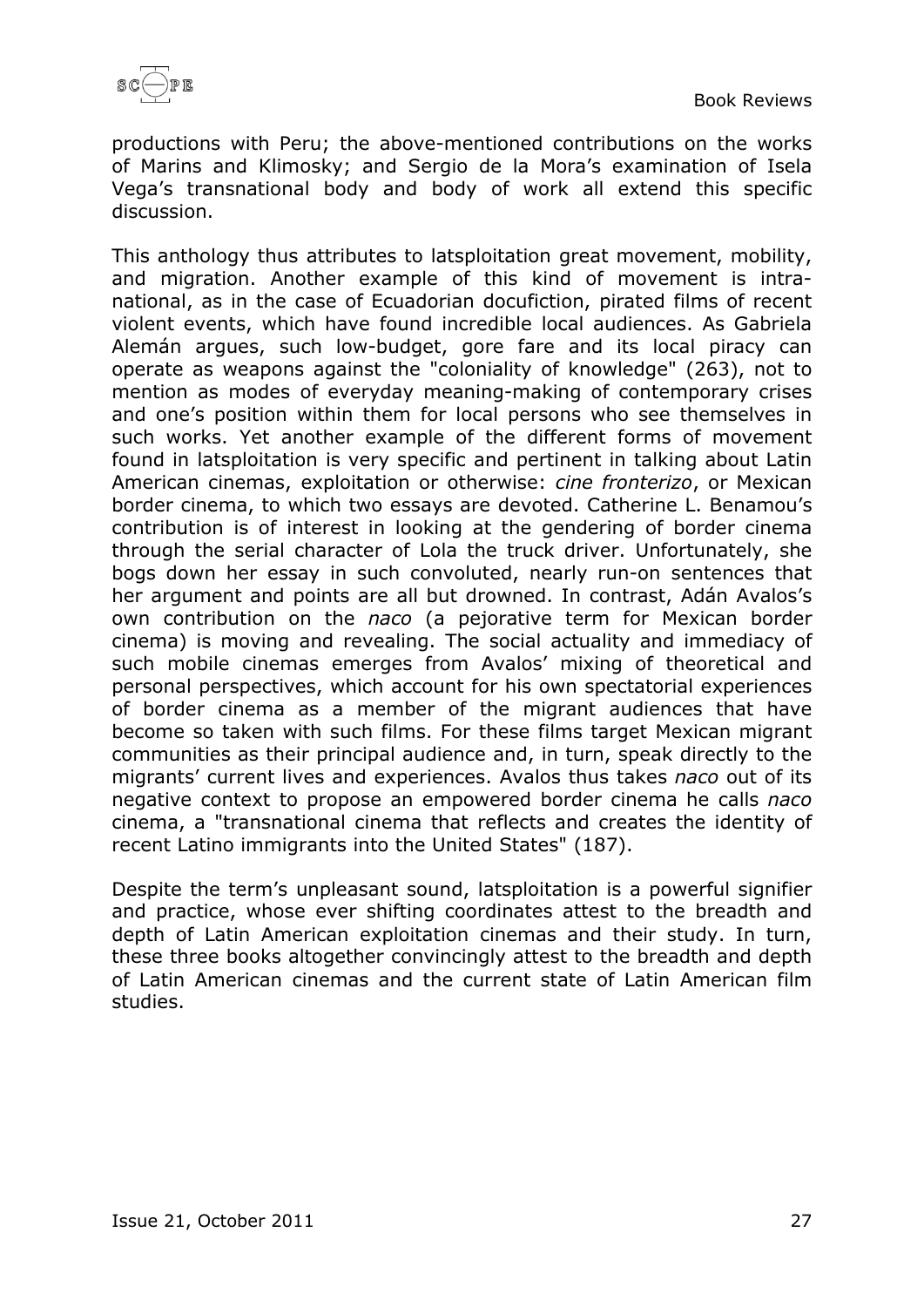

# <span id="page-27-0"></span>*Film Theory and Contemporary Hollywood Movies*

### <span id="page-27-1"></span>**Edited by Warren Buckland**

New York & London: Routledge, 2009. ISBN: 978-0-415-96262-9. £21.99 (pbk), £80.00 (hbk)

# <span id="page-27-2"></span>*Post-Classical Hollywood: Film Industry, Style and Ideology Since 1945*

### <span id="page-27-3"></span>**By Barry Langford**

Edinburgh: Edinburgh University Press, 2010. ISBN: 978-0-7486-3858-1. 13 b/w illustrations. 256 pp. £19.99 (pbk), £70.00 (hbk).

# <span id="page-27-4"></span>*Hollywood Blockbusters: The Anthropology of Popular Movies*

#### <span id="page-27-5"></span>**By David Sutton and Peter Wogan**

Oxford & New York: Berg, 2009. ISBN: 978-1-847. 8 b/w illustrations.192 pp. £17.99 (pbk), £50.00 (hbk).

### <span id="page-27-6"></span>**A Review by Steen Christiansen, Aalborg University, Denmark**

Theory and Hollywood may in many ways seem an ill match; the lofty abstractions of theory stepping out of its ivory tower to be sullied by the sensationalist money machine churning out bland products. Hollywood has always been theorized but it could be argued that it is now more relevant than ever to do so, considering new developments in Hollywood and its increasing relevance in our visual cultures. At the same time, however, in the field of film and cinema studies, theory now holds a precarious and problematic position.

As we know, theory has been criticized from many different angles and for many different reasons, including its abstract nature, dogmatic stance, jargonistic use of obscure terminology and, perhaps most controversially, its explicit politicization. All of these concerns and more are addressed by Warren Buckland in his Introduction to *Film Theory and Contemporary Hollywood Movies*. Buckland's point in editing the volume is precisely to show that theory, and film theory specifically, has a lot to offer film studies in general. Firstly, Buckland's Introduction neatly argues why film theory is neither missing nor unnecessary. As he points out:

Film theory, then, is a system of interrelated hypotheses, or tentative assumptions, about the unobservable nature of reality (a reality assumed to be a regular, economical, cohesive structure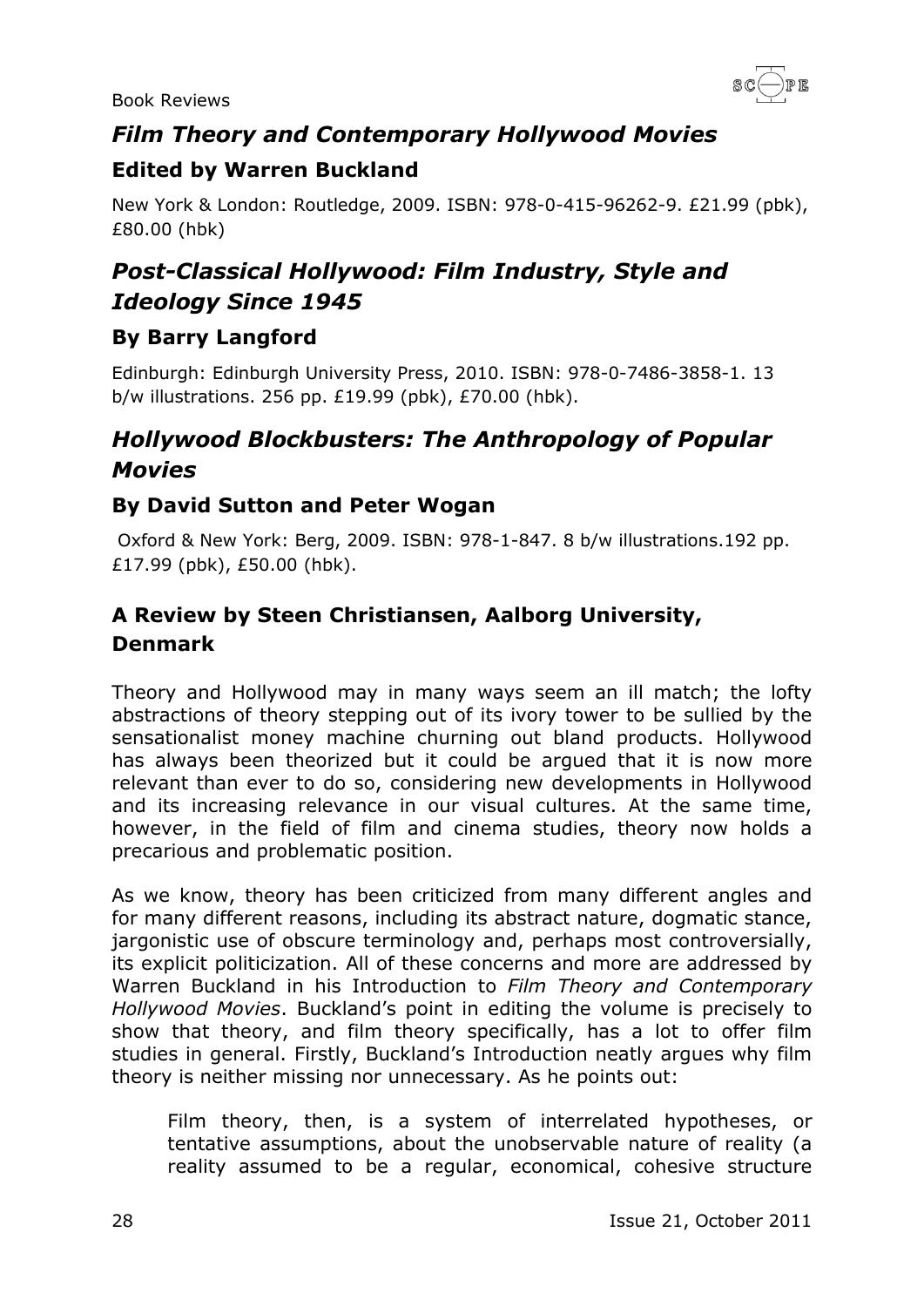

underlying chaotic, heterogeneous observable phenomena). It unveils the scope and limits of human reasoning and, done well, can encourage us to question our collectively held values (6)

While some might take issue with the validity to consider tentative assumptions and notions of unobservable reality, instead to deal with tangible facts, there is no evidence to support the claim that film theory is going anywhere any time soon – and the publication of the three volumes under review here, stands testament to the power of film theory. The breadth and depth of these three studies show that there is still need to question our collective convictions about Hollywood that will only be challenged if we form tentative hypothesis in order to explore them.

If we start with Buckland's theoretical anthology, we find that it gathers different film theorists of many different persuasions and perspectives. That in itself makes the volume significant as well as interesting, because it does not attempt to unify film theory into a coherent whole, but allows each writer to express their perspectives. Organized in three different parts: Part One. 'New Practices, New Aesthetics'; Part Two. 'Feminism, Philosophy, and Queer Theory'; and Part Three, 'Rethinking Affects, Narration, Fantasy, and Realism', it is evident that many different topics are broached and dealt with.

The opening essay of Part One – Thomas Schatz's 'New Hollywood, New Millennium' - is most in line with Bordwell-style analysis over abstract theoretical musings. What Schatz does is turn his special kind of media industry analysis on the Hollywood franchise of the new millennium, and in doing so he extracts several solid and significant points about the aesthetics and stylistics of new Hollywood films. He claims, for example, that "regardless of its original form, the narrative source should provide not only a story property but also a piece of intellectual property whose copyright can be owned and controlled by the studio (or its parent company)" (32). He provides twenty such positions, which range from the well-known and almost banal, such as "the protagonist should be male" (32), to the insightful, like "the hero should in some way mirror the antagonist(s) - perhaps via an alter-ego or an assumed identity - and thus he should confront both an external struggle against evil and also an internal struggle against his own 'darker side'" (33).

Such a list of film parameters, though obviously reductionist and simplistic as Schatz also points out, shows what good film theory can do for us; it articulates a set of guidelines by which we may further our understanding of films - both new and old - and increase our awareness of how, in the case of Hollywood, industry and style are inseparable. Schatz's emphasis is thus on the informed movement between a macro and micro-level, revealing how a double focus can provide us with new insights.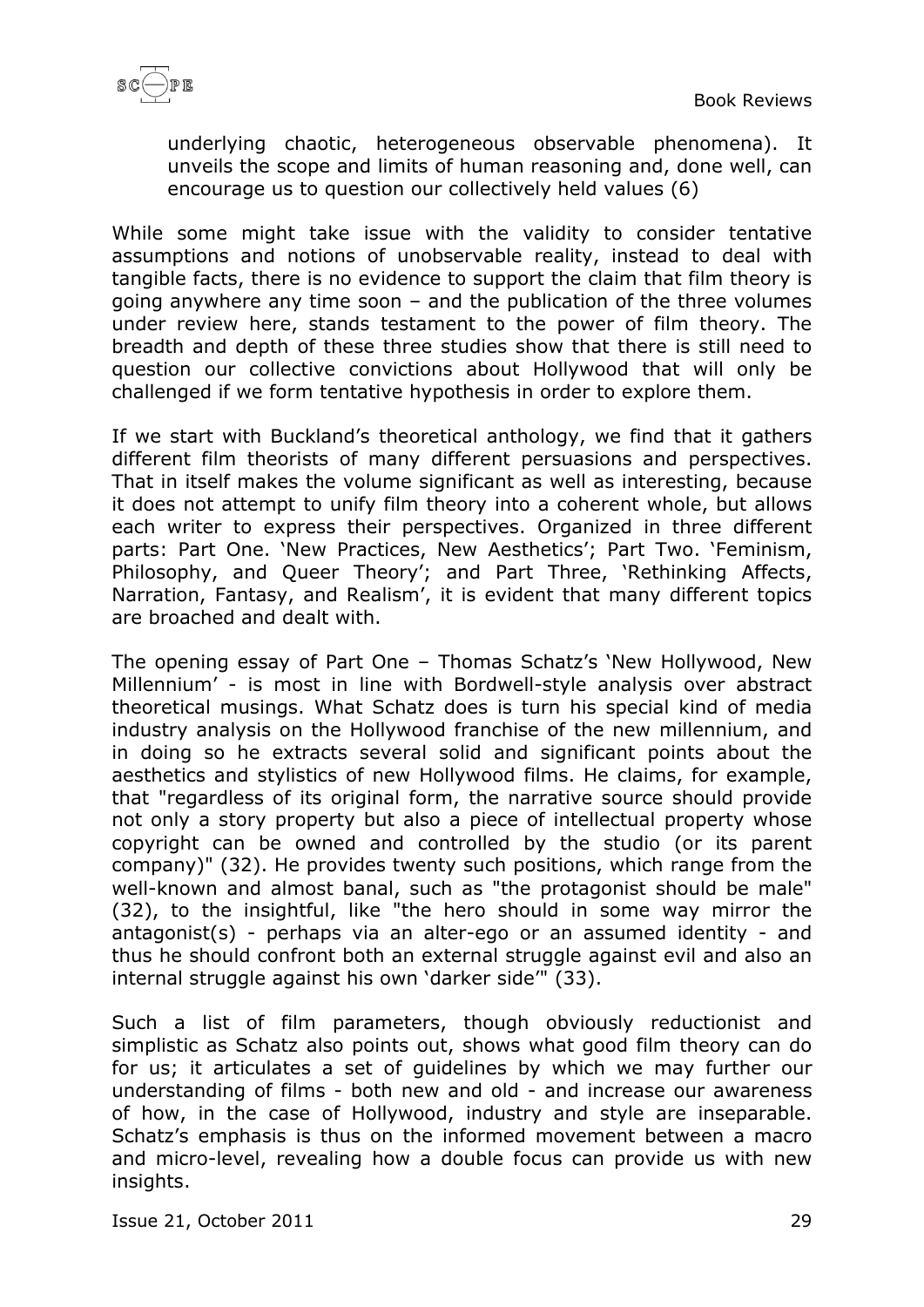$\texttt{SC}(\!\!\!-\!\!\,) \texttt{PE}$ 

Book Reviews

One of the more controversial pieces in the collection is the closing article of Part Two. David Martin-Jones' 'Demystifying Deleuze: French Philosophy Meets Contemporary US Cinema' draws on one of the most abstract theorists in current circulation: Giles Deleuze. Martin-Jones specifically argues that Deleuze's film philosophy is useful "for analyzing contemporary US cinema, both in its mainstream and alternative, independent forms" (214). Part explication and part analysis, then, Martin-Jones' piece goes on to unravel some of the denser parts of Deleuze's concepts of time-image and movement-image, while also arguing that *Fifty First Dates* (Peter Segal, 2004) alternates between these two otherwise distinct categories. Proceeding from this, Martin-Jones goes on to articulate an interesting concept of "minor cinema" which presents a category for politically subversive films, not just from "third cinemas" but also from the US independent circuit. In this way, a significant undercurrent is brought to the fore, precisely through a theoretically informed reading, something which might have been lost in more classical close analyses of style and narrative.

Shifting away from emphasis on film and industry, Martin Barker's 'Fantasy Audiences Versus Fantasy Audiences', from Part Three, chooses to do empirical audience research within the fantasy genre film. First, however, Barker must clear the playing field and takes issue with the previous work on fantasy done in both film and literary studies, including that of psychoanalysis. Here Barker criticizes the tendency to blur concepts such as desire, the Law and the Real, thereby dismissing Lacanian understandings of fantasy for his purposes. Instead, he adheres to a genre definition of fantasy, the sibling field to science fiction and horror. Barker's conceptualization is thus theoretical in its outset precisely to escape obscurity and dogmatism. From here, Barker goes on to chart the reception of *The Lord of the Rings* trilogy (Peter Jackson 2001, 2002, 2003) among fantasy fans. His research reveals how complex the processes of distribution of meaning are, thus going far beyond what we might learn from formal analyses. Rather than trying to draw any final conclusion from the different audience responses, Barker shows that precisely because fantasy films have had a marginal status, audiences have had rich opportunity to generate strong reactions which is one of the very advantages these films have had.

Too rich to summarize its entirety, Buckland's volume helps show that film theory is far from a monolithic structure interested in reducing, simplifying or neglecting the close study of individual films. Rather, film theory is shown to be a vibrant and diverse field which develops significant and detailed analyses of films in order to provide insights that were previously obscure for us. As a broad palette of film theory, this collection may assist both researchers and students. To find a form of conceptual unity alongside a bold theoretical and disciplinary move, we can turn to David Sutton's and Peter Wogan's *Hollywood Blockbusters:*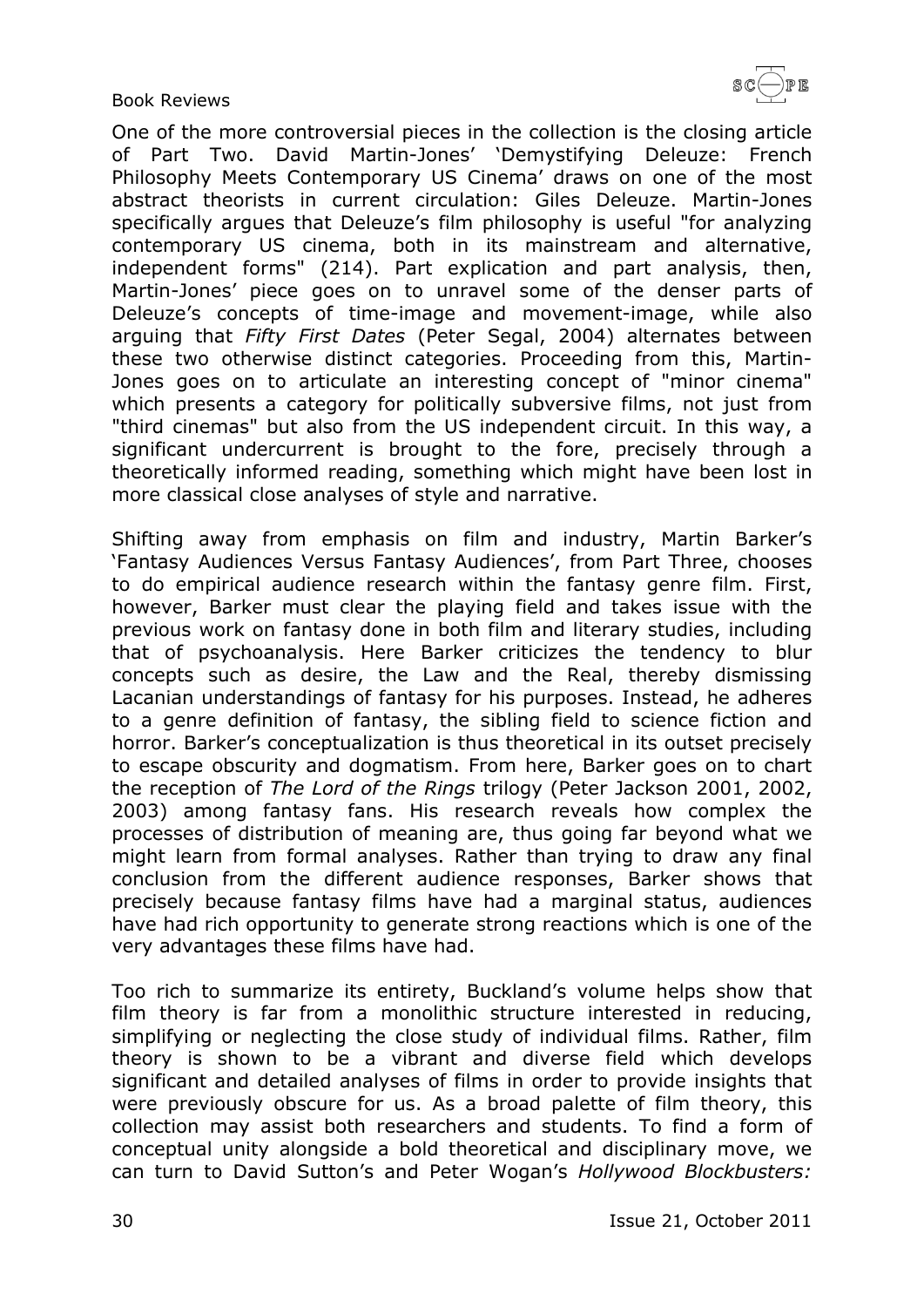

*The Anthropology of Popular Movies*. Not film scholars by education, Sutton and Wogan are both anthropologists who have turned their love to films in order to "show that these anthropological approaches can provide fresh angles on familiar Hollywood movies, and, more generally, on American society and cultural processes" (2).

While one might question what anthropologists can bring to the close reading of films - Sutton and Wogan are doing textual analyses rather than audience research – this proves to be a worthwhile endeavour. There is certainly nothing new in doing cultural readings of films, Hollywood or otherwise, as there are volumes written on that topic. However, many of these previous cultural studies oriented volumes have focused either on dominant ideology or gender, postcolonial or otherwise marginalized subjects. As such, the emphasis has either been on a culture industry point of view, where the scholar attempts to dismantle the workings of specific films or studios or the workings of third cinemas, gay and lesbian cinema and other alternatives to dominant modes of production.

Moving away from these concerns, Sutton and Wogan take a broader look at the society surrounding the popular films and instead of trying to criticize or praise, they take the anthropologist's typical view of the majority over the minority and so choose to emphasize what Hollywood blockbusters mean and do for most Americans, arguing that Hollywood films are "tantamount to the myths and sacred narratives that anthropologists routinely study" (1). What Sutton and Wogan propose to  $do -$  and I believe succeed in doing  $-$  is to say something about both Hollywood films and about American society. This should interest us as film scholars because we get a rare chance to see how myths are not just simple, one-sided ideological constructions but are more often hugely complex webs, filled with anxieties and doubts which popular films help interrogate.

Often starting their discussions around what at first appears to be trivial details, Sutton and Wogan go on to show that much is to be learned from paying attention to such details, such as when they unpack the full complexity of *The Godfather* (Francis Ford Coppola 1972) in the line "Leave the gun, take the cannoli". Not because the line neatly divides the world of violence and food, male and female but instead because the line reveals that these two worlds do in fact mix. Because of this mixing, not only do Sutton and Wogan tentatively suggest that this is precisely why the line is so iconic and popular, but also that the line "further toys with American tensions over the split between the public and private sphere, suggesting that they don't have to be so rigidly separated" (35).

This reading is part of a much larger argument about work ethics in *The Godfather* and gives a good indication of Sutton's and Wogan's book: they manage to provide in-depth and interesting analyses of hugely popular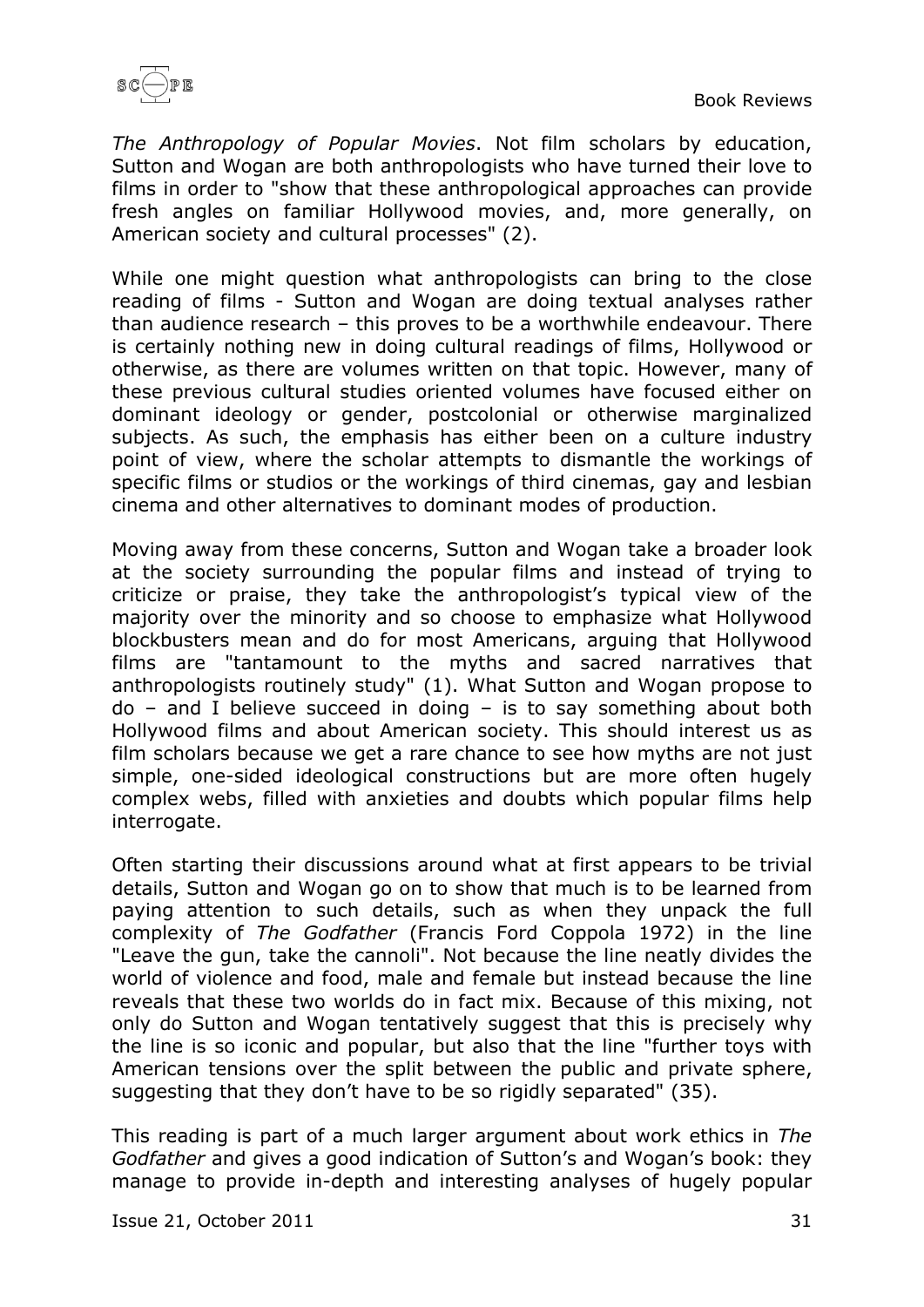

films which have already been covered from many different aspects and yet come up with something new and fresh. Furthermore, they also manage to shed new light on why some of these films have remained popular in a world saturated with newer, glitzier films: these films are popular because they interrogate cultural and social concerns without ever addressing them directly. If these concerns had been resolved, there would be no need to revisit and rewatch the films, yet we constantly do.

With a study of this kind, the selection of films inevitably becomes a point of contention, something Sutton and Wogan admit to very openly. Focusing exclusively on *Field of Dreams* (Phil Alden Robinson 1989)*, Jaws* (Steven Spielberg 1975)*, The Big Lebowski* (Joel and Ethan Coen 1998)*, The Godfather* (Francis Ford Coppola 1972) and *The Village* (M. Night Shyamalan 2004), one might wonder why these films instead of others? The criterion has been nothing more than simply having something interesting to say about the films, which seems like a good enough reason, even if it would have been interesting to have more of a discussion about what other films could also have gone into the study and a broader view of which films work well for this particular kind of analysis. The term 'blockbuster' is itself too fraught with complexities to be a criterion and the lack of discussion of the Oscars as a way of finding the most pertinent films is a sad, if a minor, oversight. As a different yet informative approach to films, Sutton's and Wogan's study is excellent and could easily find its place as a textbook in many cultural and media studies classrooms.

A more overview-oriented work is Barry Langford's *Post-Classical Hollywood: Film Industry, Style and Ideology Since 1945*. In its title alone, we find a tension and response to David Bordwell, Janet Staiger and Kristin Thompson's massive *The Classical Hollywood Cinema* (Columbia University Press 1985). Although evidently interested in the same subject matter, if in a different time period, Langford opposes the view of *The Classical Hollywood Cinema* that ethico-social-political norms must be bracketed, arguing instead that Hollywood films are:

profoundly influenced by, and responsive to, both concrete historical issues and events (such as anti-communism or the Vietnam War and its aftermath) as well as the ideological currents that circulate around and through such events and supply the terms on which they are available to be understood (xv)

Here, we return to Schatz's position on how the industry and style are inseparable. Langford makes much the same argument, if only with greater detail and greater breadth, because he covers sixty years of cinema rather than a decade. However, one of the interesting decisions made by Langford is to choose Columbus, Ohio as the central location for many of his historical points. By choosing a specific city, Langford is able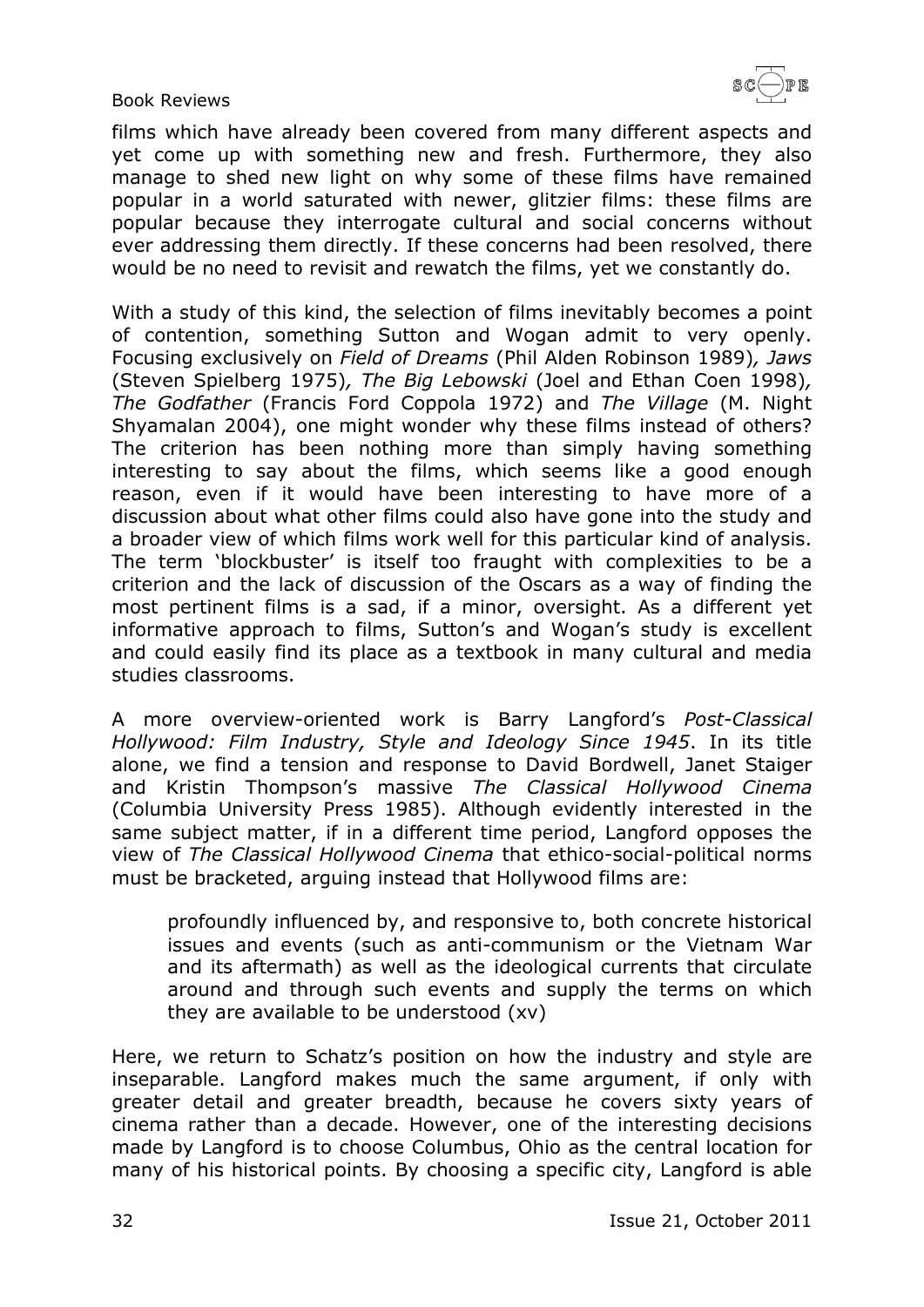

to provide a wealth of detail, which is concrete in terms of showing the historical development of film exhibition and audience consumer patterns.

Methodologically, Langford chooses two films for each chapter as the prime vehicles for analysis in his three parts: Part One. 'Hollywood in Transition 1945-65'; Part Two. 'Crisis and Renaissance 1966-81'; and Part Three, 'New Hollywood'. These two films are always the highest grossing film of the year and the film which won the most Oscars in the same year. The reasoning for this is that the highest grossing film represents the most popular film, while the film which won the most Oscars represents Hollywood's self-image at any given moment. This provides Langford with a good sample to work with, even when it is the same film. As far as periodization goes, Langford is not trying to make any revolutionary claims but is instead trying to remain orthodox in his divisions, even as he attempts to clarify terminology somewhat, considering that New Hollywood has been used both for the Hollywood Renaissance and the franchise-oriented Hollywood of the 1980s onward. Langford clearly chooses post-classical as his preferred terminology, which is both a polemical choice with its deliberate overtones of *The Classical Hollywood Cinema* but also the emerging consensus. Langford's study is both comprehensive and detailed, always keeping the different levels of analysis distinct, while allowing them to inform each other and broaden our understanding of the permutations of Hollywood after 1945.

What all three books share is a commitment to broaden conceptualization which will help us see things in a new light; the specific emphases are different yet valuable. If that tells us anything, it is that film theory is certainly not in any danger of becoming obsolete or irrelevant. Instead, further commitment to rethinking film theory's function and its dialogue with close film analysis only extends our appreciation for the cinematic field.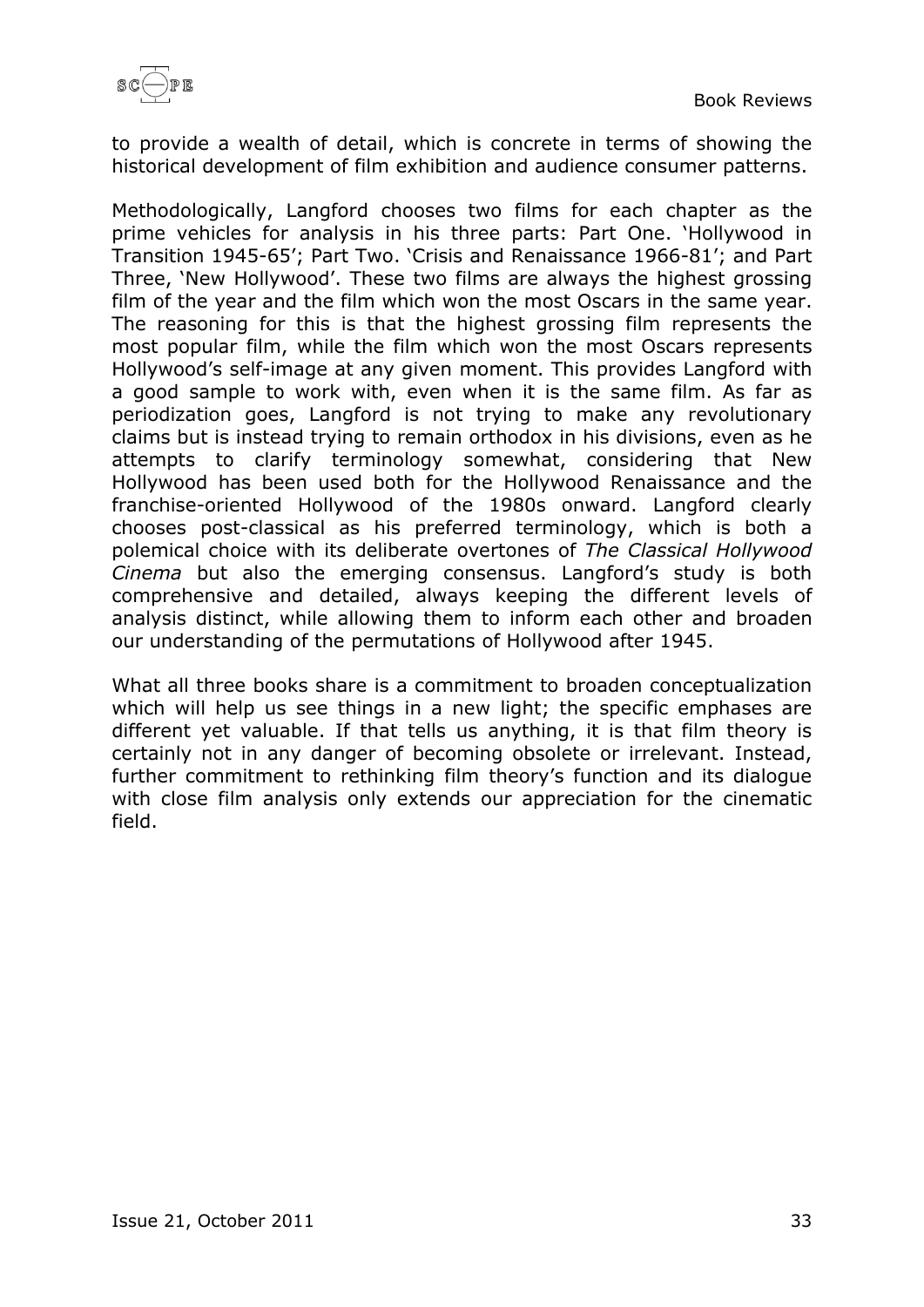

### <span id="page-33-0"></span>*The British Cinema Book*

### <span id="page-33-1"></span>**Edited by Robert Murphy**

London: BFI Publications, 2009. ISBN: 978 1 84457 275 5. Over 100 b/w illustrations.  $xi + 450$  pp. £18.99 (pbk) and £60 (hbk)

# <span id="page-33-2"></span>*A Short History of Film*

#### <span id="page-33-3"></span>**By Wheeler Winston Dixon and Gwendolyn Audrey Foster**

London: I.B. Tauris, 2008. ISBN: 978 1 84511 801 3. 24 colour and b/w photographs. xxxiv + 430 pp.  $£14.99$  (pbk) and  $£42$  (hbk)

#### <span id="page-33-4"></span>**A Review by Paul Quinn, Independent Scholar**

Both books have, at least at first sight, much in common: both are reasonably priced; both are bulky, very similar in length and contain a significant amount of detail; both contain an impressively large number of illustrations; both have been produced with care by their respective publishers. Although it might appear that both books would have only limited appeal, with texts too generalist for the specialist reader and too specialist for the general reader, sales of previous editions do not bear this out. *The British Cinema Book* is now in its third edition and *A Short History of Film* now on its fifth reprinting – both have, clearly, already proved big sellers. If in each case, their respective titles imply more than can be delivered – consider by way of comparison Rachael Low's magisterial *The History of the British Film* (Routledge, 1997), which runs to seven volumes and only takes the reader to 1939 – but readers now no doubt accept that a single volume can only contain a certain amount of information. Each of these volumes is none the poorer by attempting so much in one book. On closer study, however, there are significant differences between the two books.

For those who have not read the first or second editions of The British Cinema Book, this new edition has much to commend it. Under Murphy's editorship, the third edition now includes a number of new sections: British silent films at the end of the 1920s; films of the late 1960s; the representation of women in 1950s cinema; gay men in mainstream British films; British Asian cinema and consideration of new British filmmakers. In addition, some twenty-one new case studies on individual films have been included. The new volume compares well, and can provide a useful companion piece to, the best of current publications on British cinema and is superior to many. It includes contributions from almost all of the leading academics of British cinema, including Tom Ryall, Raymond Durgnat, Vincent Porter, Robert Murphy (in addition to his role as editor), Charles Barr and Marcia Landy. Murphy has gone some way to impose an overall style and consistency of purpose in each of his contributors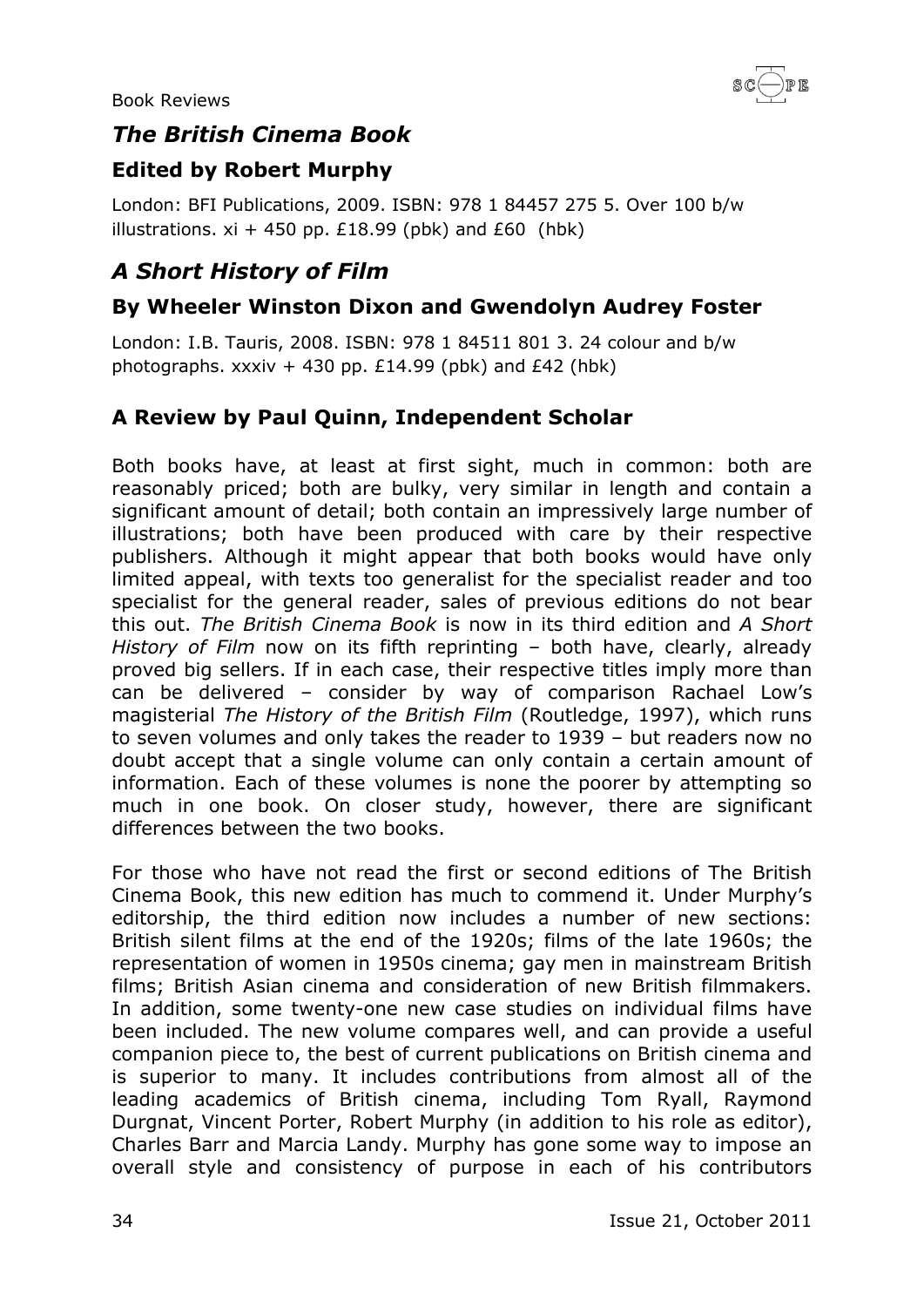

although this could have gone further; for instance, Andrew Moor's contribution, 'No Place like Home: Powell, Pressburger Utopia', suffers by trying to squeeze rather too much into six pages. Conversely, Charles Barr's nine pages, 'Before Blackmail: Silent British Cinema' appears dated, a criticism accepted by Barr who in a brief postscript dated ten years after the submission refers to his piece as "altogether too slick and schematic" (153). These are small criticisms and any reader who wants an expert summary of the various debates and a consideration of British cinema from the earliest years will find this a rewarding book.

In addition to the new case studies, the book contains a comprehensive introduction to the history of cinema, key debates about each significant genre in British cinema, from 1895 to the present. Individual articles are grouped in historical and thematic sections, each complemented by a wealth of images. Some minor quibbles and for those familiar with the second edition, this new volume will produce some disappointments. Whereas the previous edition was broken down into seven sections, each based on a specific period in British cinema, the new edition changes this to five, presumably to accommodate the new entries. This is fair enough except that the previous contributions are now, confusingly, rearranged: Linda Wood's essay, 'Low-budget British films in the 1930s' moves from 'Early British Cinema: Genres and Traditions' to Part Three: 'British Cinema 1895-1939'; Charles Barr's contribution 'Before *Blackmail*: Silent British Cinema' moves from 'Early British Cinema: Assessments' to Part Three, 'British Cinema 1895-1939'. There are a number of similar changes but these two indicate the slight confusion that the rearrangements can produce. The other new sections are: Part One: 'Debates and Controversies'; Part Two: 'Industry, Genre, Representation'; Part Four: 'British Cinema From the Second World War to the 70s' and Part Five 'Contemporary British Cinema.

Wheeler Winston Dixon and Gwendolyn Audrey Foster's *A Short History of Film,* while perhaps lacking the same rigorous academic approach as *The British Cinema Book,* also has much to commend it. Their knowledge of film history is impressive and the authors set out to cover, and generally succeed in covering, the whole range of the history of the film industry from the invention of the kinetoscope, through the introduction of sound and the early growth of the film industry in Europe, the use of colour between the two world wars, the dominance of the Hollywood studio system in the 1930s and 1940s, the French New Wave of the 1960s, right up to the newest trends in international moviemaking, including new technologies leading to the computer generated imagery of the present day. Wheeler and Foster never lack confidence in their depth and reach and have a vast knowledge of film production, and are certainly never afraid to attempt coverage of every aspect of film-making including traditionally marginalized figures in film history. Their descriptions of many aspects of cinema history should at the very least encourage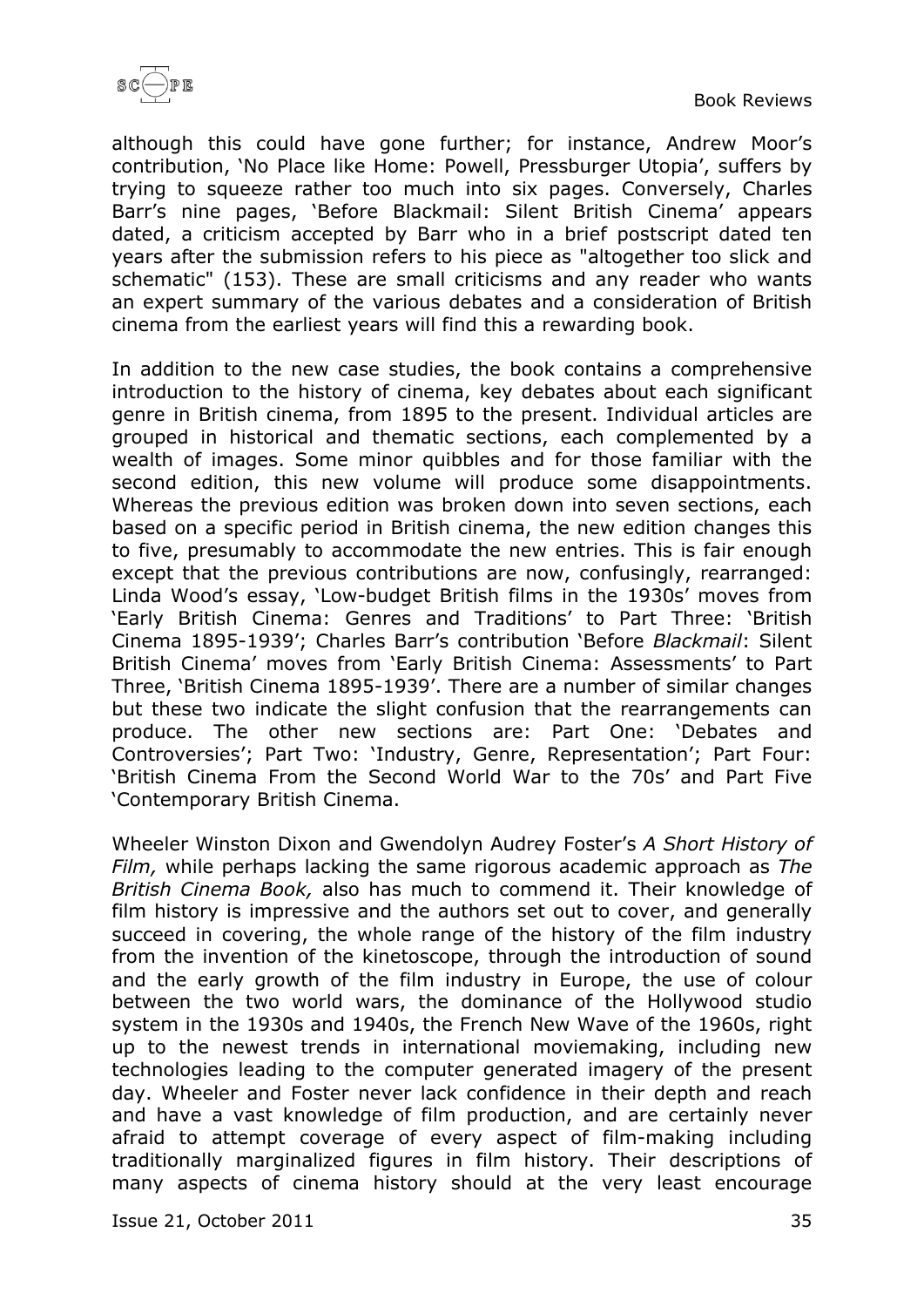

readers to seek out more specialised histories that can cover in more depth the areas that can only be briefly considered in one volume. Here is just one example of many succinct paragraphs in the introduction to their section on international cinema at the beginning of World War Two:

Sound motion pictures had now been introduced throughout Europe and much of the world, and unlike England, which more or less followed the Hollywood model of genre-driven narratives, France, Germany, India and Japan would all take highly individualized approaches to the sound film, reflecting their respective cultures. Filmmakers in France were especially adventurous. But as the shadow of world conflict fell over Europe and Asia these artists were forced to make many painful choices (137)

One of the most detailed and indeed moving sections of the book deals with the efforts of small independent filmmakers in developing nations and the work of often bold and courageous men and women to skirt the stifling repressions imposed. In relation, for instance, to Iran's revolutionary cinema, Dixon and Foster refer to "The new [post-1979] government's strict censorship which drove many filmmakers into exile or out of the country ..." (345). Similarly in China, a little leeway is allowed to filmmakers, but only if "coupled with a strict adherence to the Communist Party line in which some criticism is tolerated, but only if placed in an abstract allegory" (338/9). Although difficult to track down the films from these countries, the descriptions of the best of these might well encourage readers to try to seek them out. It must be questioned, however, whether the fact that American filmmaker Michael Moore, so often critical of the US government and institutions, receives only a single, and almost passing, reference (376/7) does represent a form of self-censorship.

The book does contain a number of apparent oddities. Sometimes films are referred to as 'English', sometimes as 'British' without any apparent attempt to explain or differentiate; it is not easy to find any particular author in the bibliography, which is grouped initially under 'directors', then switches to 'genre' and finally to 'regional'. Some twenty-five pages are included under the heading 'Timeline', so we learn, for instance, that 1978 was notable for "the first test-tube baby", "mass suicide in Guyana", "a new pope" and "Mork and Mindy were introduced to television". Despite these small criticisms, the well-reproduced stills nearly always help illustrate the points being made and the amount of detail included in the, necessarily, brief coverage of the history of film and cinema. Dixon and Foster can nevertheless sum up a feeling for a period and time in a few well-chosen sentences.

These are two different books, albeit with somewhat similar aims and intentions, and potential readers may have to make their purchasing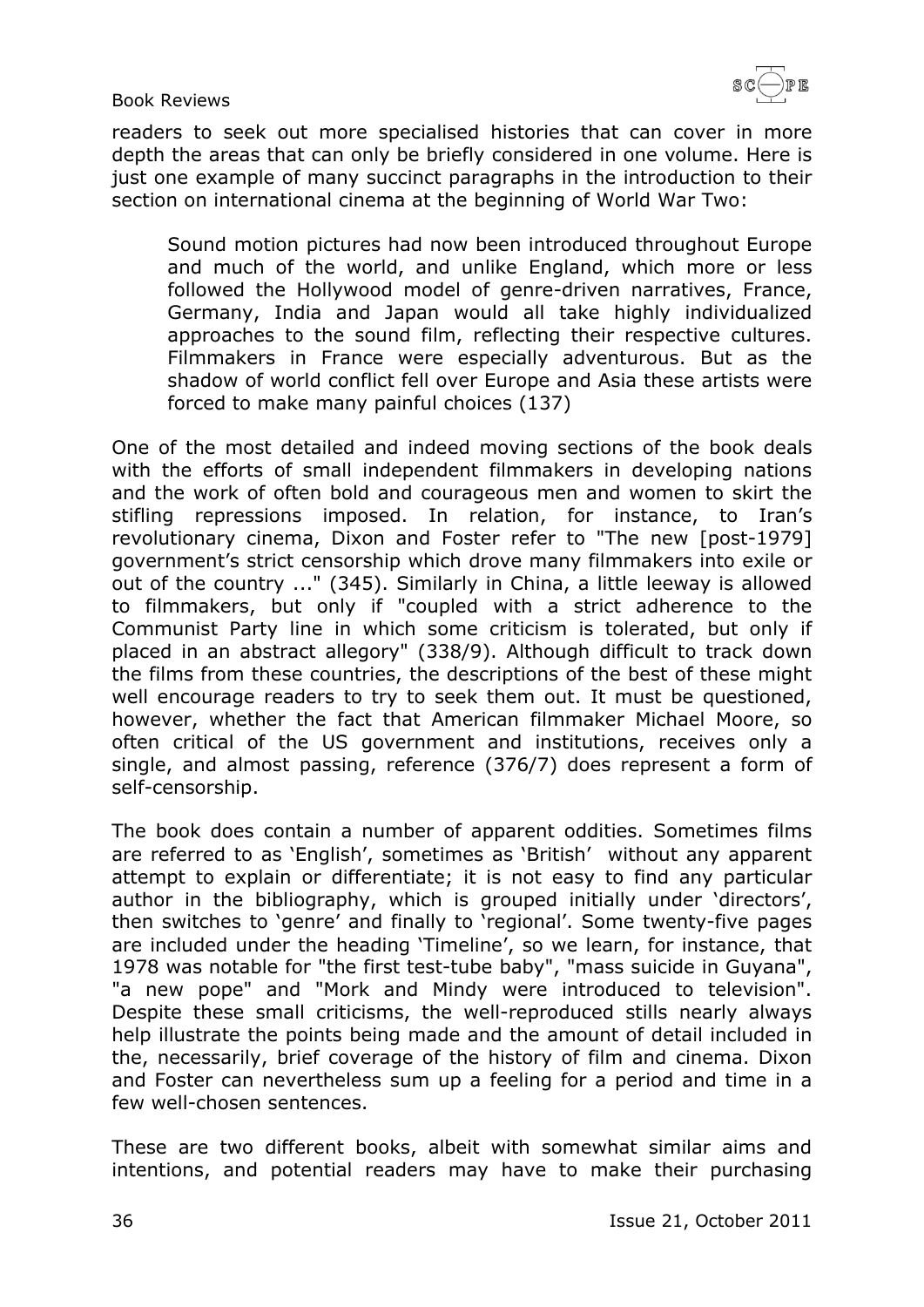

decision by looking at the areas where views overlap or converge. Both take a similar line on British cinema. In *The British Cinema Book*, the contribution by the one non-academic, Nick James, under the heading 'British Cinema's US Surrender – a View from 2001' illustrates a matter of concern:

A sanctioned derision towards British cinema now exists that only partly derives from the failure of so many Lottery-funded films. It comes as much from a widespread recognition that psychologically the British film industry already 'leaves it to the Americans' and has done so since the collapse of the Goldcrest company in the late 1980s (21).

The fact that this is a view that James has been consistently putting forward in *Sight & Sound*, of which he is editor, makes the message no less relevant, or depressing. The view offered by Dixon and Foster is very similar where they comment:

Channel Four films, a commercial British broadcasting company, commissioned a large schedule of 16 mm television features in an attempt to jumpstart the moribund English film industry, which had fallen a long way from its glory days of the 1960s as an international commercial force. Rising costs, stricter unionization, and the increasing stranglehold of Hollywood on the international box office combined to bring about a crisis in the industry that only aggressive government subsidies and strategic low-budget production campaigns could hope to counteract. (318).

However, some differing approaches, too, become clear in considering British films. For instance, in relation to the St. Trinian's films of the 1950s, *The British Cinema Book* refers to "terrifying carnivalesque schoolgirls" (294), while for *A Short History of Film,* they "entranced the British public with images of feminine rapture ..." (220). It is in relation to some of the most significant British films of the post-war period, however, that the differing approaches are the clearest. In relation to Michael Powell and Emeric Pressburger's two important films of this period – *Black Narcissus* (1947) and *The Red Shoes* (1949) – *The British Cinema Book* gives each ten separate references. *A Short History of Film* refers briefly to the former as featuring "a group of sexually repressed nuns" (225) and the latter as a film "which suggested that it was entirely worthwhile to sacrifice one's life to artistic endeavor" (225). *The British Cinema Book* nearly always avoids such glib references or crude imagery. *A Short History of Film* does not mention *It Always Rains on Sunday* (Robert Hamer, 1947); *The British Cinema Book* gives the film ten separate references. *A Short History of Film*, to its credit, devotes a full page (223/4) to 1950s British director and Cannes award winner Wendy Toye; she gets no mention in *The British Cinema Book.* These brief references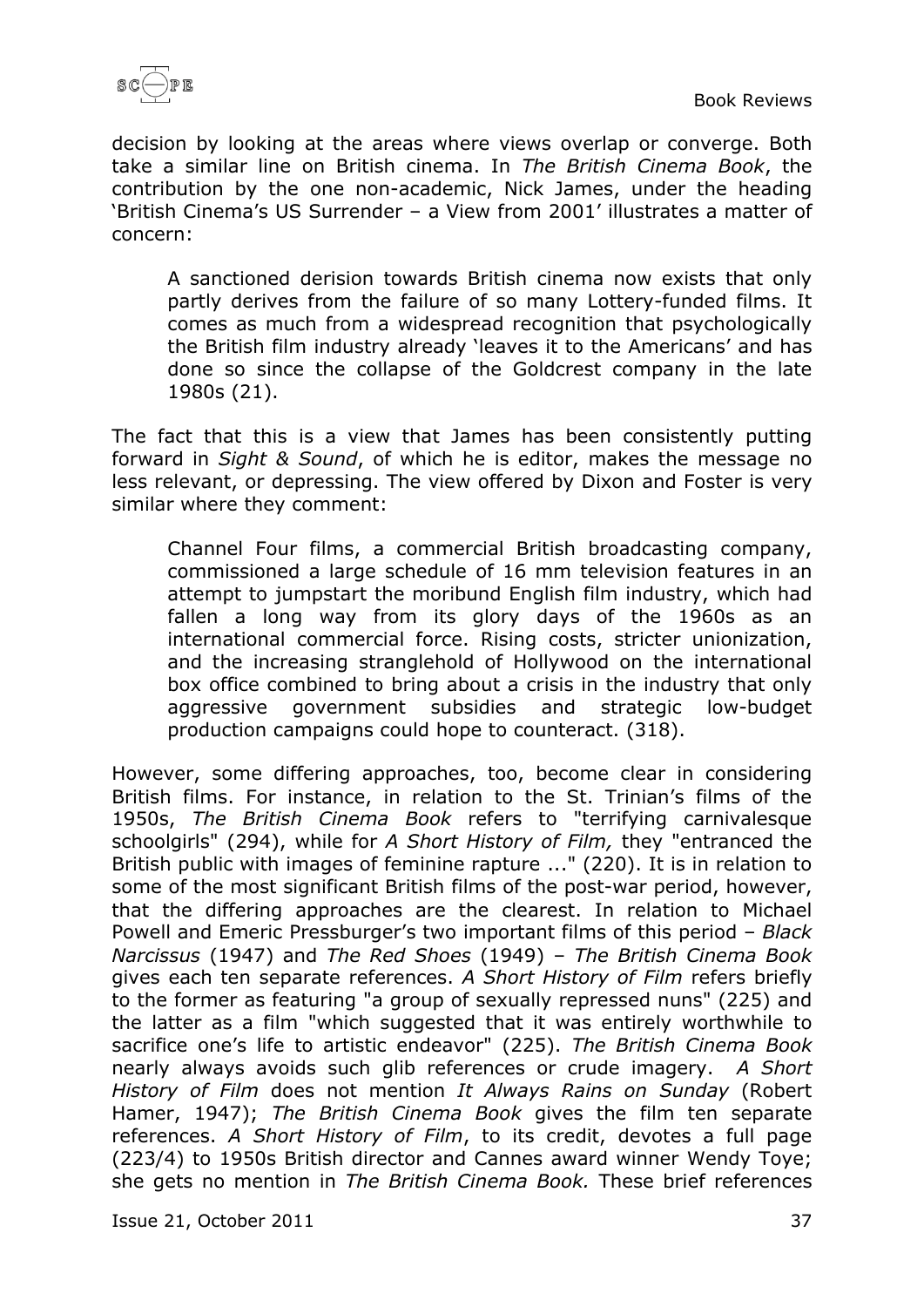

can provide, however, little more than an indication of the style of each book.

Finally a word on cover pictures: *A Short History of Film* may purport to be dealing with world cinema but the cover is a composite of four Hollywood films, plus one British and one German (the Spanish version features six Hollywood films). Wheeler and Foster have perhaps indicated the worldwide dominance of the Hollywood film in a way that they may not have entirely intended. The first and second editions of *The British Cinema Book* feature the beautiful Julie Christie (early and middle periods, respectively). The new edition features the decidedly unbeautiful 'Shaun' (Thomas Turgoose) in *This is England* (Shane Meadows, 2007) who is pictured firing something nasty from his catapult into the middle distance. Whatever the missile, it is unlikely to reach Hollywood.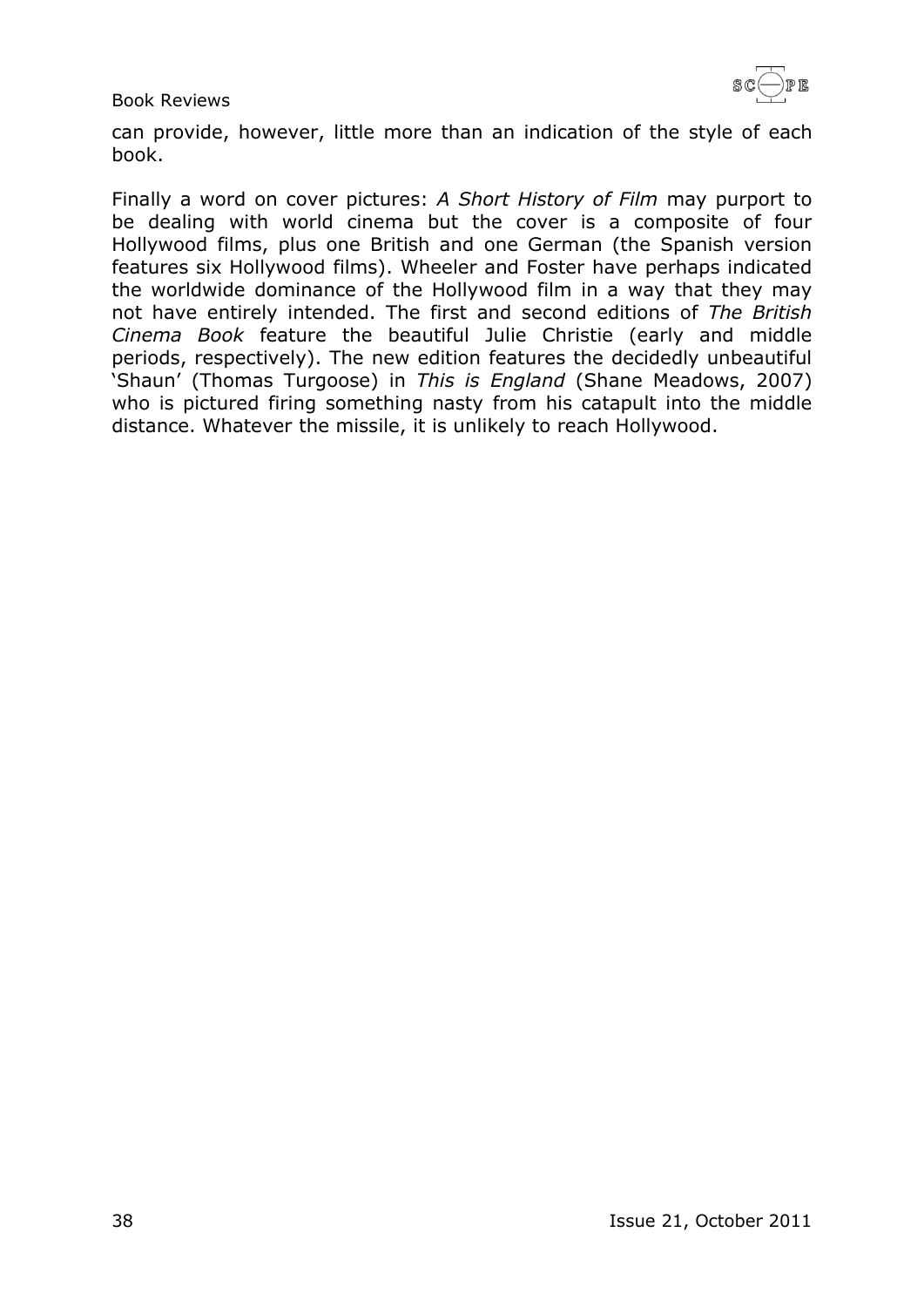

# <span id="page-38-0"></span>*100 Film Noirs (BFI Screen Guides)*

#### <span id="page-38-1"></span>**By Jim Hillier and Alastair Phillips**

London: British Film Institute, 2009. ISBN: 978-184457-216-8. 34 illustrations.viii+282pp. ₤12.99 (pbk).

# <span id="page-38-2"></span>*Film Noir: Hard-Boiled Modernity and the Cultures of Globalization*

#### <span id="page-38-3"></span>**By Jennifer Fay and Justus Nieland**

New York: Routledge, 2010. ISBN: 0-415-45813-7. 39 illustrations.xvi+285pp. \$26.95 (pbk).

# <span id="page-38-4"></span>*Rethinking the Femme Fatale in Film Noir: Ready for Her Close-up*

#### <span id="page-38-5"></span>**By Julie Grossman**

Hampshire: Palgrave Macmillan, 2009. ISBN: 978-0-230-23328-7.24 illustrations. xi+176pp. ₤52.00 (hbk).

# <span id="page-38-6"></span>**A Review by Keith James Hamel, Indiana University, USA**

Given the number of voluminous anthologies available on the subject, from Robert Ottoson's *A Reference Guide to the American Film Noir, 1940-1958* (Scarecrow Press, 1981) to Alain Silver et al's *The Film Noir Encyclopedia* (Overlook Press, 2010), and the growing number of websites dedicated to endlessly cataloging these films (e.g. AMC's "Filmsite" <www.filmsite.org/filmnoir.html>), it is hard to imagine that Jim Hillier and Alastair's Phillips's *100 Film Noirs* will find an audience. However, given its finite, yet diverse, scope and mix of production history and film criticism, academics seeking to programme a course on noir and cinephiles looking to debate noir rankings will find this guide extremely useful.

The book's short introduction provides a succinct and mostly chronological look at film noir's critical development. Beginning with noir criticism's French roots, the introduction highlights the issues to be examined in the book's entries such as noir's narrative (hard-boiled tradition) and visual style (framing, composition, and lighting), its themes and interests (fatalism and violence), its international influences (German émigrés in Hollywood), and its contemporary topics (gender and race). The introduction's concluding paragraphs indicate some of the rationale behind the authors' selections (interestingly, they hope that "this volume will encourage distributors to make some of these titles available" [9]), noting that their choices should not be seen as representing their opinion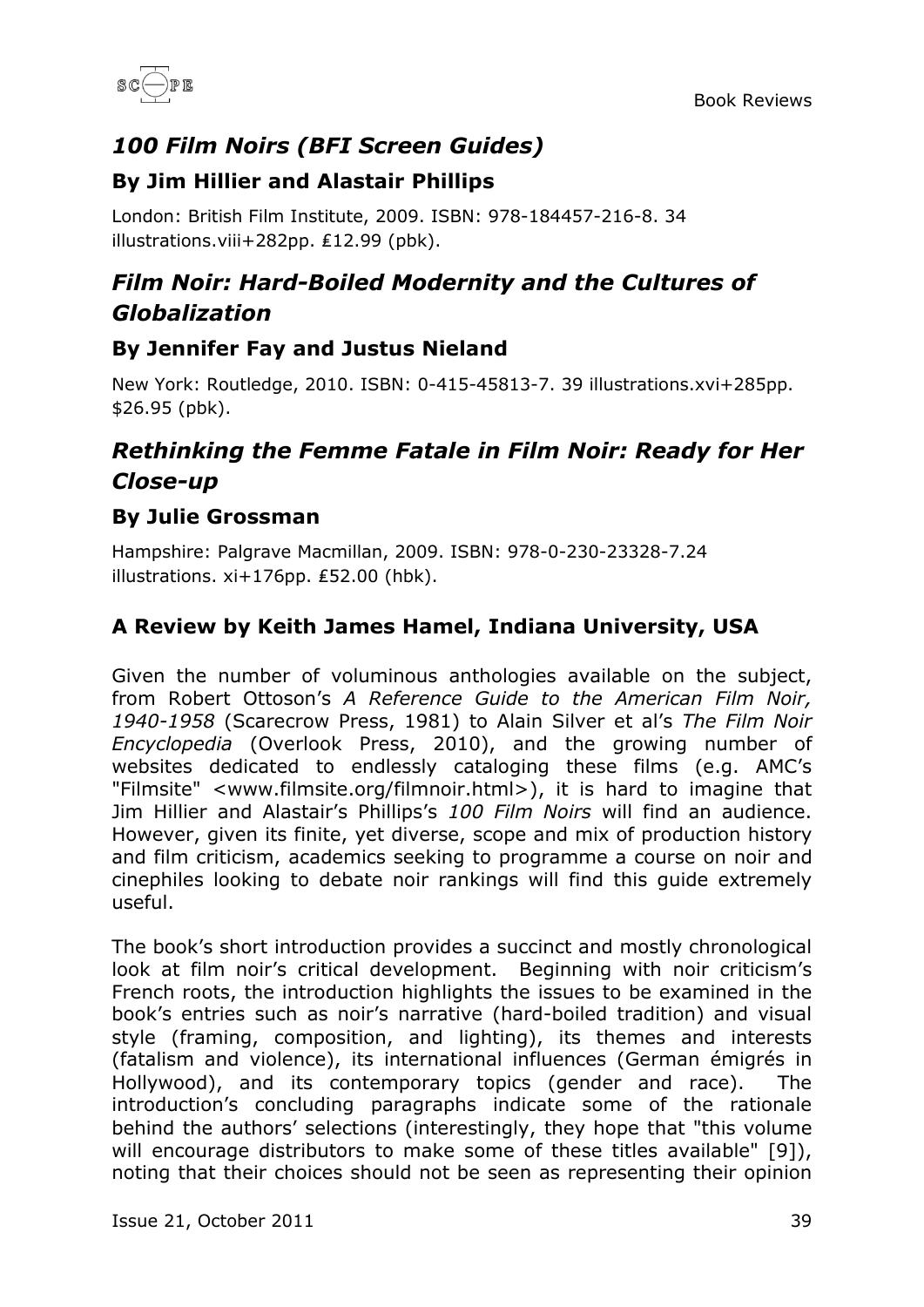$\left(\begin{array}{c}\longrightarrow\end{array}\right)$ p R

Book Reviews

of the 100 "best" film noirs (9). Recognizing their limited number of titles, the authors provide a second list at the end of their book for readers to consider called "Another 100 Film Noirs," that includes directors, countries and dates of release (267-269).

Hillier and Phillips present their film choices in alphabetical order; yet, after finishing the book and seeing similar themes raised in different entries, they might have considered a topical order (or at least provided an index for one) cataloging noir's many subgenres (B-cycle, revisionist, police procedurals, art-noir, etc.). Most entries are cross-referenced to other titles in the book (although page numbers are not provided) or, in several cases, related to films outside the present volume. The entries are standard in length (typically four to five paragraphs) and generally follow a formulaic pattern: part production history, part plot summary, and part noir criticism (with great use of secondary sources). Because the authors are trying to pack so much information in such short entries, some readers might find their writing cumbersome, particularly during plot summaries – consider *I Married a Communist* (Robert Stevenson, 1949) [126-127] – but in most cases, the writing is both economical and interesting. Each entry ends with a mini filmography listing the film's director, producer, screenwriter, director of photography, editor, composer, and main cast. The book also contains excellent publicity stills and frame enlargements, most of which are representative of a theme raised in the entries, such as "local vernacular detail in *Brighton Rock* (John Boulting, 1947) [39].

As for the individual selections, nearly all of what would be considered canonical noir films are covered (i.e. *The Maltese Falcon* [John Huston, 1941]*, Double Indemnity* [Billy Wilder, 1944]*, Murder, My Sweet* [Edward Dmytryk, 1944]*, Laura* [Otto Preminger, 1944]*, Out of the Past* [Jacques Tourneur, 1947]*, Kiss Me Deadly* [Robert Aldrich, 1955]*, Touch of Evil* [Orson Welles, 1958]*, Chinatown*[Roman Polanski, 1974], etc.). The one notable exception is Fritz Lang's *The Woman in the Window* (Fritz Lang, 1944), as it was one of the original five films to which Nino Frank referred when he was among the first to use the term "film noir" in 1946 (but it is included in the book's "Another 100 Film Noirs" list). There are also a number of relatively unknown or somewhat forgotten selections. One particularly interesting choice is *Blast of Silence* (Allen Baron, 1961). Described as an American independent noir of the post-classical period (shot "on a minimal budget with borrowed equipment, hustled film stock, nonprofessional actors, improvised camera movement, and without shooting permits" 29-30), its mobster plot, voiceover narration, and bleak tone make it a worthy candidate for the book. Other appealing titles of this type included are *Born to Kill* (Robert Wise, 1947)*, The Chase* (Arthur D. Ripley, 1946)*, The Crooked Way* (Robert Florey, 1949)*, Fear in the Night* (Maxwell Shane, 1947)*, He Walked by Night* (Alfred Werker, 1948)*, I Wake Up Screaming* (H. Bruce Humberstone, 1942)*, Journey Into Fear*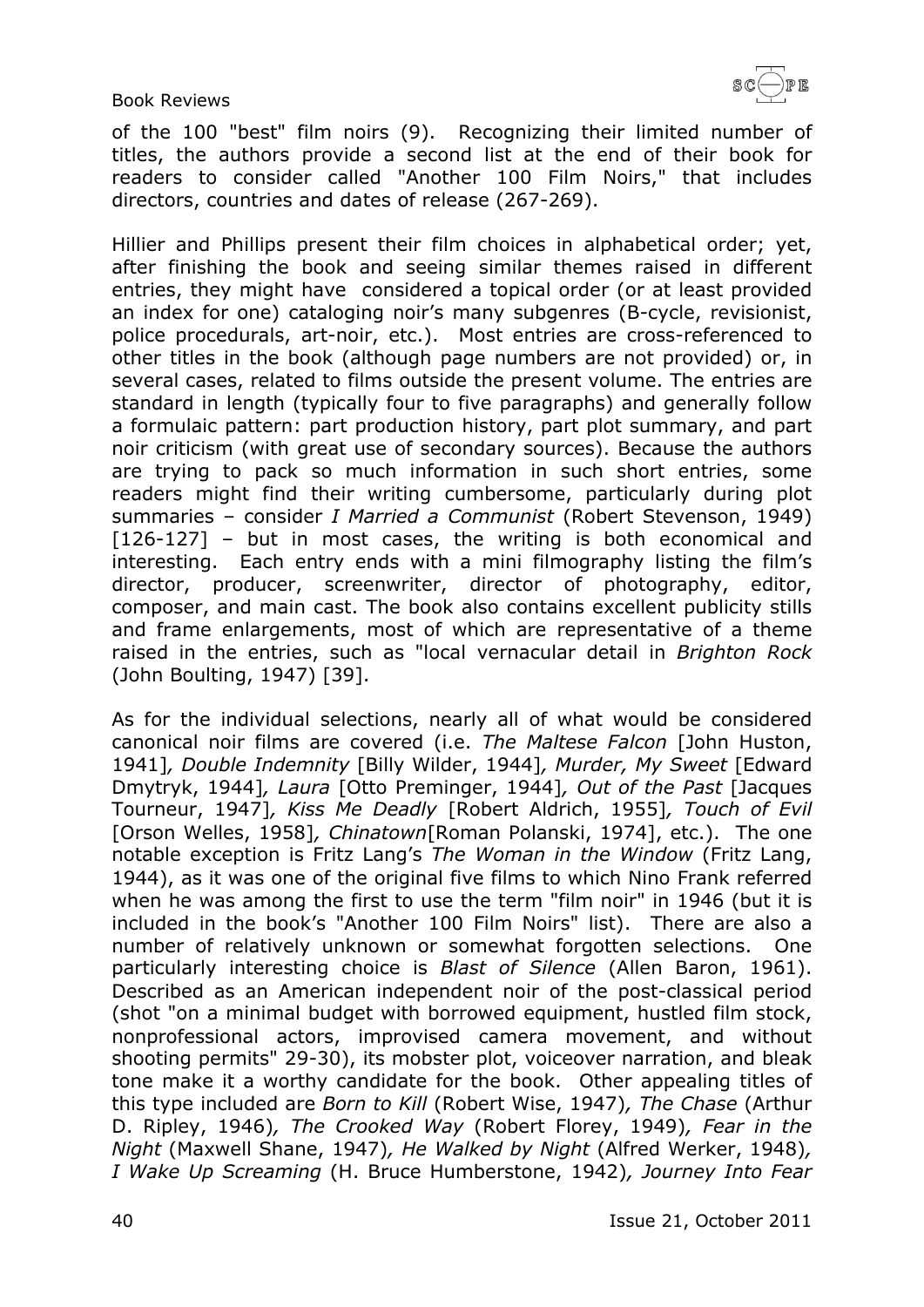(Norman Foster/Orson Welles, 1942), and *Side Street* (Anthony Mann, 1950).

Of course, not everyone will agree with their selections, but in a few cases the authors seem to doubt their own picks. For example, in their entry for *Odd Man Out* (Carol Reed, 1947)*,* they note that its status as a British film noir is surpassed by *The Third Man* (Reed, 1949), which is conspicuously missing from their list. Similarly, when writing about David Goodis's source novel for *Shoot the Pianist* (François Truffaut, 1960), they describe his previously adapted work *Nightfall* (Jacques Tourneur, 1957) as a "vastly underrated late classical noir" (233), but it, too, is omitted. Perhaps the most troubling entries of the 100 are *Foreign Land* (Walter Salles, Daniela Thomas, 1996) ("not conventionally noir in appearance" and with "a sort of enigmatic femme fatale," 100-101) and *High and Low* (Akira Kurosawa, 1963) (which "refuses any conclusive reading as a film noir," 118). Both these titles are non-American films, and the authors acknowledge that one quarter of their picks are non-American in origin to reflect the complex inheritance on which noir depends and its influence on a broad range of national cultures. While one can appreciate this international approach in light of more narrowly focused anthologies, for instance, Andrew Spicer's *European Film Noir* (Manchester University Press, 2007), trying to include every film culture in their list (such as South Korea and Norway) comes across as a bit forced, given the critical approach to noir presented in the book's introduction.

Several of the non-American titles on Hillier and Phillips' list are also discussed in Jennifer Fay and Justus Nieland's *Film Noir: Hard-Boiled Modernity and the Cultures of Globalization* (such as *The American Friend* [Wim Wenders, 1977]*, La Bête Humaine* [Jean Renoir, 1938], and *C.I.D*. [Raj Khosla, 1956]). However, these films and a handful of other non-US noirs are not raised to seemingly fulfill a quota but rather to defend the book's thesis, which is "that film noir is best appreciated as an always international phenomenon concerned with the local effects of globalization and the threats to national urban culture it seems to herald" (ix). Their argument, which is both novel and stimulating, also gets readers to rethink well-known Hollywood titles by demonstrating how "noir's artistic translations and appropriations extend across the Atlantic in both directions" with "similar instances of mutual influence across the Pacific" (xi).

Chapter One, 'Film noir and the culture of internationalism' (which is nearly half of the book's length), provides a chronological overview of "noir's relationship to the idea of national culture" (1), beginning with the local adaptations of James M. Cain's 1934 novel *The Postman Always Rings Twice* (e.g. *Ossessione* [Luchino Visconti, 1943]) and ending with globalization's usurping of local traditions and values as evidenced in *Chungking Express* (Wong Kar-Wai, 1995). In each case, the authors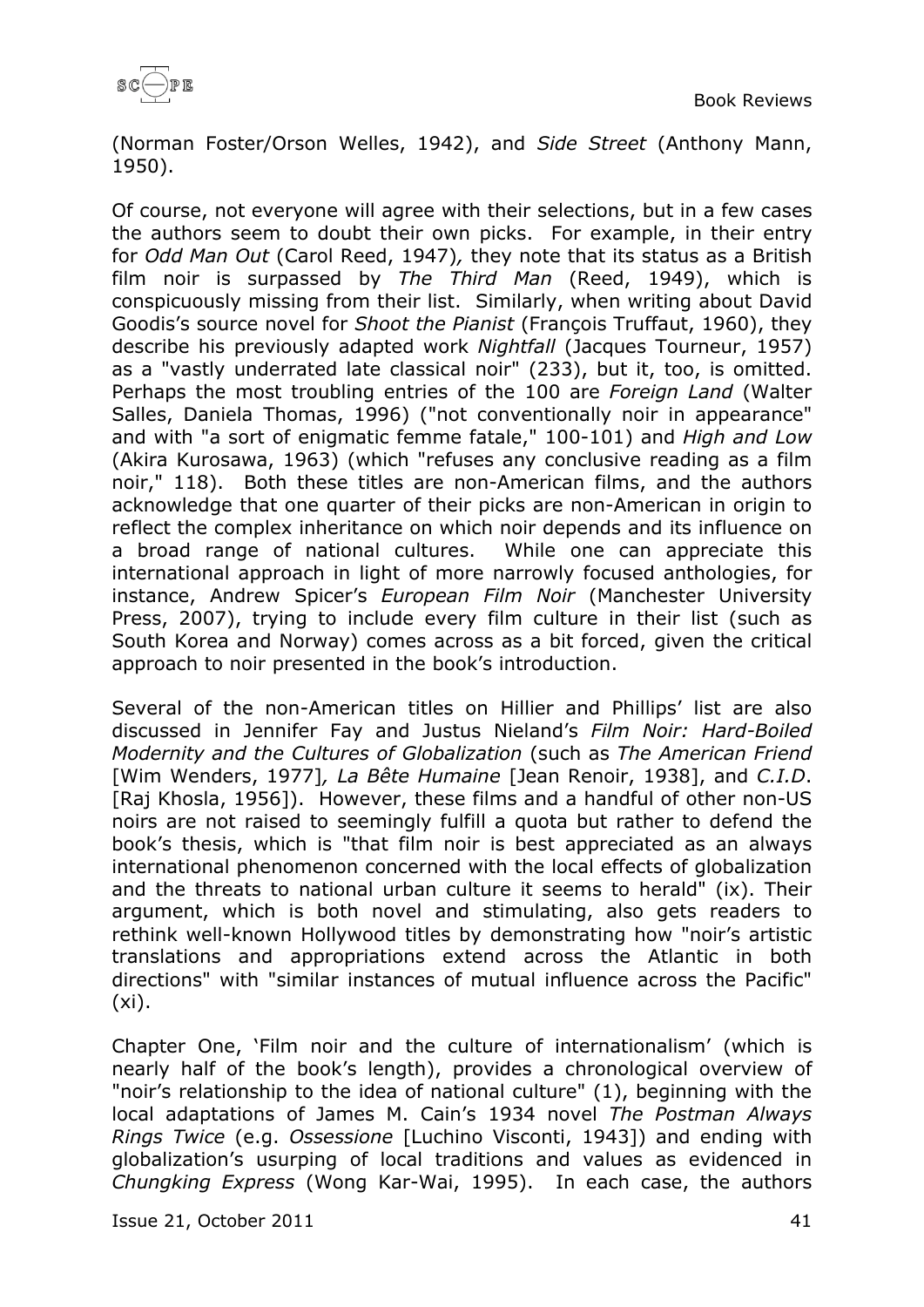

show how particular noir films reflect political ambiguity by critiquing the merits of Western democracy and capitalism (i.e. modernity), while at the same time not offering a more attractive alternative (thus making these films available to the politics of both the Left and the Right). Luis Buñuel's *Los Olvidados* (1950) is an excellent example of their theory. A blend of documentary and Hollywood melodrama, Mexican "cine de arrabal" and Italian neorealism, this film dramatizes the paradox of progress by asking, "If modern progress breeds poverty and crime as well as wealth, why would more progress eventually eliminate these ills?" (80- 81). This chapter also highlights aspects of local history germane to the films under discussion. For example, in detailing Juan Antonio Bardem's *Death of a Cyclist* (1955), the authors point out how Spain's fascist leader General Francisco Franco, spurned by his country's exclusion from the Marshall Plan, censored noirs with liberal images/themes and forced those Spanish filmmakers wishing to make a noir do so under the cover of satire or melodrama, as in the case of *Cyclist* which criticizes bourgeois lavishness (90-97).

The book's next chapter, 'Critical debates: Genre, gender, race', begins with a discussion of noir's critical origins and would be an exceptional first reading assignment for an undergraduate class on noir. After explaining the discursive nature of noir, the authors chart the course of noir scholarship, from the early French writers who debated noir's signature traits (Frank, Chartier, Borde and Chaumeton) to a contemporary researcher who shares their interest in the relationship between noir and the concept of modernity (Edward Dimendberg). Along the way, they stop to address some of noir's "inconsistencies and internal contradictions" (128), such as noir's indebtedness to German expressionism (only fifteen of sixty-two directors who made noirs in the 1940s have German origins, 129) and periodizing efforts (complicated because modernity, the crises of which noir arguably addresses, developed unevenly across the globe, 140). The second half of this chapter, while interesting in its own right (consider the section illustrating the parallels between Waldo Lydecker and the title character in *Laura*, 151-154), only tangentially conforms to the overall argument of the book. That is, while Fay and Nieland continue their historical approach to noir as it relates to gender, queer characters and race, the connection between these topics and modernity/globalization is not as strong as it is elsewhere in the book.

This criticism continues in the first half of Chapter Three, 'Film noir style and the arts of dying'. Looking at the 'Technologies of Noir Style' (184- 196), the authors seem to forget their thesis and concentrate almost exclusively on classical Hollywood noirs. Still, with their excellent use of secondary sources to paint a picture of "noir style as history" (184), Fay and Nieland reveal subtopics surrounding noir that some readers might not have considered. For example, they do a fine job demonstrating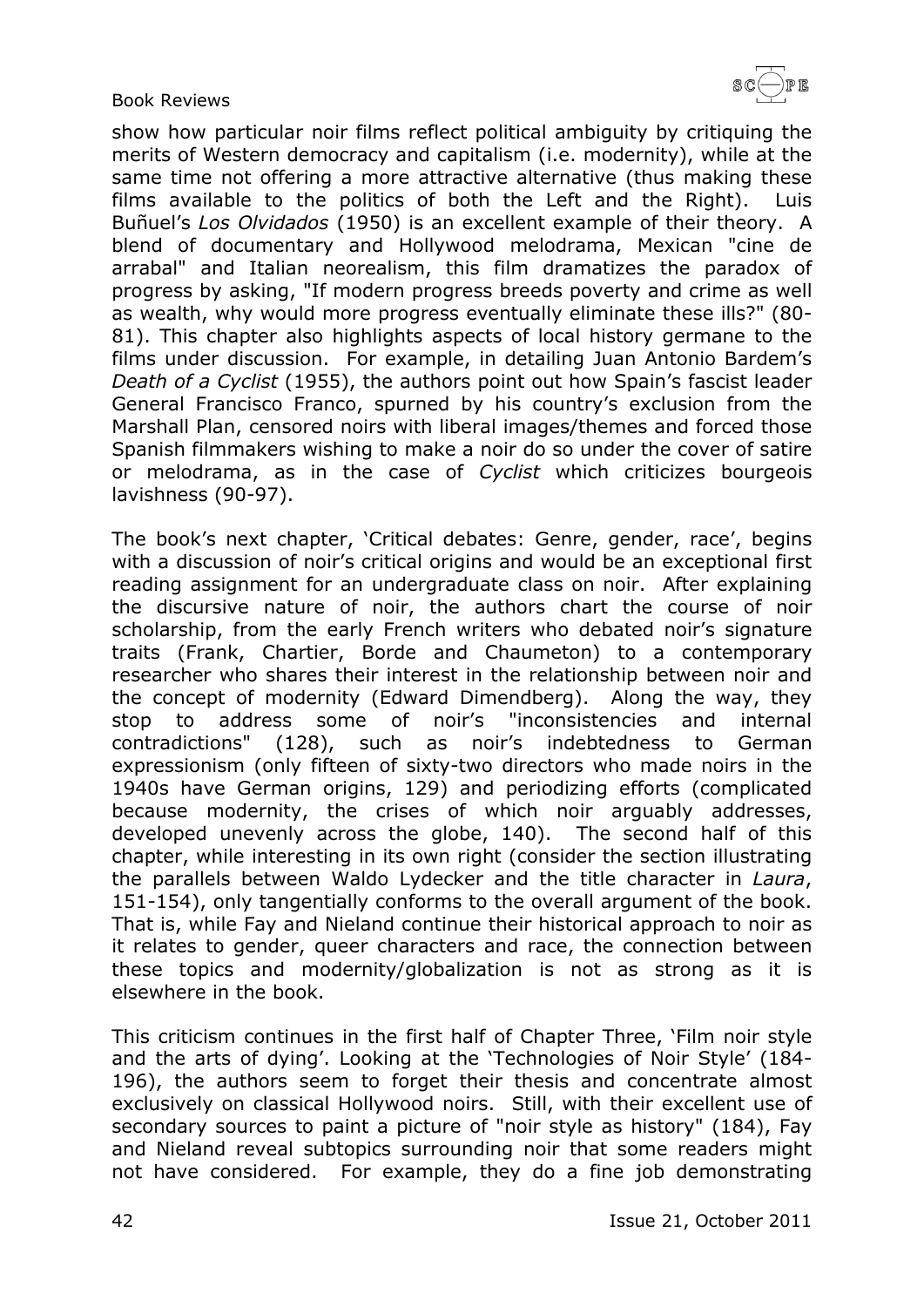

noir's link to "the material and social conditions of America at war" (185), and their comparison between noir's penchant for voiceover narration and nostalgia for radio's technical past is praiseworthy (especially when they use *Sunset Boulevard* [Billy Wilder, 1950] to demonstrate this point, 194- 195). The authors return to the book's roots with bravura in the second half of this chapter, 'Styles of Noir Cinephilia'. Looking to emulate surrealist criticism, they propose a game to conclude their study: "to write a micro-history of noir style that begins through the sheer suggestiveness of one man's cinephilia, and that reanimates – for him and us – an eloquent series of loved moments in the history of film noir, creating a different noir history in the process" (198-199). Taking a cue from Jim Jarmusch's "personally thanks" list at the end of his film *Ghost Dog: The Way of the Samurai* (1999), they reveal a stylistic noir thread that weaves it way from Jean-Pierre Melville's performance in *Breathless* (Jean –Luc Godard, 1959), through his own *Le Samouraï* (1967), looping around Masahiro Shinoda's *Pale Flower* (1964) and Seijun Suzuki's *Branded to Kill* (1967), doubling back at John Woo's *The Killer* (1989), and ending at Jarmusch's work. And the meaning of this circuitous trek? Film noir, as it crosses national boundaries and takes on local flavors, continually demonstrates a reference for and a love of cinema (198). The book concludes with a twenty-four page time line recapping the four areas discussed in Chapter 1: global history, local culture, film history, and noir culture. It also offers a useful appendix – complete with six topic areas related to the book's thesis (e.g. 'The Borders of Film Noir'), suggested films and secondary readings for that topic, and three to four discussion questions for students to ponder – for an instructor teaching a film noir class to undergraduates.

While the above text could easily find a home in the college classroom, Julie Grossman's *Rethinking the Femme Fatale in Film Noir* is chiefly for film and feminist scholars/researchers based on its narrowly focused subject and its complex (and occasionally tedious) prose. Her thesis is that noir critics have become fixated on the femme fatale without closely examining the filmic conditions (narrative, mise-en-scene, and "lived" experiences), not to mention the gender politics and social psychology, that give rise to that figure in the first place. As she argues in the first three chapters of her book, critics have overstated the existence of the femme fatale by categorizing every noir woman into a binary opposition as either an "angel or whore" (29), and by focusing on the male protagonist's projections (desires and fears) for the woman or on her own rebellion and anger as a sign of psychosis or madness. Her proposed alternative model is to read the traditional fatale figure as either a "femme modernes" or hard-boiled woman (25), and to understand this female in terms of her unconventionality (instead of her sexuality) and her aggressive responses in terms of the societal roles that demean her value. Grossman details a number of films to support her theory but, excluding the 1946 version of *The Postman Always Rings Twice* (Tay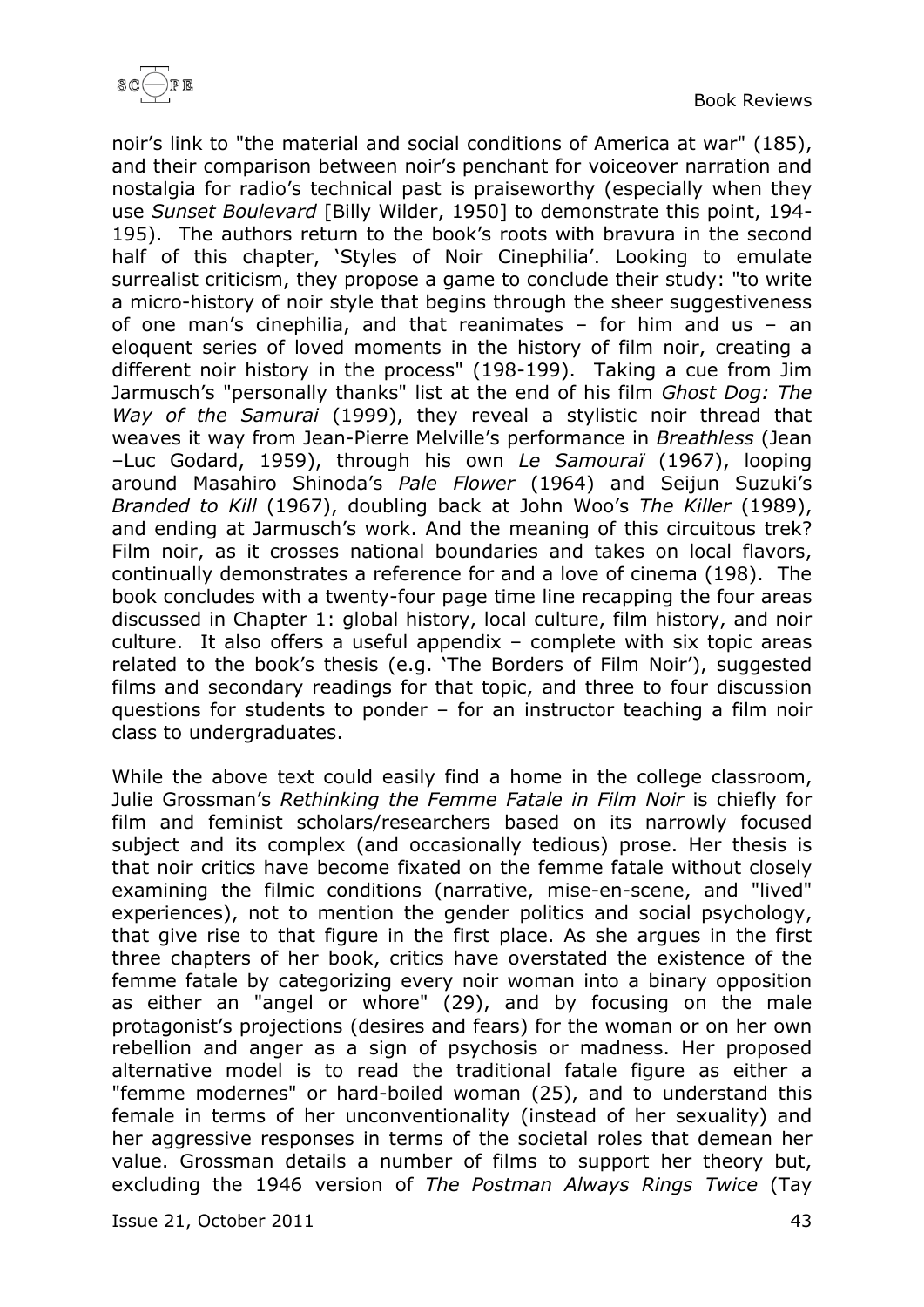$\texttt{SC}(\!\!\!-\!\!\,) \texttt{PE}$ 

Book Reviews

Garnett) and *Gun Crazy* (Joseph H. Lewis, 1950), her case studies in the first part of her book lack the iconic appeal readers might expect from a book on femme fatales. For example, she uses Otto Preminger's *Whirlpool* (1949) during her chapter on noir females' personality disorders; but some might take issue with this selection, which Grossman herself labels "marginal noir" (11), as an impactful illustration of her point. Her argument would have carried more weight had she applied it to more traditional femme fatales such as Phyllis Dietrichson (*Double Indemnity*) or Kathie Moffett (*Out of the Past*), who only appear as asides in her book. Granted, Grossman tries to defend against this exact criticism early on in her first chapter (22), but given their lofty position in noir criticism, these quintessential femme fatales deserve more attention. (With the number of times she cites *Chinatown* in these first three chapters, it is surprising that Grossman did not take a closer look at Evelyn Mulwray in terms of her theory of the femme fatale.)

The second part of the book, comprising two chapters, moves the discussion of the femme fatale into new and interesting areas. Chapter Four, 'Looking Back – *Victorinoir*: Modern Women and the Fatal(e) Progeny of Victorian Representations', show how the Victorian narrative can serve as a context for film noir and help critics better understand the dual projections of the femme fatale. These narratives introduced society to a New Woman who theoretically played into male fears about the rise of female independence (97), and Grossman details how dominant culture at that time tried to reduce this liberating figure into a number of pejorative stereotypes. Her argument becomes a bit problematic when she uses *Gilda* (Charles Vidor, 1946) to set up her point on the New Woman's rebellion (is the New Woman supposedly the precursor of the femme fatale?), but overall this is an insightful chapter for the way it fleshes out the literary origins of one of noir's prominent themes – gender anxiety. Grossman also includes an excellent section on silent cinema's "vamp" figure as an evolutionary link between the New Woman and the femme fatale. Her final chapter, 'Looking Forward: Deconstructing the "Femme Fatale"', uses David Lynch's *Mulholland Drive* [2001] (along with Billy Wilder's *Sunset Boulevard*) to examine some of "the problems with representations of female agency [she's] addressed throughout this study" (132). By both presenting an iconic figure and deconstructing the idea of her, Lynch's film critiques the femme fatale "as a means of understanding the vexed relationship between vital female agency and the limits placed on female desire and ambition by the patriarchal ideology that inhabits social institutions" (134-135). One such institution is Hollywood, which is representative here of the larger "American Dream," and readers should be well aware of how Hollywood treated Norma Desmond. In the end, this chapter completes Grossman's agenda by showing how, "The invocation of the 'femme fatale,' in the context of a film that offers an alternative way of thinking about gender and sex roles as unfixed, becomes a tool for understanding the brutality of the cultural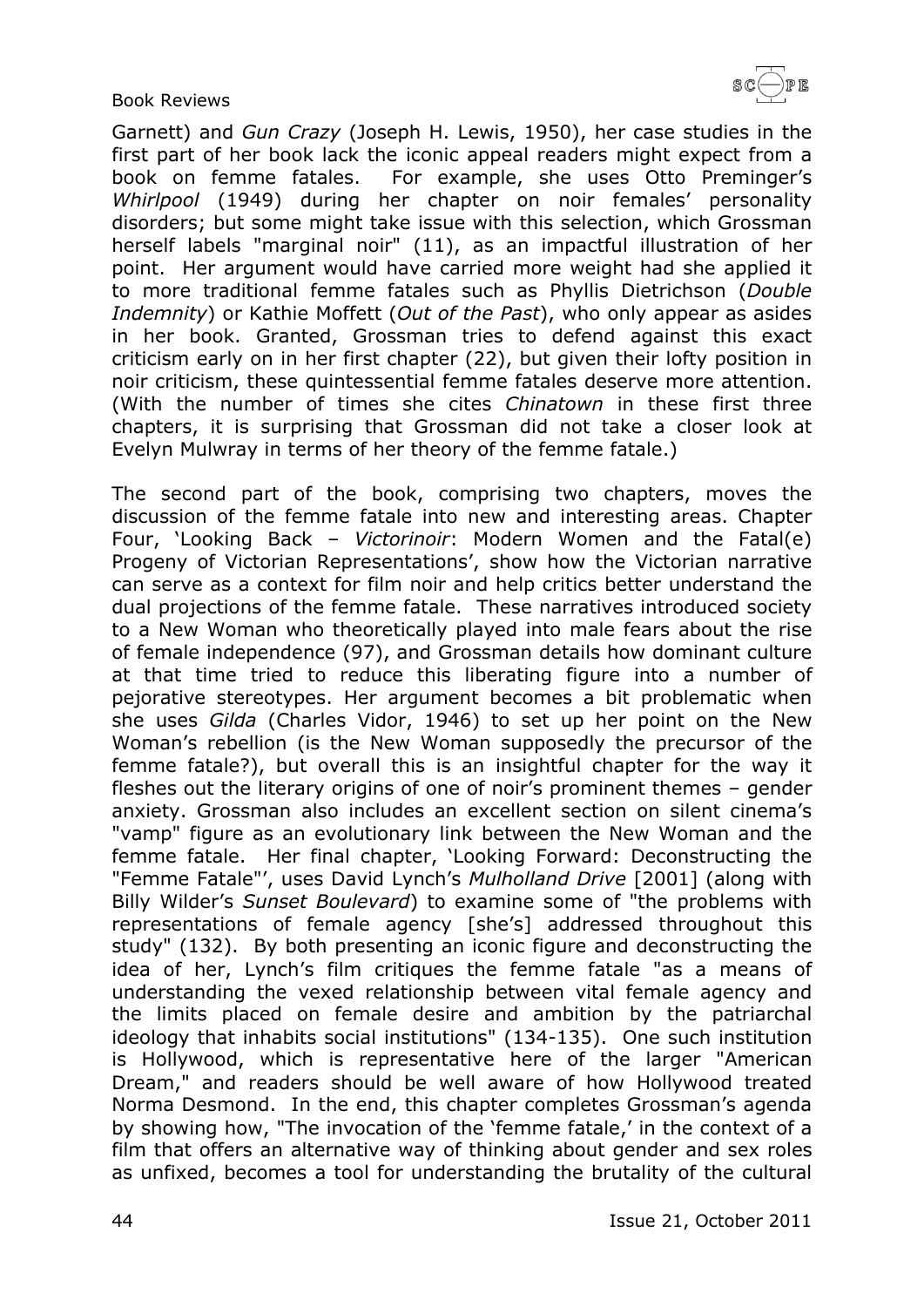

traps set for women who are caught up in the extreme categorization that reifies their experience" (139).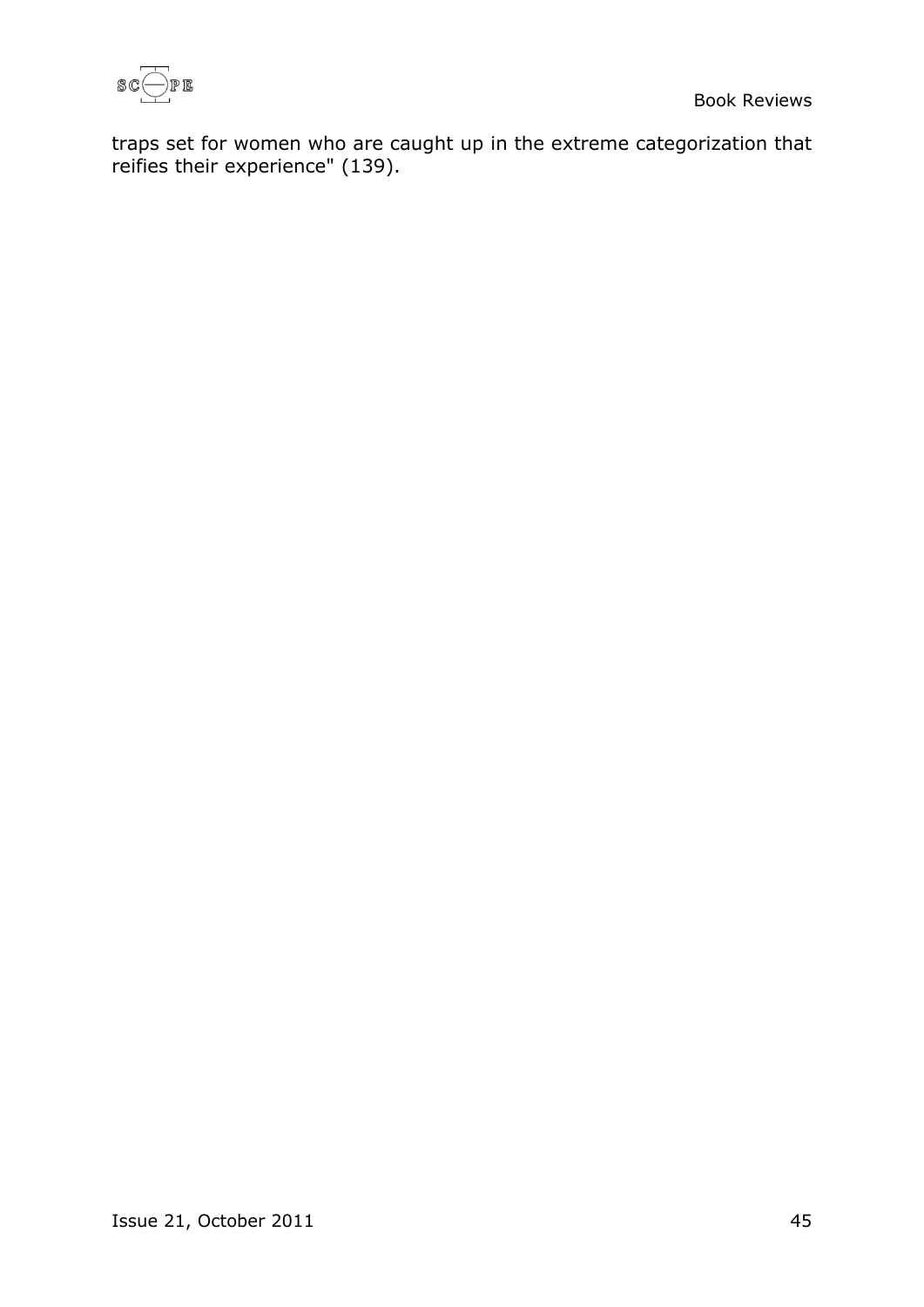

#### <span id="page-45-0"></span>*Fame*

### <span id="page-45-1"></span>**By Mark Rowlands**

Stocksfield: Acumen, 2008. ISBN 978-1-84465-157-3. 128 pp. £10.99 (pbk)

# <span id="page-45-2"></span>*American Idolatry: Celebrity, Commodity and Reality Television*

#### <span id="page-45-3"></span>**By Christopher E. Bell**

Jefferson, NC: McFarland, 2010. ISBN 978-0-7864-4824-1.xi+219 pp.£31.50 (pbk)

# <span id="page-45-4"></span>*Makeover TV: Selfhood, Citizenship, and Celebrity*

#### <span id="page-45-5"></span>**By Brenda R. Weber**

Durham, NC: Duke University Press, 2009. ISBN 978-0-8223-4568-8. 24 illustrations, 344 pp. £15.99 (pbk), £64.00 (hbk)

### <span id="page-45-6"></span>**A Review by Melanie Kennedy, University of East Anglia, UK**

The last ten to fifteen years have seen a boom in both reality television programming and celebrity-based media texts, which has been matched by an increase in academic attention to both areas. Mark Rowlands, Christopher E. Bell and Brenda R. Weber all contribute to this still expanding area of television, stardom and celebrity studies, where defining terminology and methodology continues to be debated. As the recent addition of Routledge's *Celebrity Studies* journal suggests, a subject which has often taken television series *Big Brother* (C4 2000- 2010) and *Heat* magazine as primary texts for analysis, the study of the culturally 'low-brow' genre of reality television and celebrities (often 'ordinary' celebrities, and those appearing regularly in tabloid or 'trash' media outlets) are academically legitimate subjects in which to explore a wide range of contemporary issues – from new media technologies to gender ideologies. However, as the negative press coverage of *Celebrity Studies*' launch reveals, reality television and celebrities are still very much relegated to the lower end of cultural value hierarchies.

Whereas Bell and Weber come from media studies and cultural studies in their approaches, Rowlands offers an exploration of fame from the field of philosophy. *Fame* has come out of The Art of Living series by Acumen, which includes short books aimed at a wider audience on topics as varied as *Science* (Steve Fuller, 2010), *Money* (Eric Lonergan, 2009), and *Death* (Todd May, 2009). Unfortunately, and perhaps due to its aims at a wider and more popular readership, Rowlands supports the very cultural hierarchy stated above that this academic subject tries to defend itself against; the first line of the book reinforces the cultural assumption that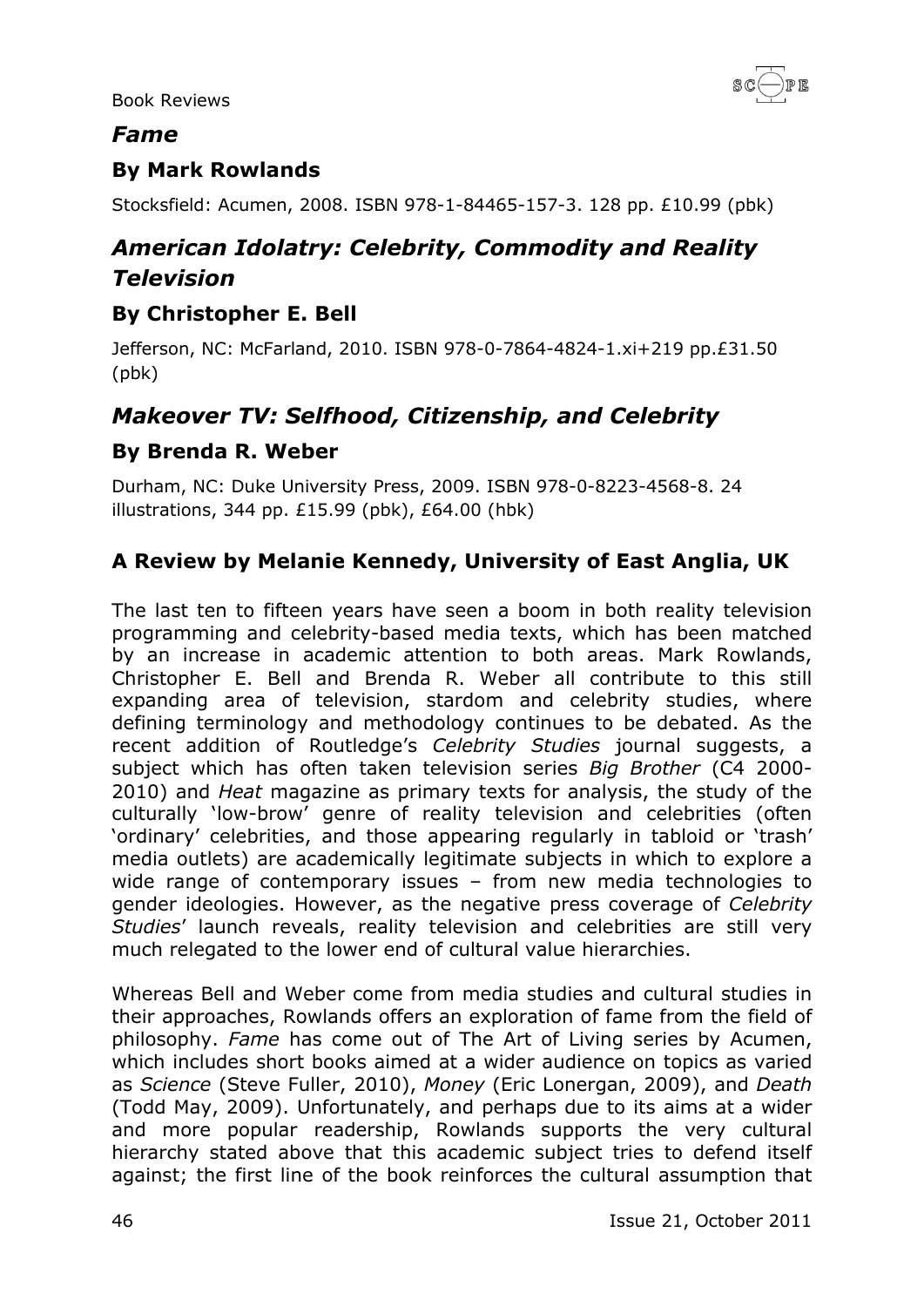

the study of fame is of little value: "The things I do in the name of research" (1).In the introduction, Rowlands expresses his view of *Big Brother* as the epitome of the television texts he is examining:

And no, as a matter of fact, you don't watch it because it is an interesting psychological experiment, no matter how much you insist on telling yourself and others this; you watch it because you are a sad loser who has become addicted to the spectacle of human failure and broken dreams every Friday night. (4)

I waited for some irony after this statement, which never appeared; instead, Rowlands distances himself from his subject matter as being legitimate of academic study.

Rowlands gives a rather lengthy introduction which comprises roughly a quarter of the book, putting forward his reasoning behind the project (many of us want to be famous and are obsessed with those who are famous) and setting out his research questions (why that happens). He then moves on to the middle section of his book, which covers the philosophical framework within which he presents his argument, then reigns it in again to apply this theory to a discussion of contemporary examples of famous people who are symptomatic with what he terms "vfame", or "new variant fame" (20).

Rowlands believes that "fame is not at all what it used to be. *Fame has gone wild*" (5, emphasis in original), with an increase in fascination with fame in the twenty-first century. Although this ignores the history of stardom, I agree that this is the case with *celebrity*. Fame has become universal and available to everyone, regardless of birthright or talent. I also agree that fame has become democratic and is more easily accessible to the masses, yet Rowlands states this seemingly with an investment in "distinction" as defined by Pierre Bourdieu (*Distinction: A Social Critique of the Judgement of Taste*, Routledge, 2004). "Traditional" fame (which is never defined, and thus remains in a mythic bygone era) was associated with deserved respect, but with "new" fame, this correlation has broken down, and so this new sort of fame is "undeserved" (14), and "driven largely by boredom" (15): "This is vfame: fame unconnected with any notable form of excellence or achievement." (23)

Rowlands puts forth the notion that "vfame is a symptom of a form of cultural degeneration" (27), whereby Western society has an "inability to distinguish *quality* from *bullshit*." (28, emphasis in original). Again, there is no irony in this statement. The West is built on objectivism, which can degenerate into fundamentalism which haunts it; the West is built on individualism, too, which can degenerate into relativism (whereby all forms of life are equally valuable), which means that according to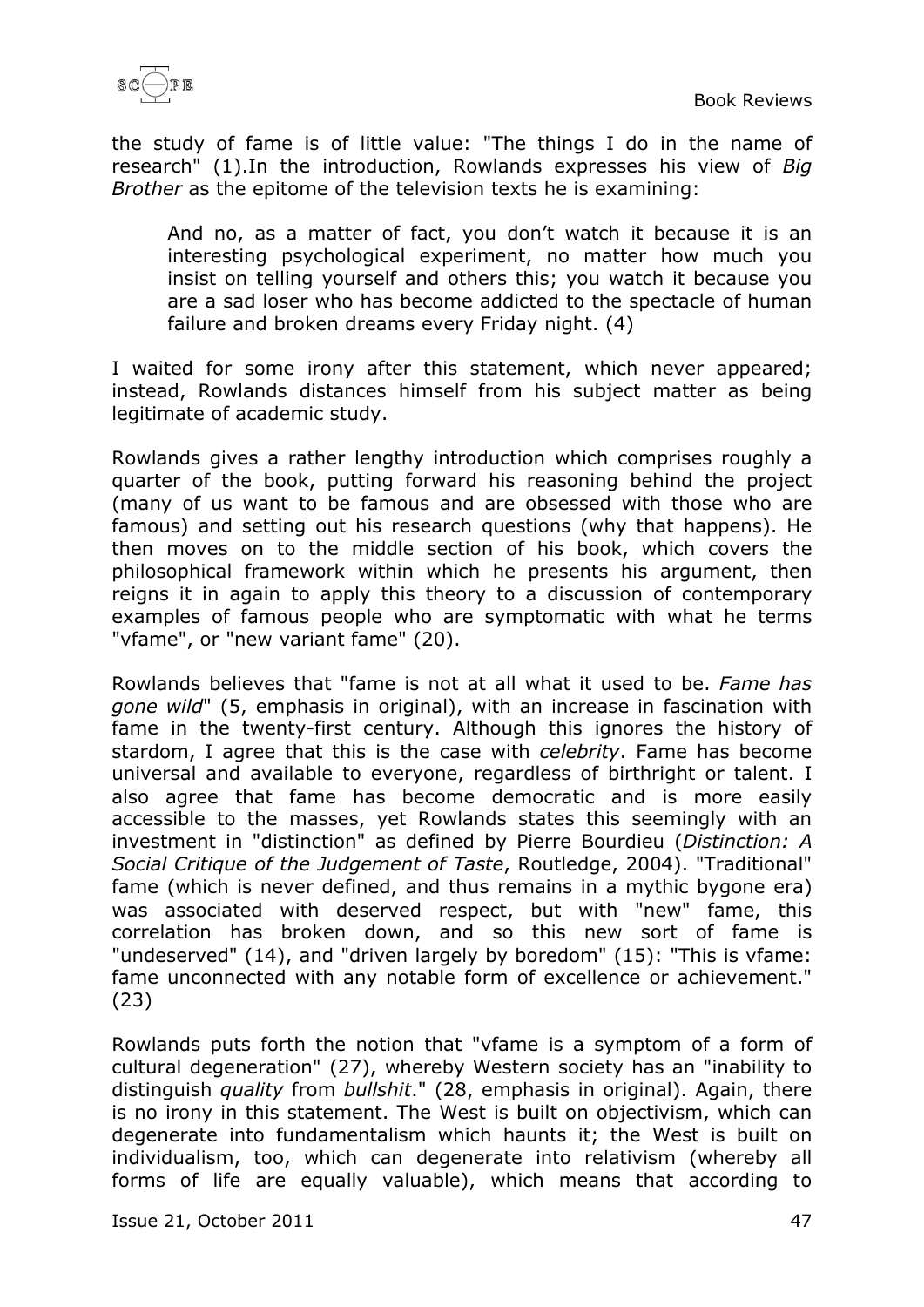$\texttt{SC}(\!\!\!-\!\!\,) \texttt{PE}$ 

#### Book Reviews

Rowlands, the West can be a fractured and confusing place to be in, as are its products. It is out of this tension between individualism and objectivism, and their respective degenerate forms, that vfame has risen. This imbalance creates "a life unduly dominated by lightness, where the role of values that are objective and independent of the person who chooses and acts has been lost", and it is here where one can locate the "trappings" of vfame (85) with celebrities like Paris Hilton. At the other extreme of this imbalance is "The life […] unduly weighed down by the presence of constitutive attachments to the world around it" (89), an example of which is Osama bin Laden. Rowlands argues that these two figures are mirror images of each other, and their extreme versions of forms of self-understanding can be found in each of us. We have become unable and uninterested in recognising quality, leading us to make poor choices, which marks the decline of Enlightenment. It is our "ridiculous fascination" (114) with figures such as Paris Hilton that epitomises this "worrying" (114) decline.

Rowlands' use of anecdotes and journalistic language ensure that the book is easy to read, and large concepts of philosophy are broken down and made accessible. However, his regular use of sarcasm gives the book an overall judgmental tone. He states in his introduction, "I am not trying to sound judgmental; still less misogynistic. I have no moral problem with girls who have gone wild. I come not to judge but to understand." (2) However, he distances himself from expressing any form of pleasure or appreciation towards the texts he is dealing with, making claims to higher forms of taste. His journalistic style means that sweeping generalisations lack academic support. Furthermore, his focus on female examples of the vfamous misses an opportunity to examine the gendered nature of the representation of such personalities or celebrities (terms he does not use himself), and the gendered treatment of such people in various discourses. The male examples he draws upon are sports stars and politicians, and one might question whether such figures can be examined within the same frameworks of fame. The book lacks references to other academic works, and the bibliography is surprisingly short. At times, Rowlands seems to rely on press coverage of the texts he is looking at, and many of his arguments could have been supported with material such as that of Richard Dyer (*Heavenly Bodies: Film Stars and Society*, Routledge, 2004), whose position he shares when expressing that "stars [...] are just like us" (86-7). Instead, he presents his argument as opinion, based on a few "ghastly" and "garish" (3) programmes he has watched. Rather than critiquing today's 'tabloid culture', he, in fact, perpetuates it.

Christopher E. Bell, a recent PhD graduate, offers his own thoroughly researched and in-depth definition and analysis of celebrity and fame in *American Idolatry*, which as stated on the blurb, "are not the same thing" (back cover). Drawing upon a wealth of material from cultural studies, stardom and celebrity studies, and television studies, Bell clearly states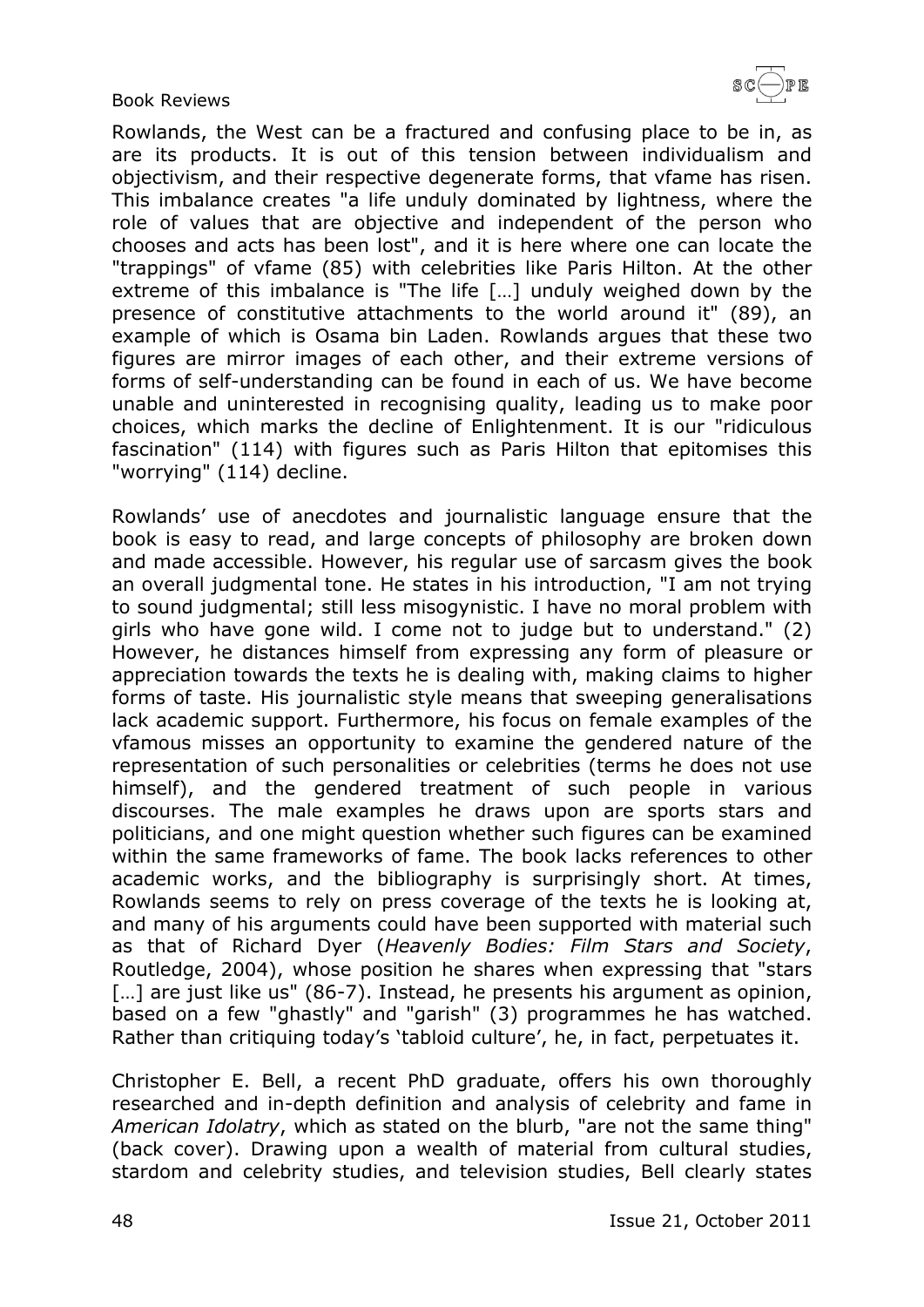

his intervention in the existing field, noting that most studies have so far dealt with *celebrity* (Bell's emphasis) is relation to something else. Positioning himself in the existing debates, he makes a distinction: "there is the Celebrity (the human being upon whom has been conferred status) and there is *celebrity*, either as defined as said status or as the system by which that status is socially manifest" (5-6, emphasis in original).

The premise of the book comes from Bell's observation – which he shares with Rowlands – that "if fame was formerly the recognition of achievement, then modern *celebrity* (the recognition of 'well-knownness'), in contrast, must be based on something other than achievement" (1). From the outset, Bell challenges the low status that many popular culture texts hold, noting how a programme such as *American Idol* (Fox 2002- ) can tell us a great deal about the history of Western society, and brushing off potential derogatory reactions to such a study. He states, "The people who shout the loudest about the state of popular culture are often the people who have the least practical exposure to it" (21).

Bell's aim, which I believe he successfully achieves, is to demonstrate the multifaceted nature of the term celebrity, focusing on the third of Chris Rojek's three types of *celebrity* status (*Celebrity*, Reaktion Books, 2001) – that of "the *celebrity* of achievement", a "mysterious gray area which lies between fame and *celebrity*" (2, emphasis in original) – and suggests a fourth type of celebrity, "which is neither wholly achieved nor wholly attributed but an amalgamation of both" (8). Out of this, Bell sets his research question for the study: "by what mechanisms does DIY *celebrity* cross over into authentic *celebrity*?" (11). In order to answer this, he firstly defines his terms and carries out an extensive literature review of key cultural studies and academic texts on stardom and celebrity studies. He then moves on to theorise how *celebrity* and Celebrities function within popular culture. The second half of the book is an in-depth analysis of *celebrity* and Celebrities of *American Idol*, applying the theories and debates that Bell had clearly and thoroughly set up in the first half of the book. He then concludes by reflecting on the mutual dependency of *celebrity* and Celebrity, and reveals the illusory participatory democracy presented by *American Idol*.

The thorough literature review provided to define what Bell means by such taken-for-granted terms as "popular culture" and to give a context for the existence of *celebrity* and Celebrities, synthesises a large number of cultural theory texts (including those of Antionio Gramsci and Pierre Bourdieu) in an extremely lucid manner. Bell unpacks these large concepts and complex theories, demonstrating that a tremendous amount of research has gone into the book. Whilst this section of the book, defining popular culture, consumers, commodities, and political economy is lengthy, it seems necessary to cover this ground in order to set up the later close textual analysis of *American Idol*. Bell draws upon theoretical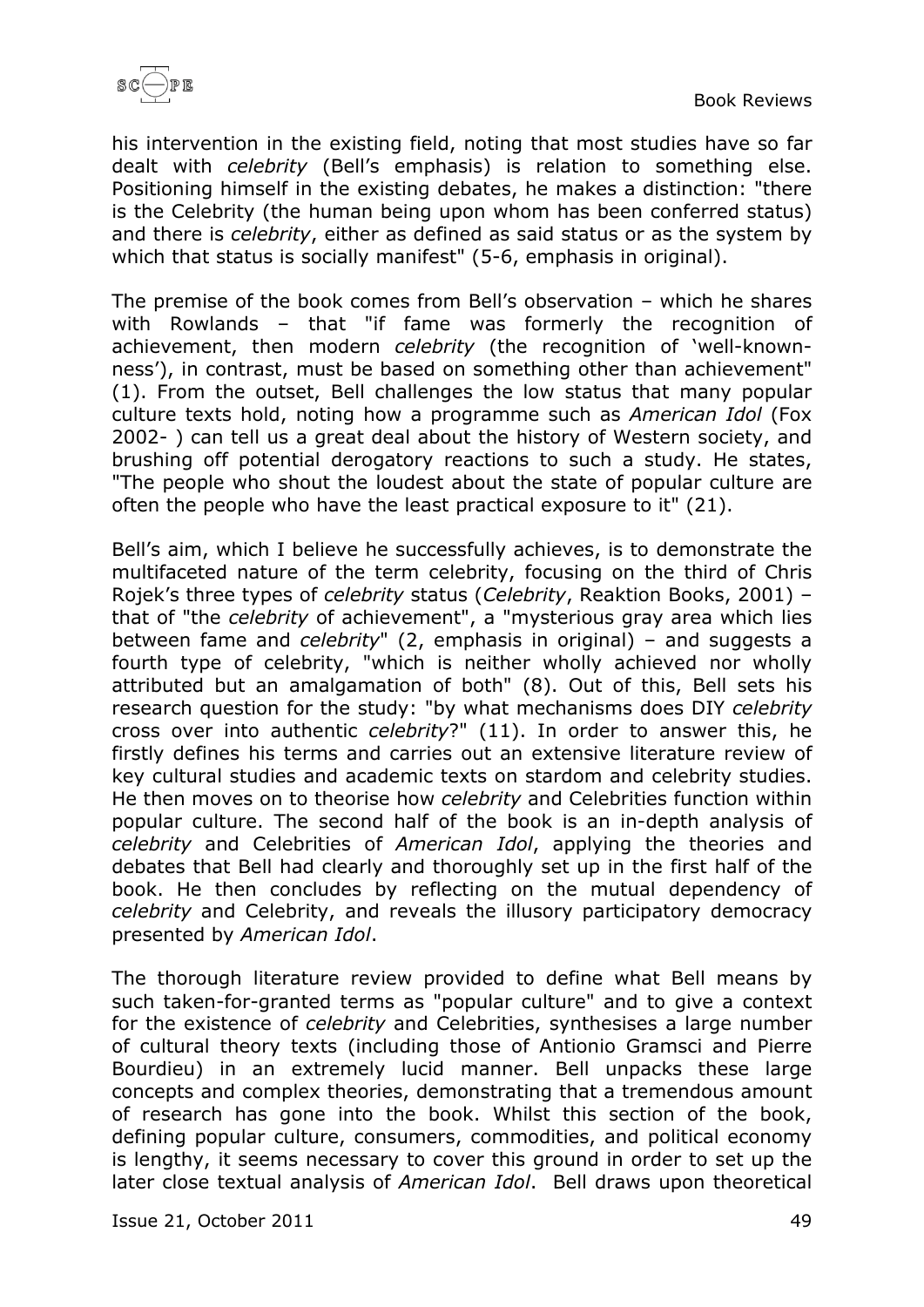

frameworks of celebrity and stardom, including those from P. David Marshall, Su Holmes and Richard Dyer, to define the use of his terms, *celebrity* and Celebrity, and navigates through the existing theory confidently and clearly. Yet, one might ask whether a distinction needs to be made between 'star' and 'celebrity', simultaneously something Bell does not discuss, although he draws upon definitions of both terms. Due to the sheer amount of literature that Bell examines, it is sometimes difficult to hear his own voice. Furthermore, one might ask whether we can look at television celebrities within the same framework as that of famous people in film.

*Celebrity* is "the modern prism through which all mainstream measures of success have been filtered" (49), and "*[c]elebrity* and Celebrities exist as a commodity, in the classic, Marxist sense of the term", to be consumed (53, emphasis in original); "*[c]elebrity* is not innate; it is created, primarily through media production" (61). A key argument in the book is: "It is this performative aspect of *celebrity* that distinguishes it from fame. With fame, one's deeds stand heroically for themselves. With *celebrity*, one's deeds must be actively advertised" (61). He adds, "*Celebrity* is, at its core, an act of persuasion" (65).

Applying this theoretical framework to seven series of *American Idol* (demonstrating an impressive knowledge and criticism of the show), Bell argues that "*celebrity* is presented as a status level that is earned rather than constructed, and the commodity nature of *celebrity* is masked" (101- 2). A categorical type of individuality is created for each of the contestants, through a character construction process and reinvention. Bell reveals *American Idol*'s tenuous relationship with authenticity. *American Idol* contestants go through a fairy tale evolution from private citizen to Celebrity commodity, and to engage in conspicuous consumption, and become living embodiments of the success myth. He closes his book touching upon the sexism of *American Idol*, a topic which is opened up for further debate; whilst the book successfully achieves its aims without addressing the issue of gender in and gendering of this particular text, Bell correctly notes that this is an area which needs further discussion. This is also the case with the issue of class, which would be a central aspect to address when discussing the British format (yet in this case, Bell only deals with the American version). Approaching *American Idol* as both an academic and an enthusiastic fan, Bell's book is accessible and engaging.

Brenda R. Weber writes within the field of gender studies, and has published on masculinity, femininity and the makeover television genre. *Makeover TV* comes out of the Console-ing Passions series by Duke, which includes *Television After TV: Essays on a Medium in Transition* (edited by Lynn Spigel and Jan Osson, 2004) and *Interrogating Postfeminism: Gender and the Politics of Popular Culture* (edited by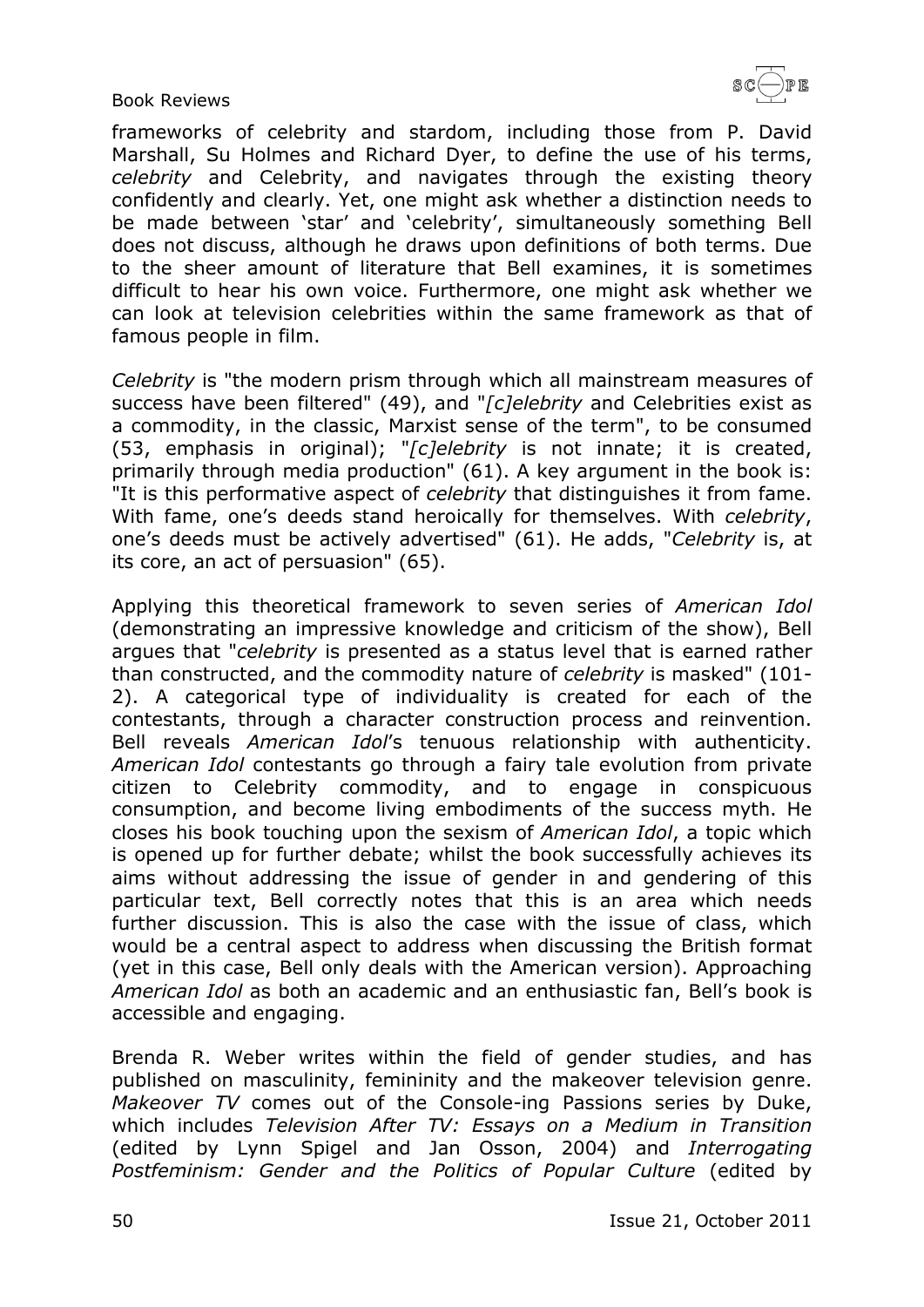

Yvonne Tasker and Diane Negra, 2007). Using theoretical frameworks of neoliberalism, postfeminism, and celebrity, and analysis of over 2,500 hours of makeover television programmes, including *The Swan* (Fox, 2004-2005), *Extreme Makeover* (ABC, 2002-2007) and *Pimp My Ride* (MTV, 2004-2007), Weber discusses television's treatment of the transition from what she calls the "Before-body" to the "After-body" in terms of selfhood, empowerment, gender, and celebrity. She demonstrates how the makeover deploys a logic of neoliberalism and the American Dream. She then textually analyses the makeover's visible shaming of the Before-body and the welcoming gaze of the After-body. Weber devotes two separate chapters to the treatment of femininity and masculinity, reminding us that the makeover does not deal with women alone. Finally, and perhaps in one of the most significant chapters of *Makeover TV*, Weber analyses the fairytale narrative of the makeover, and the celebrification of the After-body.

In the makeover, we are presented with a "message of salvation through submission" (6), where the body is "the gateway to the self" and selfhood is linked to images connoting "upward mobility, heterosexuality, consumer-orientation, conventional attractiveness, ethnic anonymity, and confidence." (5) The makeover claims to reveal rather than construct selfhood, and that self is stable and locatable, "marked by normative signs of sexuality, race, class, and ethnicity" (9). Belonging to the umbrella genre of reality TV, the makeover presents the illusion of authenticity. Weber defines the makeover as "employ[ing] narratives that work through an architecture of renovation and rejuvenation" (29); drawing upon the beliefs of surveillance, shame and normalisation; and including the 'big reveal'. While Weber introduces a dense set of ideas and aims, the language and structure of the book allow for a coherent unpacking of these concepts, and therefore clarity in the reader's understanding.

Weber analyses the texts that make up what she terms "Makeover Nation", an imagined territory of citizenship "where the neoliberal mandate for care of the self in service of the market fuses with values of a mythic, egalitarian America" (38). She wonders whether the goals of the makeover are to "construct the model citizen and articulate aspects of Americanness" (39). How is citizenship filtered through neoliberal goals, and how do normative ideologies mark this citizenship? Makeover Nation is primarily dominated by "anxious and aging feminised white people" concerned with attaining a position in a "competitive romantic and professional marketplace" (42). The makeover is presented as a rite of passage.

Weber reads *American Idol* convincingly as a makeover show, noting its American Dream ideologies, as does Bell. Successful self-construction is dependent on correct consumption, and ensures necessary and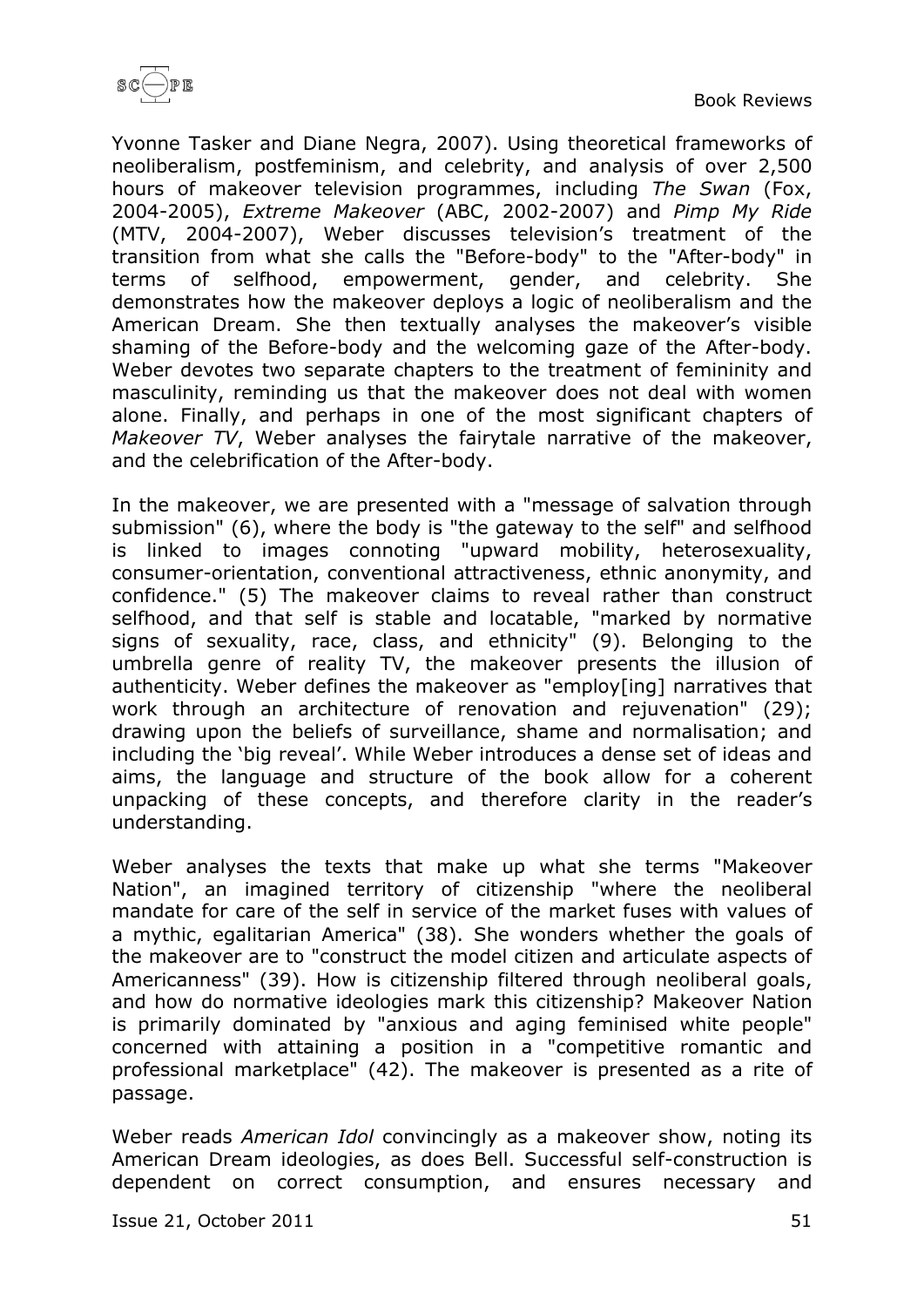

celebratory visibility, becoming media products in the After-body state. Weber addresses makeovers with subjects who both needed it through their own fault of self-neglect and not caring enough, and those who deserved it through caring for others, yet one might ask whether these two different types of makeover contestants can be discussed within the same framework. Across makeover shows, difference is replaced through the transitional process with sameness. The makeover's solution process is based on "whitened and Westernized value" (76). Makeovers both idealise and restrict citizenship. To gain entrance, Before-bodies must submit to humiliation and shame. The resulting citizenship of the Afterbody guarantees glamour and celebrity, although the continual threat of the Before-body towards the After remains. The programme acts as "mediating therapeutic agents" (108) in this transformation from Before to After. The After-body is taught how to both attract the gaze, and to gaze at themselves. Weber notes the possible *Schadenfreude* offered to the audience during the emotional suffering that the makeover subjects must go through, something which I believe opens up questions for further development.

Weber carries out a thorough analysis of the treatment of femininity and heterosexuality, positioning her readings within a framework of postfeminism. The makeover insists on "heteronormativity and compulsory heterosexuality" (129), and ultimately refutes "academic theories of gender performance" (Judith Butler, *Gender Trouble: Feminism and the Subversion of Identity*, Routledge, 1990) (129). Whilst Weber notes the importance of class to American makeover programmes, this is even more relevant to British makeover programming, something which could be looked at in a further study. Makeovers belong to the wider landscape of postfeminist popular culture, with "makeover outcomes [that] create an unattainable fantasy of selfhood where beauty, confidence, womanhood, and personal empowerment all come together in an After-body unmarked by excessive ethnic, racial, or classed signs" (150). Thus, much like Bell's analysis of the *American Idol* contestants' achievement of celebrity status, it is just a representation, an illusion. Weber argues that many After-bodies are so heavily made up that they could be mistaken for female impersonators, required to be drag queens. Whilst I was unconvinced that these women are in fact taking on roles of drag queens, Weber is correct in her analysis of gender performativity, and the alignment of gender/sex binaries.

For Weber, "This masculinist trope situates the makeover as the hero to the Before-body's damsel-in-distress" (171). Male subjects must submit to this feminising process; this is overcome by emphasising male selfdetermination. Like with the female subjects, masculinity is not created but accentuated. As with celebrity, as analysed by Bell, the makeover is a gendered space, which reinforces stereotypes of passive women and active men. The made-over subject approximates a celebrity, in that they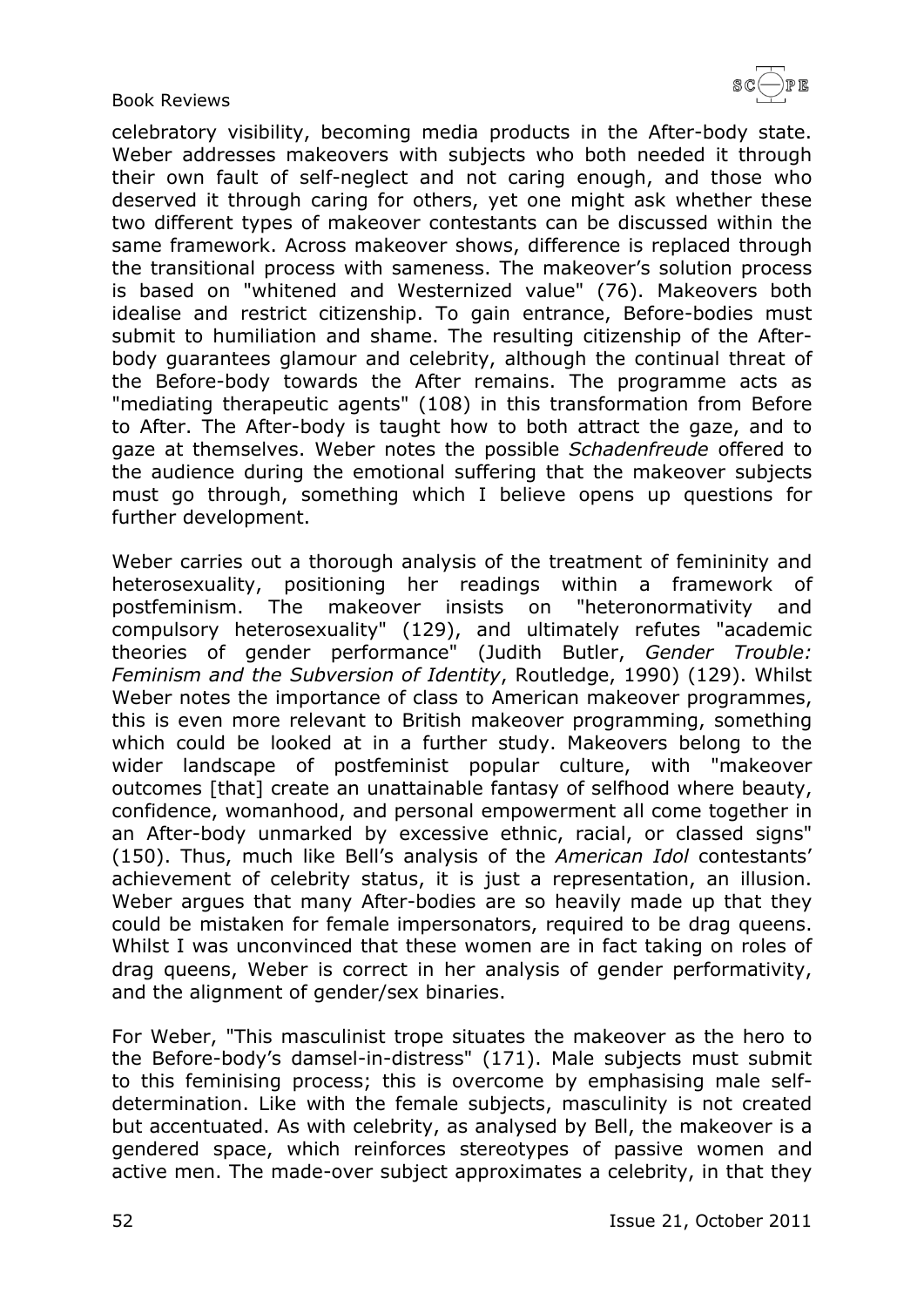

constitute "the greatest expression of Americanness" (215), as similarly discussed by Bell; the makeover's goal is to bring out the subject's "innerstar", and "selfhood [is] made intelligible through fame" (216). Like Bell's reading of *American Idol*, the makeover is invested in authenticity and earned achievement. Makeover narratives encourage consumerism, as Bell states of the *American Idol* contestants.

Weber's reading of makeover television is timely, and transferable to the makeover in wider postfeminist popular culture, with self-help guides and films contributing to this vast landscape, and new makeover programming continuing to appear on television. Weber expresses her pleasure of watching makeover programming, and negotiating her position as both a feminist academic and a fan of these shows. The book is thorough in its theory and analyses, yet Weber's personal investment in makeover programming makes the book accessible and enjoyable.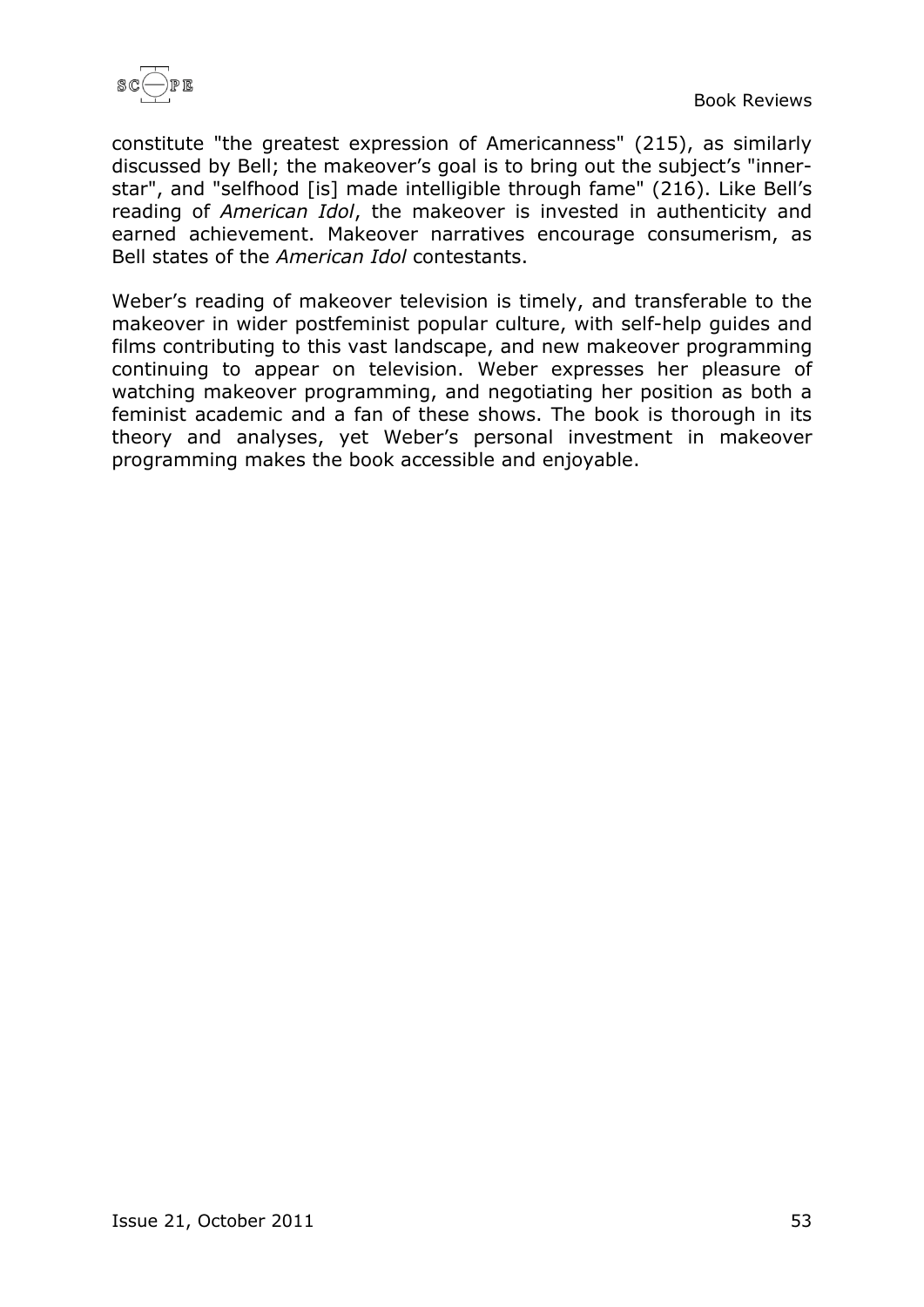

# <span id="page-53-0"></span>*Second Takes: Critical Approaches to the Film Sequel*

#### <span id="page-53-1"></span>**Edited by Carolyn Jess-Cooke and Constantine Verevis**

Albany: State University of New York Press, 2010. ISBN 978-1-4384-3030-0.x + 251 pp. £57 (hbk)

# <span id="page-53-2"></span>*Film Sequels: Theory and Practice from Hollywood to Bollywood*

#### <span id="page-53-3"></span>**By Carolyn Jess-Cooke**

Edinburgh: Edinburgh University Press, 2009. ISBN 978-0-7486-2603-8.*Viii* +166 pp. £65 (hbk)

#### <span id="page-53-4"></span>**A Review by Stuart Henderson, University of Warwick, UK**

Given its long history both in Hollywood and elsewhere, it is surprising that such a prevalent and central presence in commercial cinema as the sequel has been so perpetually overlooked. This is not to say that the films themselves have been ignored – as the voluminous material on *Aliens* (James Cameron, 1986), *Terminator 2: Judgment Day* (James Cameron, 1991), *The Matrix* (Andy and Lana Wachowski, 1999-2003), and *The Lord of the Rings* (Peter Jackson, 2001-2003) trilogies attests – but the bulk of this criticism takes little interest in their status *as* sequels, choosing instead to focus on their place within a director's body of work, their representations of gender, and so on. In the 1990s, the sequel became more visible in relation to debates around what constituted the 'new' or 'post-classical' Hollywood, with scholars such as Thomas Schatz ('The New Hollywood' in *Film Theory Goes to the Movies*, Routledge, 1993) and Timothy Corrigan (*A Cinema Without Walls*, Rutgers University Press, 1991) invoking the form as symptomatic of shifts within that industry. In this respect, the academy has been in step with popular criticism of the sequel, which has been widespread and persistent since the late 1970s and has manifested itself in writings by Vincent Canby (1977), Stephen M. Silverman (1978), James Monaco (1979), Janet Maslin (1983), Peter Rainer (1983), Richard Corliss (1990, 1992) and J. Hoberman, whose oft-quoted review of Hollywood from 1975 to 1985 decried the bout of 'sequelitis' (1985: 38) that had apparently afflicted that decade.

Peter Krämer (*The New Hollywood*, Wallflower, 2005: 92), Steve Neale (*Genre and Hollywood*, Routledge, 2000: 247-248) and, more recently, Neale and Sheldon Hall (*Epics, Spectacles and Blockbusters*, Wayne State University Press, 2010) have made efforts to correct such ahistorical assumptions about sequelisation, but these are brief comments within studies whose objects of study are broader than the sequel itself. Assumptions about the contemporaneous nature of the sequel have thus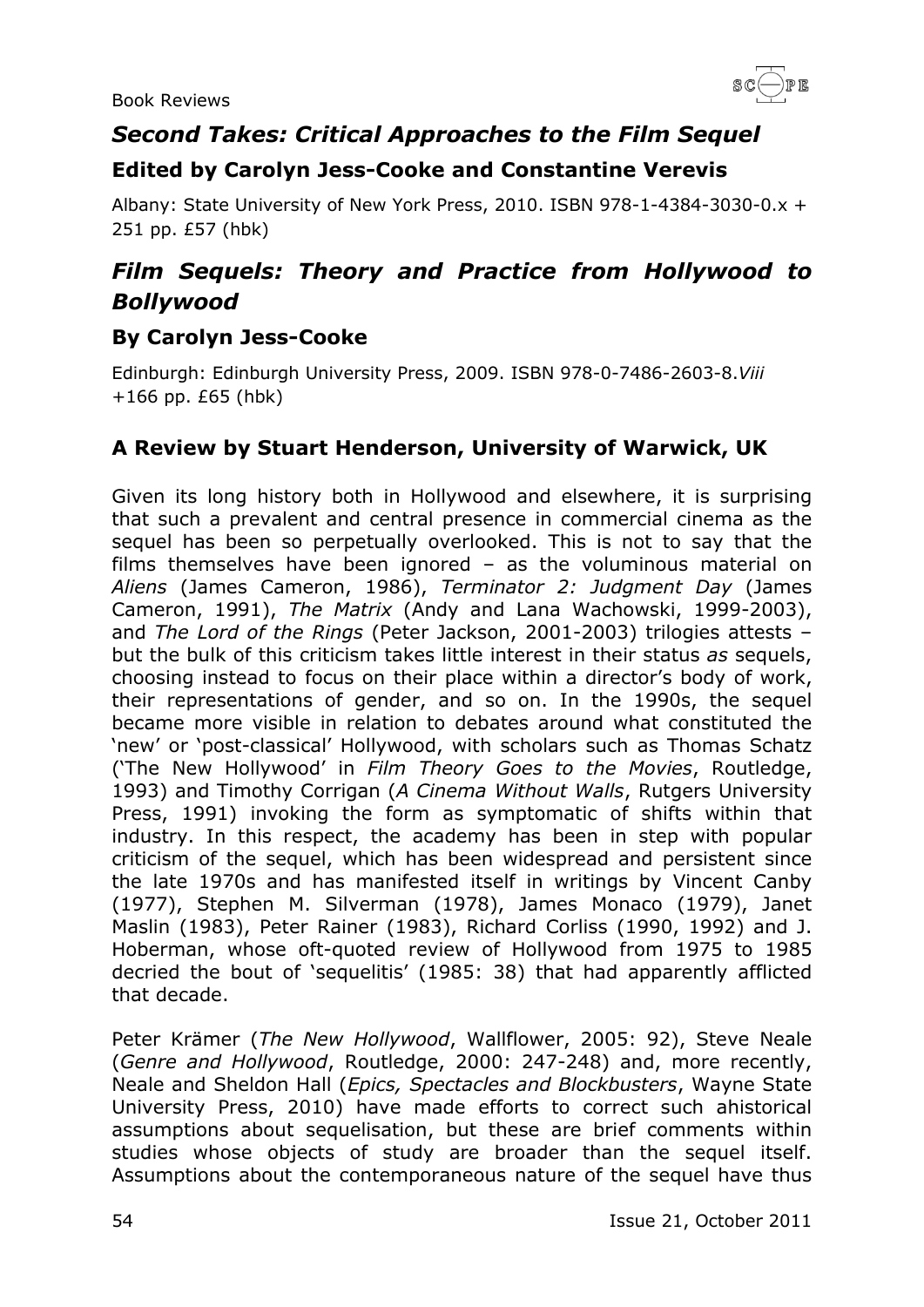

persisted in subsequent criticism, whether it be in the general historical thrust of writing by Justin Wyatt (*High Concept*, University of Texas Press, 1994) or Wheeler Winston Dixon (*Film Genre 2000*, State University of New York Press, 2000: 7-8), who stress Hollywood's increased reliance on 'pre-sold' properties, or in specific references to the sequel by Kristin Thompson (*Storytelling in Film and Television*, Harvard University Press, 2003: 75, 105) and Michael Allen (*Contemporary U.S. Cinema*, Longman, 2003: 183).

With few exceptions, then, the sequel has hitherto been almost completely passed over both in terms of its formal particularities and its place within film history. So, it is welcome to see the publication of *Film Sequels* by Carolyn Jess-Cooke, and *Second Takes: Critical Approaches to the Film Sequel*, a collection edited by Jess-Cooke and Constantine Verevis. Whilst they make for quite distinct reading experiences, both publications engage with the sequel in a wide range of national and historical contexts, whilst simultaneously revealing the pitfalls of attempting to cover a previously underwritten subject in such breadth.

Although it is the work of a single author, *Film Sequels* has something of the air of an edited collection, given the extent to which it explores the outer limits of its object of study, and the rather variable results yielded by such a scattershot approach. This course is signaled by the introductory chapter, which covers much theoretical ground with impressive concision, but which glosses over the crucial task of providing a working, and workable, definition of the sequel form. What Jess-Cooke offers in this regard arguably mystifies more than it clarifies. While stating that she wishes to make her "chief distinction between three fairly similar categories [the series, serial and sequel] crystal clear", the distinction which follows is rather opaque: "whereas seriality and series defy change, the sequel champions difference, progress and excess" (5). Supporting this claim *vis-à-vis* the lack of change in the series and serial, she quotes examples such as *James Bond* and *The Perils of Pauline* (1914) in which "the protagonists never age, never (re)marry, never switch jobs" (5), adding that "genre-driven series" such as those established with *Star Wars* (George Lucas, 1977) and *Star Trek: The Motion Picture* (Robert Wise, 1979) are "strictly devoted to the playing out of a 'narrative scheme that remains constant'" (5). These statements, in tandem with these examples, do little but muddy the semantic water. The series in cinema (as typified by the numerous detective-led films of the 1930s and 1940s) might well be described as defying change, but can we really apply the same logic to the silent-era serial? Yes, *The Perils of Pauline* may have presented a series of very similar narrative situations, but it did evince some episode-to-episode development, and concluded with the marriage of its titular heroine. One can also hardly compare *Pauline*, which unfolded weekly over the course of a few months in 1914, with *Bond*, whose installments have appeared at least 12 months apart for several decades.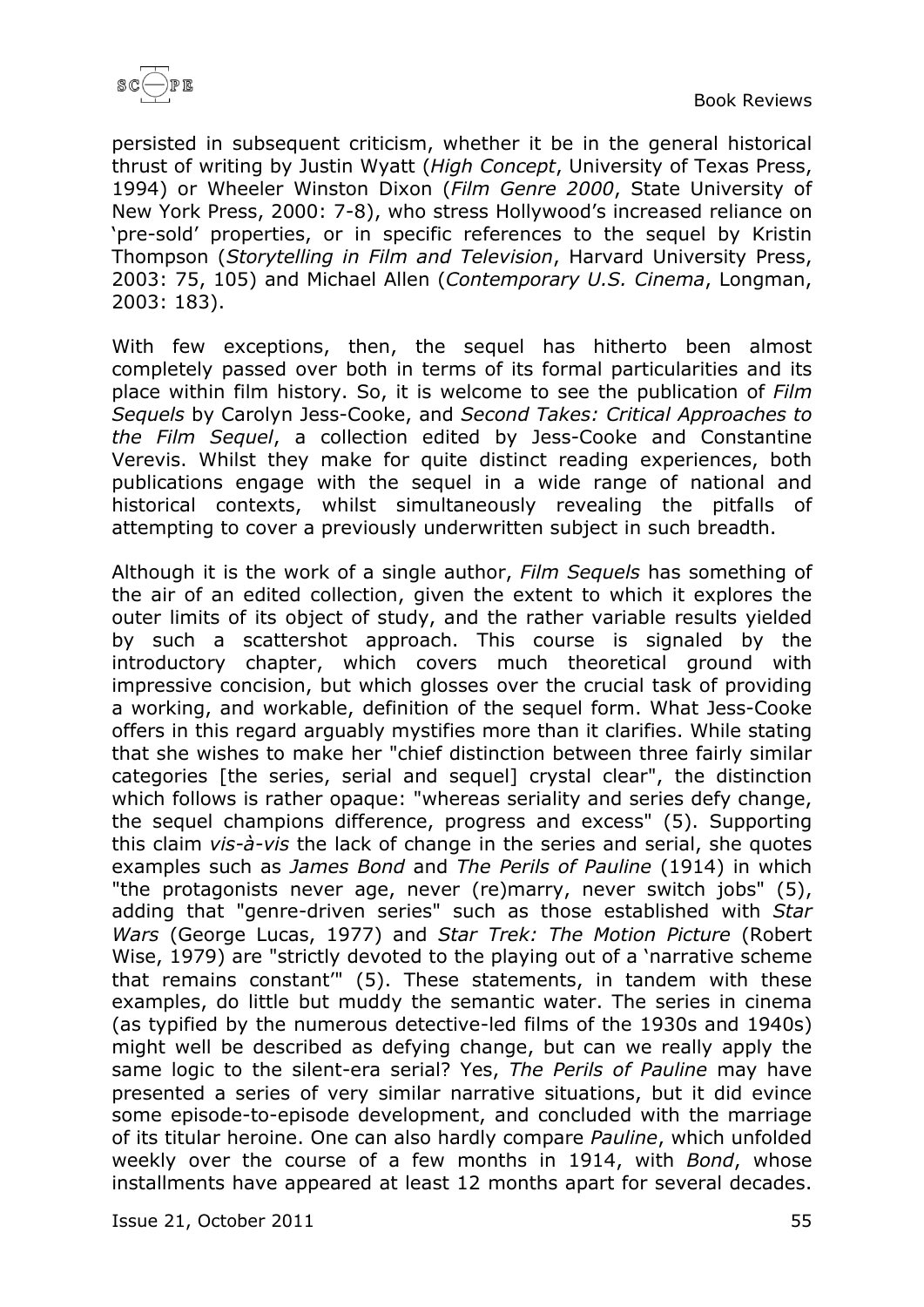

Conversely, even if we might agree that certain sequels trade in "difference, progress and excess", can we really say that this is the form's central distinguishing feature? Lastly, if the *Star Wars* and *Star Trek* sequels are in *some* respects committed to reiterating a particular narrative scheme, in what sense do they shirk their responsibility to move either the story or their characters forward? I dwell on these specifics in order to indicate the extent to which Cooke flattens the distinction between the serial and the series, presumably to heighten the purported distinctiveness of the sequel – only then to skirt the implications and problems this definition throws up.

Equally problematic is the final chapter, which offers an analysis of Steven Spielberg's *Artificial Intelligence: A.I.* (2001) framed under the heading 'Sequelisation and Secondary Memory'. Here, Jess-Cooke's deployment of the terms "sequel" and "sequelisation" disregards even her own vague introductory definition, opting instead for an associational approach which positions the character of David (Haley Joel Osment) "as a 'sequel' to that of a human predecessor" (132). As those scare quotes around the 'sequel' suggest, Jess-Cooke is not suggesting that we understand David as a sequel on the same terms as we would understand, say *Aliens* or *The Son of the Sheik* (George Fitzmaurice, 1926), nor indeed that *A.I.* is "a film sequel in the strictest sense of the term" (131). In this case, one might reasonably ask, what place does it have in a book entitled *Film Sequels*? Granted, *A.I.* is an intriguing film worthy of analysis, but given how little academic attention has hitherto been paid to the sequel as a cinematic form, it seems inappropriate to include an entire chapter in which 'sequel' becomes merely a suggestive metaphor for something that follows something else, another multipurpose accessory in the critic's hermeneutic toolbox, rather than a textual category with its own rich history and distinct formal characteristics

Despite these drawbacks, there is much of value in the intervening chapters. Jess-Cooke's 'Brief History of the Film Sequel' is too brief to do the subject the justice it deserves, with Hollywood's output of the 1930s through to the 1950s covered in just one paragraph, but, given the nearcomplete absence of any such historical account in earlier studies, it makes for a valuable starting point. Although it strays beyond the boundaries of film, Chapter 3 explores the relationship between usergenerated content and sequelisation, utilising the "first online video blog serial" (75), *lonelygirl15* and its sequel *Kate Modern*, as a case study to raise interesting questions about the 'why' of sequelisation; specifically, why it is that we as consumers find the form so compelling? Most illuminating is 'Signifying Hollywood: Sequels in the Global Economy', which moves beyond the US-centric focus of earlier discussions in order to address questions of commercial imperatives and narrative continuation in popular contemporary Indian cinema. What it lacks in focus, then, *Film Sequels* somewhat compensates for in eclecticism, identifying a broad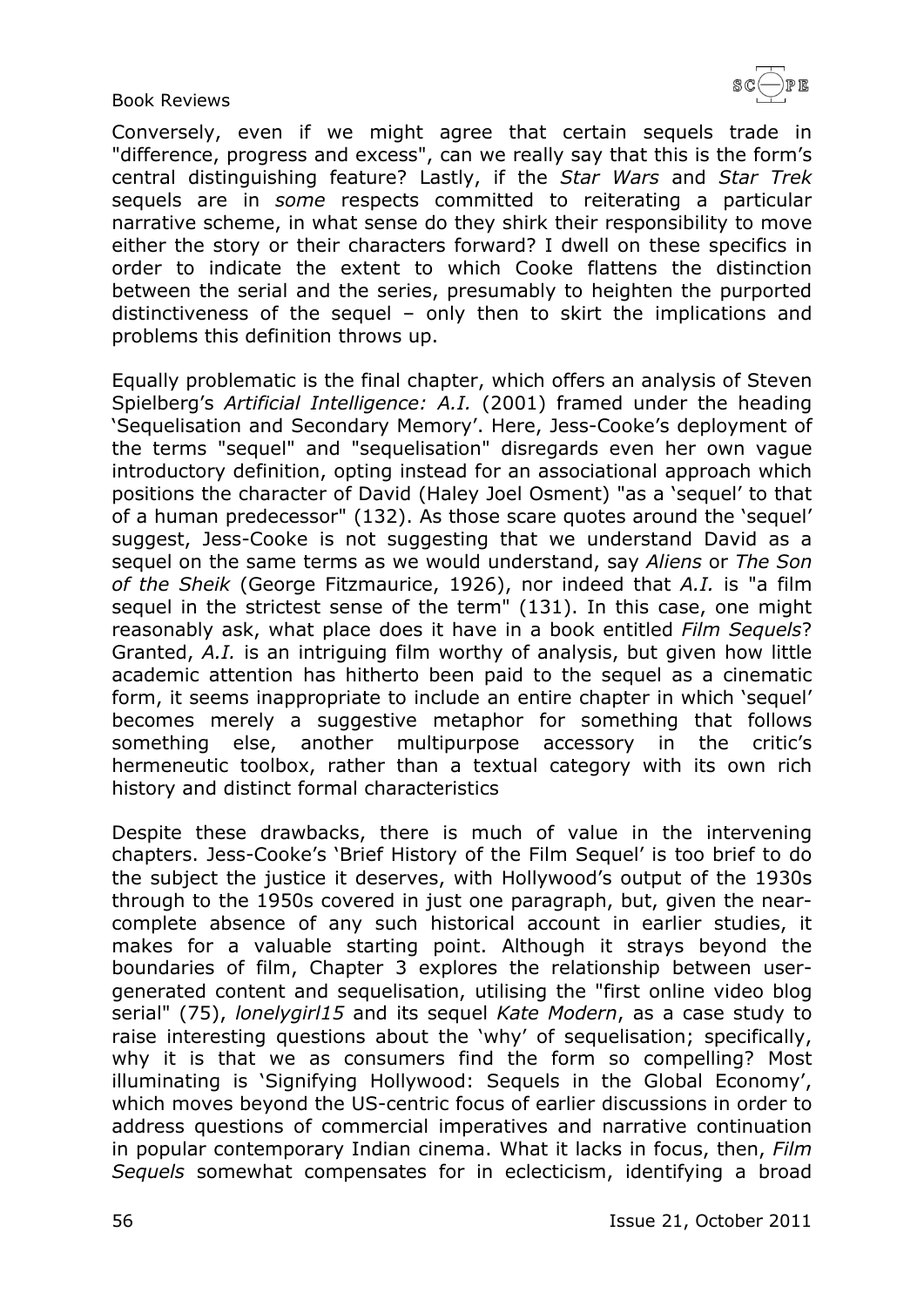

range of national and historical contexts in which the process of sequelisation might take place, and successfully opening up a debate about the nature of this enduringly popular form of storytelling.

In many ways picking up where *Film Sequels* left off, *Second Takes* broadens the range of discussion, without entirely circumnavigating the problem areas which weakened the explanatory power of the former. While it is encouraging to read Jess-Cooke and Verevis' claim in the introductory chapter that their collection "unpacks the cynicism and misinformed definitions surrounding sequelization"(5), this is somewhat undermined by the framing of this discussion, which asks "why is sequel production increasing?" (2) without pausing to acknowledge just how prevalent it was in Hollywood's 'Golden Age'. Crucially, too, as with *Film Sequels*, some of the contributions to *Second Takes* seem more engaged with utilising the sequel as a means to create associative or metaphorical links with those areas that truly interest them

In 'From Remake to Sequel: *Ocean's Eleven* and *Ocean's Twelve*', for example, Joyce Goggin positions sequelisation as a metaphor for the seriality of the financial system, and the manner in which "gambling – like the remake and sequel – serializes leisure time as the gambler engages in a continuum of wagers, over and over again" (116). In 'Sequelizing the Superhero: Postmillenial Anxiety and Cultural "Need"', meanwhile, Simon McEnteggart, shows considerably more interest in the ongoing superhero movie cycle as a whole than the sequels which are among its most recent entries. Whether or not one agrees with McEnteggart's argument that one of the primary functions of such films is that "national identity crises are addressed and catered for" (176), there is little here to indicate that this is the result of sequel-specific enquiry, rather than deriving from a broader interest in the ideological implications of the superhero figure in contemporary cinema. Claire Perkins' 'Sequelizing Hollywood: The American "Smart" Film', draws fascinating parallels between these late 1990s and early 2000s films and the products of that earlier flourishing of American auteurism in the late 1960s and early 1970s, often called New Hollywood. But to suggest that the films of Wes Anderson, Noah Baumbach *et al* are sequels to works by Francis Ford Coppola, Robert Altman and their contemporaries, simply because they evidence certain shared thematic and aesthetic concerns, stretches the meaning of the term 'sequel' beyond usefulness, and so undermines what would, in another context, be an insightful comparative study of two separate but similar film-making moments. While much of this material is highly suggestive, giving a sense of the myriad ways in which we might consider the nature of continuation and sequelisation beyond the borders of the cinematic frame, it feels inappropriate in a volume whose subtitle leads us to expect a collection of 'Critical Approaches to the Film Sequel'. These caveats aside, *Second Takes* represents a valuable contribution to film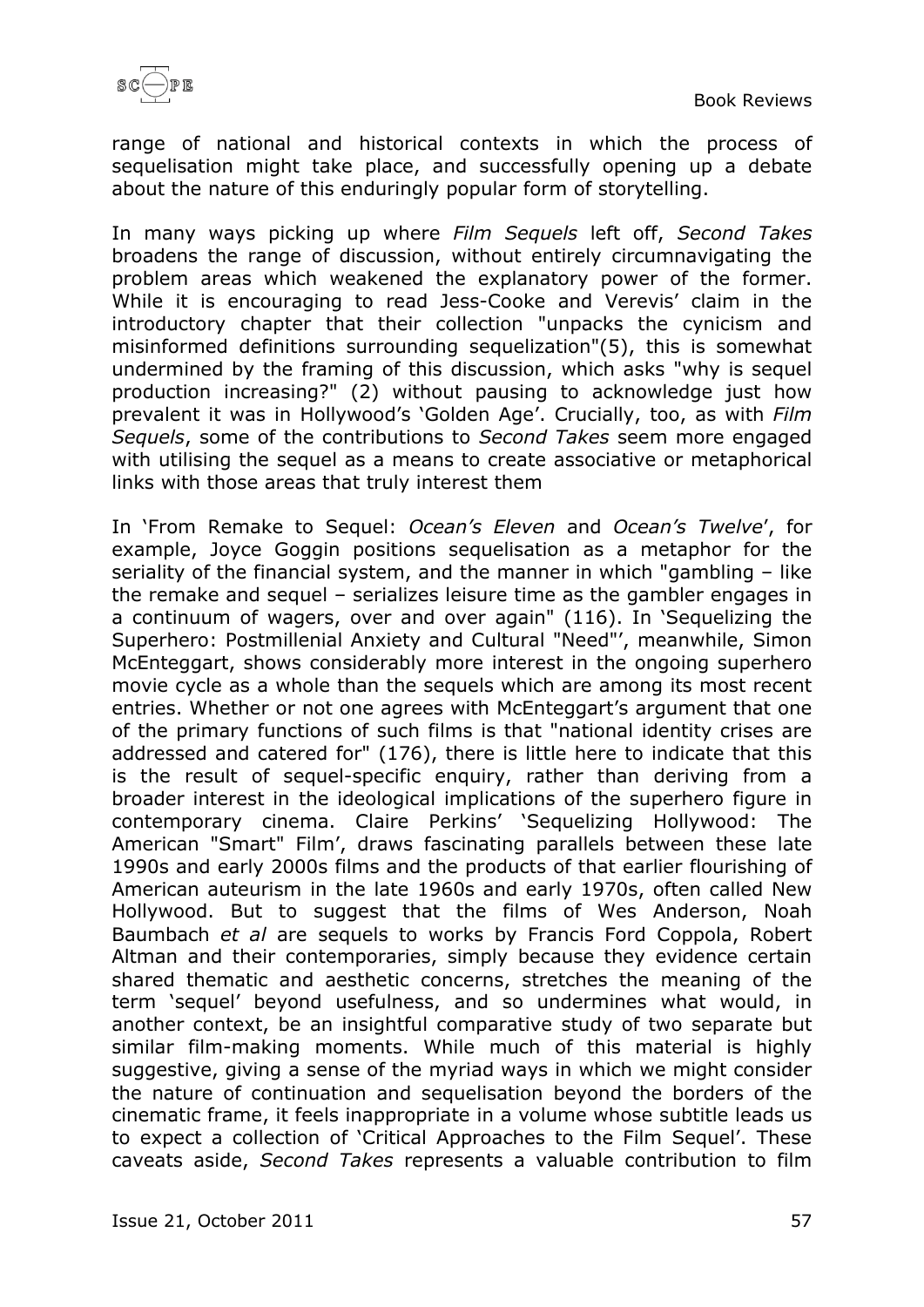

studies' belated engagement with the sequel, and is a testament to the potential richness of this underexplored field.

As with Jess-Cooke's account of *lonelygirl15*, in 'Decent Burial or Miraculous Resurrection: *Serenity*, Mourning, and Sequels to Dead Television Shows', Ina Rae Hark emphasises the role of the viewer in the process of narrative continuation, offering as a case study the cancelled television series *Firefly* (Joss Whedon, 2002-3) and its cinematic sequel, *Serenity* (Joss Whedon, 2005), which explores the intermingling of serial forms across cinema and television. R. Barton Palmer's 'Before and After, Before Before and After: *Godfather I, II, and III*', meanwhile, engages with Francis Ford Coppola's epic Mafia trilogy (1972, 1974, 1990), questioning the extent to which we can truly consider them as a coherent whole, rather than a "succession consisting of a foundational text plus two sequels" (69). Despite the *ad hoc* fashion in which the trilogy has been produced, Palmer suggests, the very existence of the two sequels contributes to an overall sense of thematic coherence, whereby Michael Corleone's on-going quest to extricate himself from his past and his family in the two sequels creates "a perfect marriage of the essentially unfinished qualities of a transtextual suite and the gloomy view of human nature and striving characteristically adopted in the films of the Hollywood Renaissance" (77).

In 'Sequel-Ready Fiction: After Austen's Happily Ever After', Thomas Leitch's delineation of the various forms which the sequel has taken is more attentive to modulations within literature than film, and his assumption that the format of a "series that immerses a continuing cast of characters in a new but generically similar adventure" derives primarily from television, and clearly ignores the numerous family-orientated film series of the 1930s and 1940s. These are perhaps best exemplified by the 'Andy Hardy' films but also include those series centring on *Blondie*, *Maisie* and *Henry Aldrich.* Still, his essay on 'Sequel-Ready Fiction' builds to an illuminating comparison between Jane Austen's fictional heroines and their contemporary equivalent in film and literature, Helen Fielding's Bridget Jones. As with Palmer's account of the Corleone family, Leitch finds in *Bridget Jones's Diary* (Sharon Maguire, 2001) and *Bridget Jones: The Edge of Reason* (Beeban Kidron, 2004) a corollary between characterisation and continuation, making clear the connection between Bridget's neuroses, specifically her resistance to emotional 'closure', and the ease with which Fielding and her film-making counterparts have been able to sequelise her adventures (58-63).

The highlight of the collection, however, comes from Verevis himself, who provides an excellent case study of director George A. Romero's forty year-long engagement with the zombie as both a figure of horror and a symbol of contemporary societal malaise, in films such as *Night of the Living Dead* (1968) and *Dawn of the Dead* (1978).Verevis might have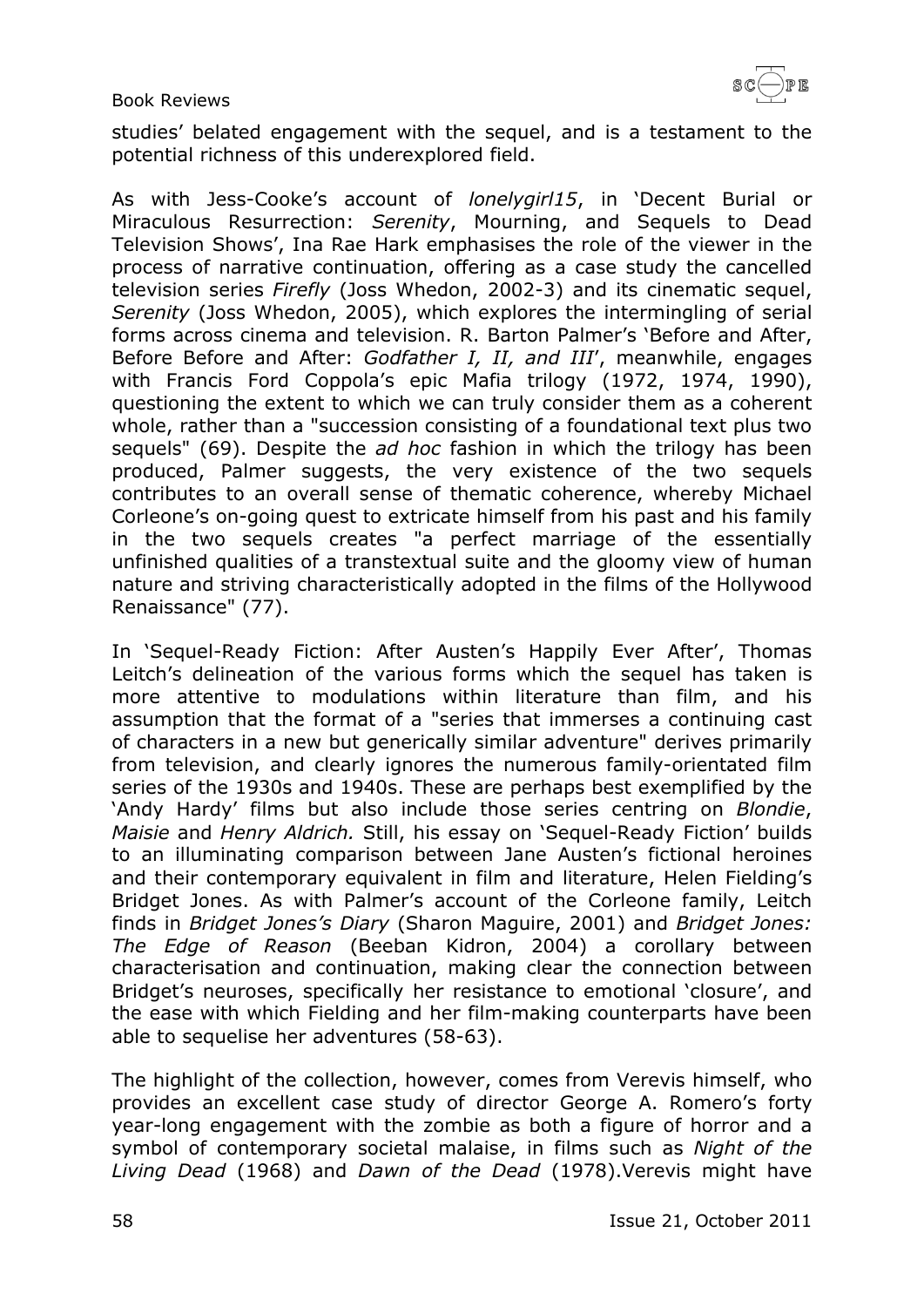

more clearly acknowledged that the case of Romero is unusual, given that there have been relatively few instances (Coppola and *The Godfather* trilogy being one other) of a director being consistently involved in both the originary film and each of its sequels, particularly over such a lengthy time period. For the most part, however, Verevis expertly balances analyses of the individual films and their respective production histories, making good on his initial promise to interrogate the sequel "as a complex situation: a function of a *network* of commercial interests, textual strategies, critical vocabularies, and historical contexts" (12).

Given the academy's virtual silence on the sequel to date, it would be unrealistic to expect any initial study to address all of the issues which surround and intersect with this fascinating subject. *Film Sequels* and *Second Takes* inevitably leave much unanswered, and at times seem to have rushed past many of the more fundamental historical and theoretical issues, preferring instead to deal with notions of sequelisation at a more abstract level. Taken together, however, they represent a vital opening chapter in film studies' engagement with the sequel form, presenting us with numerous paths for further critical enquiry, and laying the foundations for multiple future installments.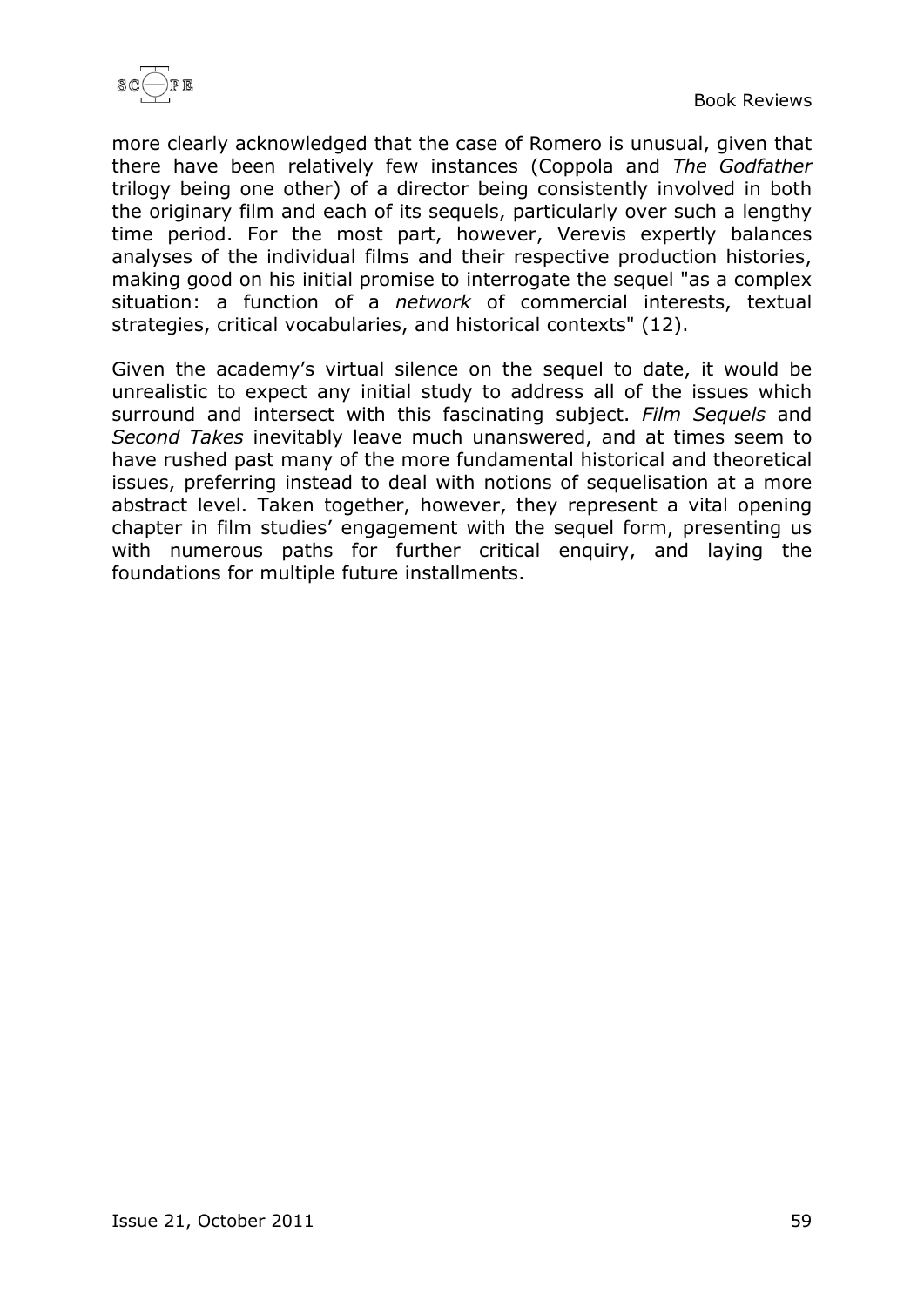

# <span id="page-59-0"></span>*Cinematic Emotion in Horror Films and Thrillers: The Aesthetic Paradox of Pleasurable Fear*

### <span id="page-59-1"></span>**By Julian Hanich**

New York and London: Routledge, 2010. ISBN: 978-0-415-87139-6 (hbk). xi + 301 pp. £85.00 (hbk)

# <span id="page-59-2"></span>*Tim Burton: The Monster and the Crowd: A Post-Jungian Perspective*

#### <span id="page-59-3"></span>**By Helena Bassil-Morozow**

London and New York: Routledge, 2010. ISBN: 978-0-415-48971-3(pbk). xiii + 200 pp. £19.99 (pbk)

# <span id="page-59-4"></span>**A Review by Flavia Monceri, Università del Molise (Campobasso), Italy**

In the last few decades, horror films have established themselves at a global level as one of the most successful cinematic genres, which can be analyzed from different viewpoints. In his *Cinematic Emotion in Horror Films and Thrillers*, Julian Hanich addresses *fear*, that is to say the basic 'emotion' aroused by horror films, to show that it can be *pleasurable* and that "the oft-derided and condemned but hugely popular cinema of fear surely yields beneficial pleasures" (256). The book is divided into three parts. Along with the Introduction, Part One includes two chapters. In the first chapter, titled 'How to Describe Cinematic Fear, or Why Phenomenology?', Hanich outlines the phenomenological method he employs to investigate the emotion of fear, which "describes phenomena that are actually experienced – phenomena that we have at least a certain awareness of while living through them" (15). Since the 'lived experience' of each individual, as Hanich rightly points out, is something taking place in a specific spatial and temporal context, the second chapter – 'Multiplexperiences: Individualized Immersion and Collective Feelings' – considers "the contemporary American multiplex" (17), that is to say the social space in which the viewer is more likely to experience horror films and thrillers.

In Part Two, Hanich investigates five different versions of "cinematic fear": direct horror, suggested horror, cinematic shock, cinematic dread, and cinematic terror. Fear is the singular emotion addressed in the book. Hanich says "the word *fear* functions as an umbrella term in my account", because "it encompasses a number of emotional states that are sufficiently close to *each other* as well as to *prototypical fear in everyday life* in order to deserve this single name" (17). In Part Three, the last part of the book, the results of the previous investigation are discussed in the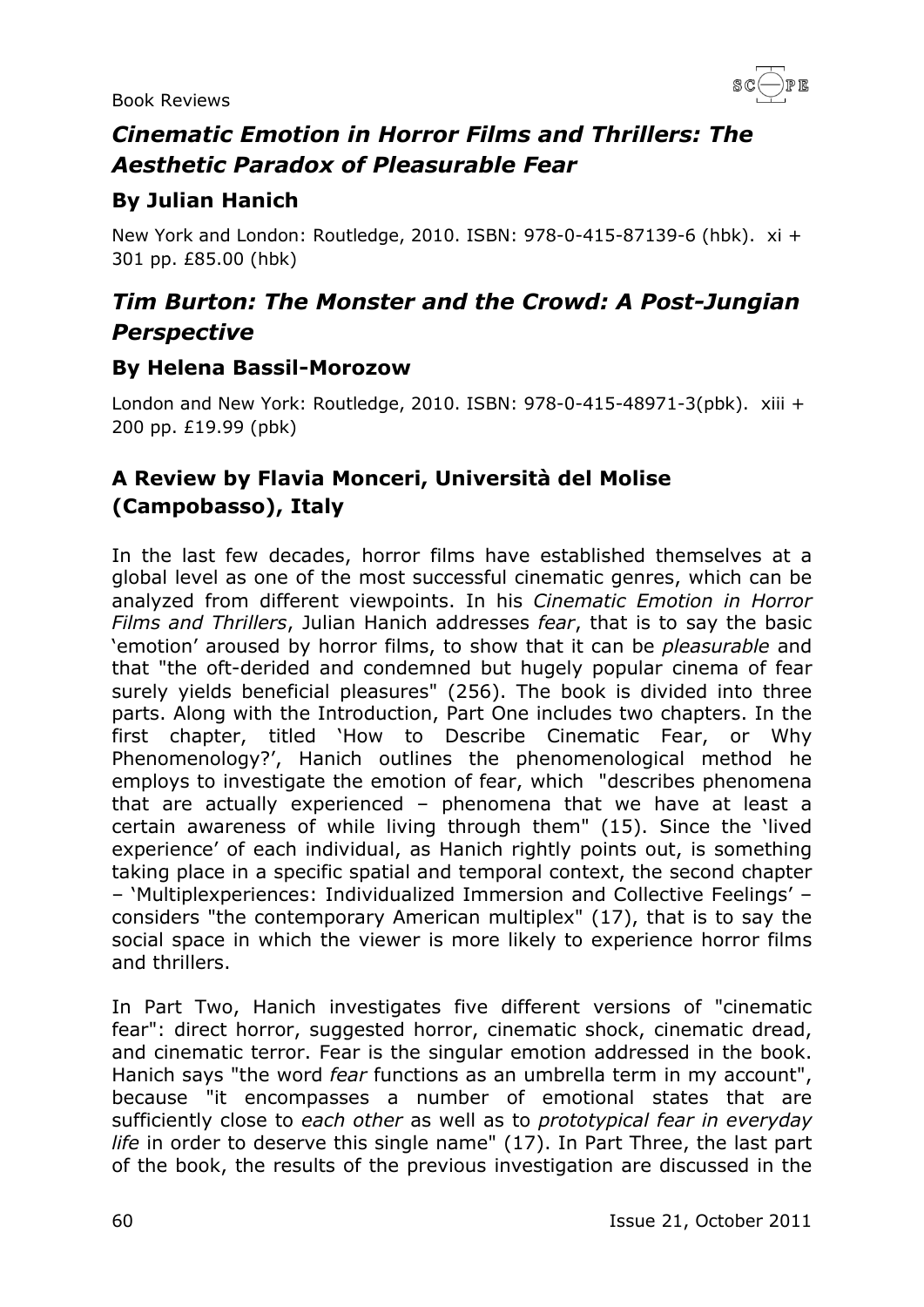light of theories of (advanced) modernity as elaborated, among others, by Norbert Elias and Zygmunt Bauman, in order to highlight the problematic aspects of contemporary culture addressed by horror films and thrillers.

The individuation and definition of the five types of cinematic fear occupy the largest part of the book. The first three types of fear have in common an immediate reference to the present moment. So, direct horror "presents the threatening violent event or monstrous object in full vision and thus as directly as possible" (82), while suggested horror "relies on *intimidating imaginations* of violence and/or a monster evoked through verbal descriptions, sound effects or partial, blocked and withheld vision" (109). Cinematic shock, on the other hand, "responds to a threatening object or event that ruptures the situation suddenly and unexpectedly" (127), and unlike other types of fear "it is an extremely brief, highly compressed response to a sudden, unexpected, rupturing threat" (128). As for the remaining two types, dread can be defined as "an intense, but quiet anticipatory type of cinematic fear in which we both feel *for the endangered character* and fearfully expect a threatening outcome that promises to be shocking and/or horrifying to *us*", which is most likely to occur in a kind of "alone-in-the-dark scenario" (156). In contrast to dread, cinematic terror presents "a vulnerable, extremely frightened character escaping from a threatening monster or killer gradually coming closer" – a "chase-and-escape scenario" (203).

However, the most interesting, if debatable, assumption of Hanich's book is that the pleasure(s) cinematic fear can offer the viewer cannot be investigated with reference to the notion of catharsis, against which the author argues at length. Hanich makes an interesting comparison with pornography to make his claim. The most important function of pornography is "to arouse", although "it is not the film itself that can cleanse us from our desire: it can only become a *means* to this end"; in the case of porn, "emotions, passions, affects are often not erased but enhanced", and "the same goes for frightening movies" (11), thus leading to the opposite effect of a catharsis.

Hanich seems to give a sort of 'collectivistic' reading of the experience of seeing a horror film with co-viewers within the context of the American multiplex, as if it were able to restore some sense of social and political community. Now, although this is certainly a consistent conclusion, it does not represent the whole truth, so to speak, because it does not adequately take into account the fact that circumstances and lived experiences of individual viewers may differ. In this sense, the reference to a phenomenological *notion* of 'lived experience', according to which it might be assumed to be tendentially one and the same for all individuals, raises problems. They become evident as soon as we begin to analyze horror films from a more individualistic-oriented perspective. Hanich, too, appears to suggest the need for this kind of a perspective when he links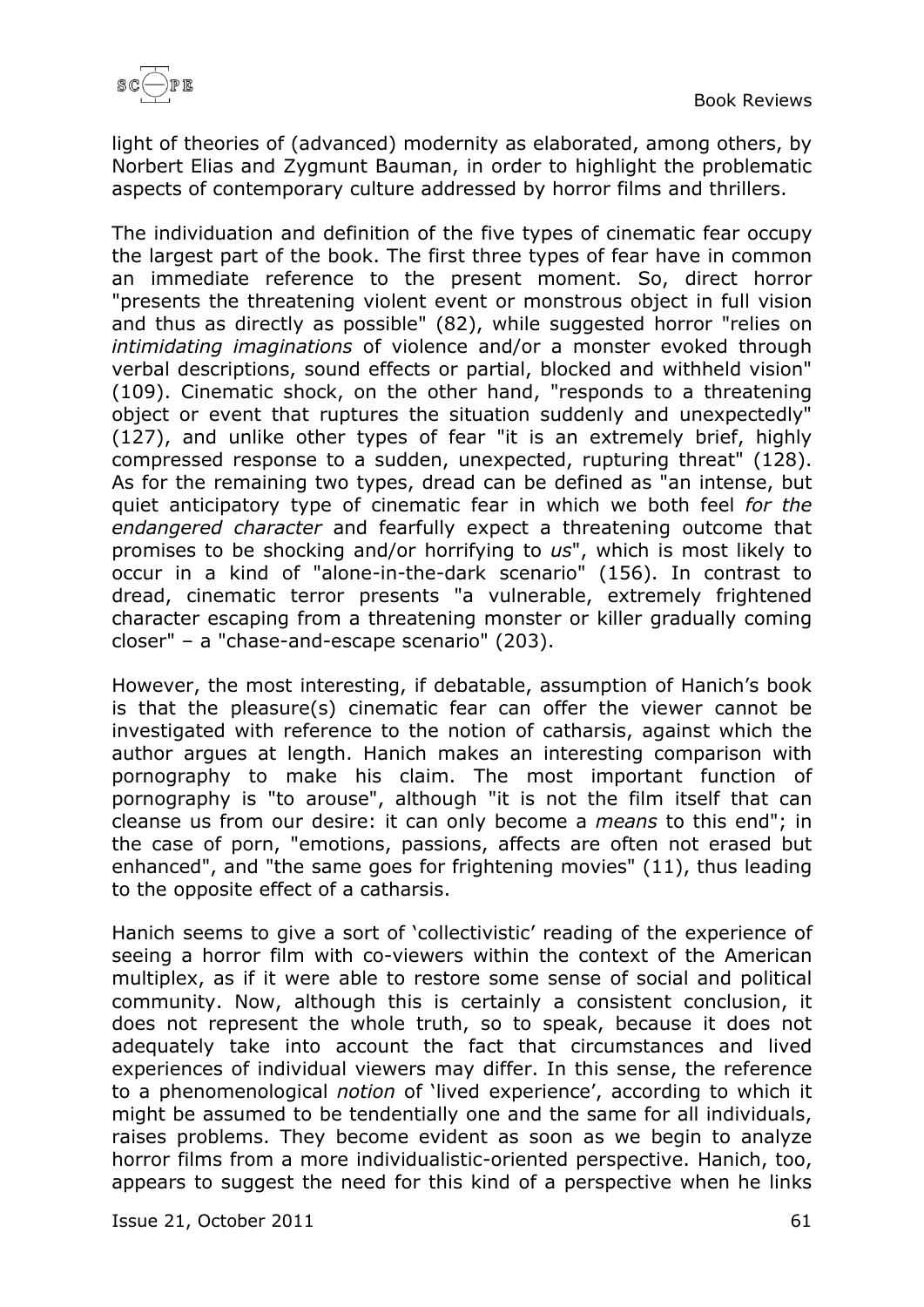the genre to the gothic novel, which he describes as "the first type of literature geared to the pleasure of fear", in which "a shift occurred from the social utility of earlier didactic forms of literature to the more 'gratuitous' indulgences in fantasies of fear" (231).

The notion of "the Gothic" as an individualistic source of "pleasurable fear" seems to be the central concern of most of Tim Burton's films analyzed in Helena Bassil-Morozow's *Tim Burton: The Monster and the Crowd*. According to the author, "Burton's perception of fictional freaks and mutants lies far from the official, mainstream reaction to 'horrible' things as it can be; in fact, it dangerously borders on the dramatic, maximalist introversion of a troubled teenage Goth", for whom "monsters are not the scary 'other' – on the contrary, they appear to him less alien than 'normal people'" (37). Considered from the post-Jungian perspective adopted in the book, Burton's films can be read with reference to different 'archetypes', among which one "is especially important for understanding the psychology of the Burtonian male hero – the archetype of the self" (27). According to Jung, such an archetype is linked with "the wonder-infant motif, which is present in so many fairy tales and myths", because "the child is a future hero, and many mythological saviours are, in fact, child gods" (33).

What is characteristic of Burton's 'children' is that they never become 'adult heroes', and this implies that they refuse to conform to the prevailing image of the world and to its assumed 'rules'. This seems to be true of most of Burton's films, as far as male protagonists are concerned – from *Edward Scissorhands* (1990) to *Charlie and the Chocolate Factory* (2005), as well as the two Batman-films (*Batman*, 1989; *Batman Returns*, 1992) and *Ed Wood* (1994). An interesting implication of the choice not to become (fully) adults, and to remain strictly connected to a "Gothic imagery" more typical of childhood, is the ability to see the world differently. It also allows them the opportunity to question the cultural, social and political stereotypes of what is perceived as 'different', including the various categories of beings that most cultures label as 'monsters'. It is true, as Bassil-Morozow states, that while "from the point of view of the community, the 'different' perception of the environment is a sign of madness; from the point of view of the individual, it is a chance to exercise one's independent thinking", with the result that "individualism in Burton's films equals (often self-inflicted) loneliness" (29). But the positive side of such loneliness of the 'different individual' is the ability to see a different world besides and beyond the one that is culturally, socially and politically given. In this sense, Burton's 'children' are a kind of 'rebels', who can provide the viewer(s) with an alternative model of the relationship between the individual and the 'community', through gothic and otherwise 'fearful' images.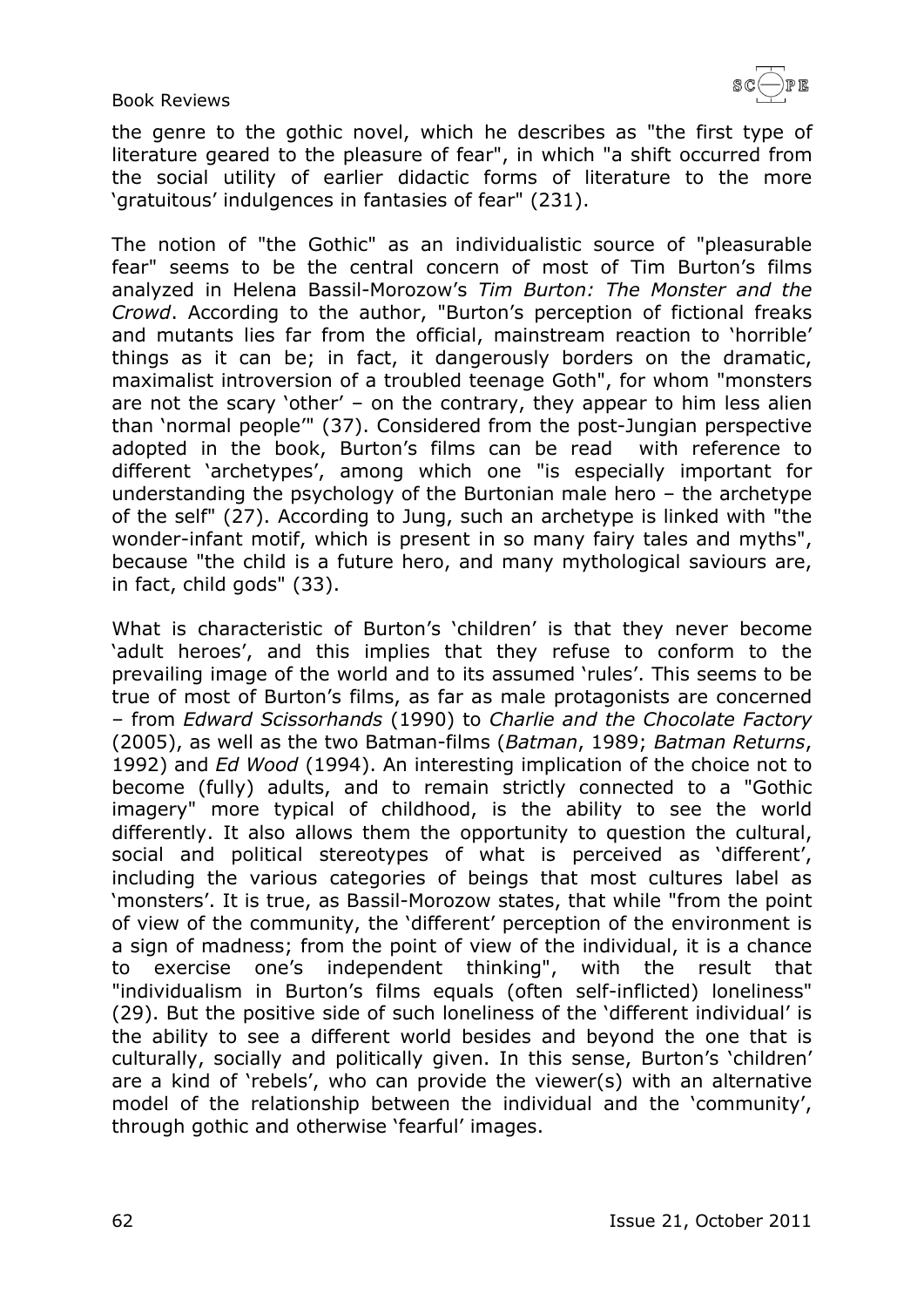

This is the reason why Hanich's statement seems only partially applicable here. According to him, "frightening films help to reconcile […] the *loosening of social bonds* as a result of individualization (requiring new forms of collectivity if a sense of isolation and loneliness to be prevented)" (25). On the contrary, the impossibility of reconciliation seems to be an outcome of the Jungian "individuation process", which "implies, to some extent, a conflict with society, because, in becoming an individual, one may start questioning collective norms and tradition" (Bassil-Morozow, 28). Therefore, it does not seem surprising that the conflict between "the monster" and "the crowd", that is to say between the individual and society, is also at the core of Burton's films. Even from a Jungian perspective, the relevance of 'archetypes' and the images through which symbols manifest themselves is related to their ambiguity, in the sense that "symbols unite people by the very fact of their indeterminability because they contain unlimited space for interpretation and amplification" (25), thus leaving room for individual 'subversive' interpretations.

Of course, it is possible for individuals to interpret shared symbols and archetypes differently. But there are some individuals, usually the ones labeled as 'deviant' and/or otherwise 'different' from 'normal', for whom such a possibility becomes a necessity in order to cope with their selfperceived 'difference'. This idea emerges in the four chapters in Bazil-Mozorow's book that are explicitly devoted to the various figures in which the Burtonian male protagonists present themselves: the monster, the superhero, the genius, and the maniac, which are all "different guises of the image of the 'dark child'" (2). For such individuals, the conflict with society is unavoidable, because they are not able to accept the prevailing 'normal' interpretation of the world, and at the same time represent a threat to 'normality' and its rules. This relegates them to the realm of the 'horrible' and the 'terrifying'. For them, society cannot be defined as a 'community'. Bassil-Morozow focuses on what she describes as "monstrous society" in the last chapter of her book, particularly considering the vision of society and the kind of "social criticism" Burton offers in *Mars Attacks!* (1996) and *Planet of the Apes* (2001).

Jointly considered, and for all their differences in approaches and results, Hanich and Bassil-Morozow's books both seem to arrive at some shared conclusions, at least those concerning the relevance of "frightening films" for contemporary societies. At the end of her book, Bassil-Morozow states that "Tim Burton's popularity as a director and visionary, which comes despite his films being marginal, overtly Gothic and otherwise nonconformist, is not surprising", because

his depiction of the individual as a fragile creature whose integrity is being threatened by the unthinking collectivity, and the decisions of those few who have the power to influence the direction of mass